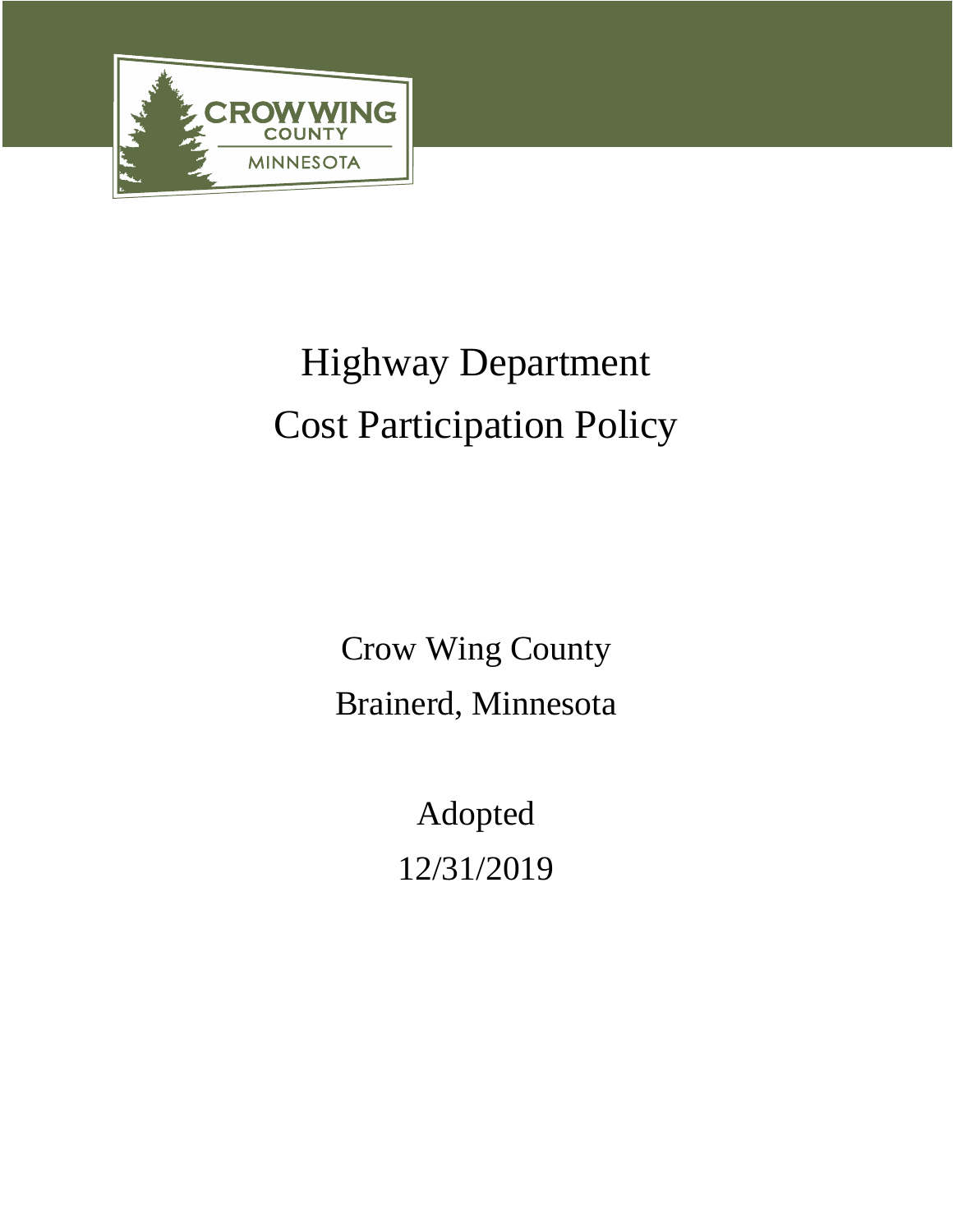## Table of Contents

| $\mathbf{I}$ .  |  |
|-----------------|--|
| A.              |  |
| <b>B.</b>       |  |
| C.              |  |
| D.              |  |
| П.              |  |
| A.              |  |
| <b>B.</b>       |  |
| C.              |  |
| III.            |  |
| A.              |  |
| <b>B.</b>       |  |
| IV.             |  |
| A.              |  |
| <b>B.</b>       |  |
| $\mathcal{C}$ . |  |
| D.              |  |
| Ε.              |  |
| $F_{\cdot}$     |  |
| G.              |  |
| H.              |  |
| I.              |  |
| J.              |  |
| K.              |  |
| L.              |  |
| M.              |  |
| N.              |  |
| O.              |  |
| P.              |  |
| Q.              |  |
| R.              |  |
| S.              |  |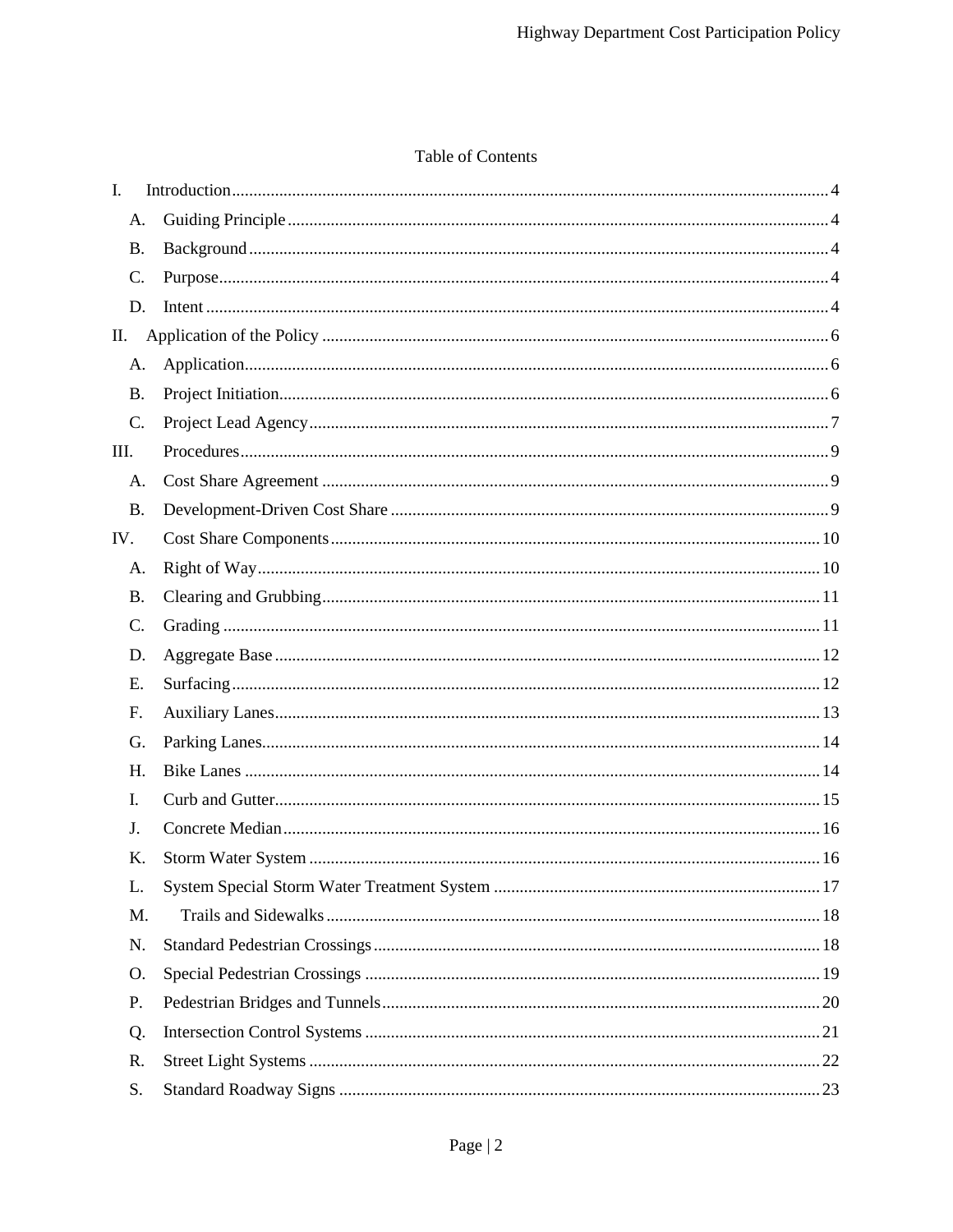| T.  |  |
|-----|--|
| U.  |  |
| V.  |  |
| W.  |  |
| X.  |  |
| Y.  |  |
| Z.  |  |
| AA. |  |
| BB. |  |
| CC. |  |
| DD. |  |
| EE. |  |
| FF. |  |
| GG. |  |
| HH. |  |
| П.  |  |
| JJ. |  |
| KK. |  |
| LL. |  |
|     |  |
|     |  |
|     |  |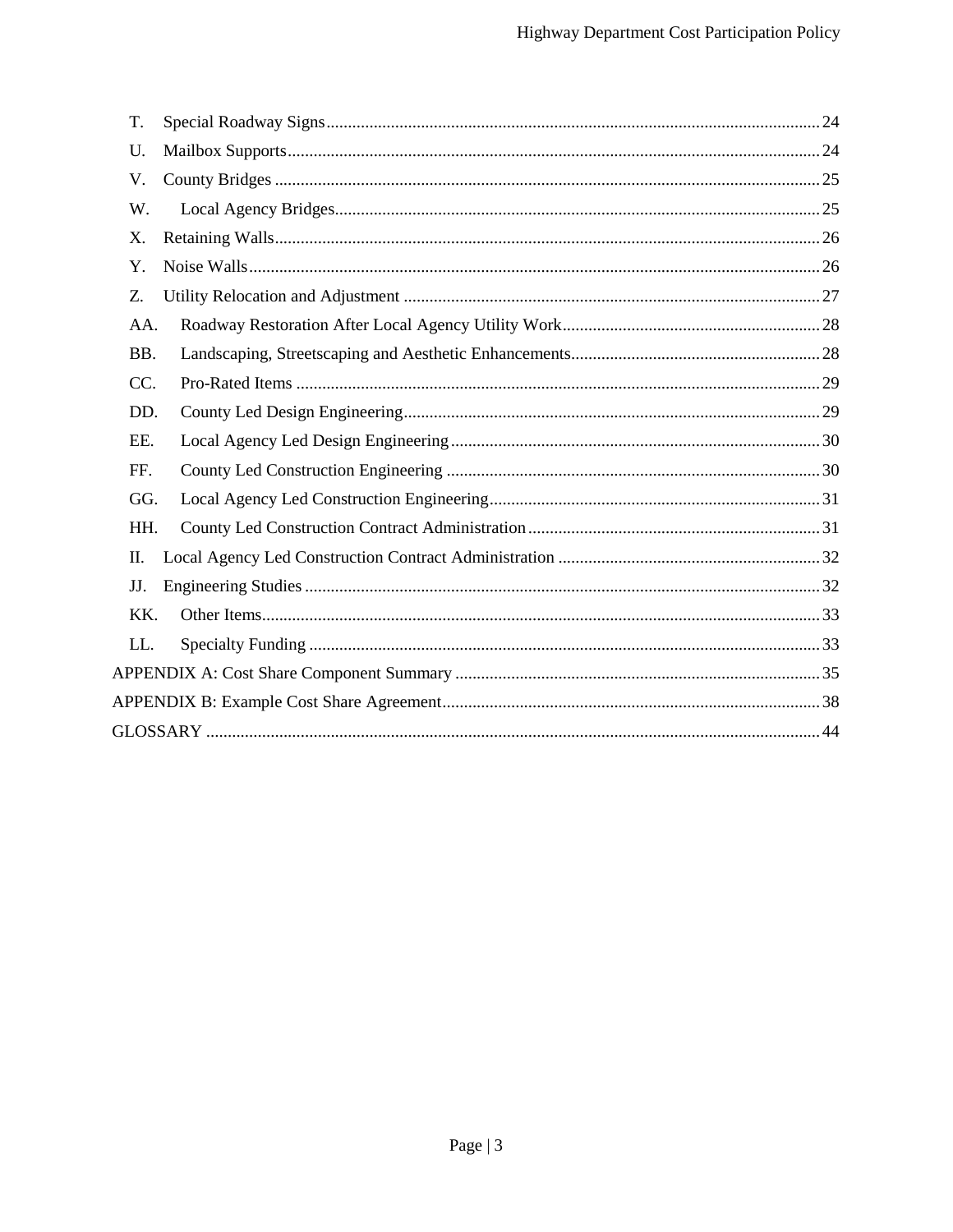## **I. INTRODUCTION**

## **A. Guiding Principle**

Where a mutual benefit and a specific need exists, Crow Wing County supports collaboration with local units of government to construct, operate and maintain public transportation infrastructure. This policy has been developed in accordance with state statutes and in coordination with other applicable Crow Wing County policies and ordinances. The principle supporting the need for this policy is that transportation funding is limited. Sharing the costs associated with public infrastructure expands the ability of each government organization to deliver high quality transportation services for its residents.

## **B. Background**

The Crow Wing County Board of Commissioners first adopted a formal construction and maintenance cost participation policy in July 8, 2008. An updated version was then adopted November 12, 2013. The policy language contained in this document was adopted December 31, 2019. During its development public comments were solicited and received as well as input from local agencies subject to this policy. An official public hearing was also held prior to its final adoption by the Crow Wing County Board of Commissioners.

## **C. Purpose**

The purpose of this policy is to identify how Crow Wing County (County) intends to share the pre-construction, construction and ongoing operation and maintenance costs with local agencies (Local Agency) when working jointly to provide transportation infrastructure.

This document will be used as the basis for the development of individualized cost share and operation and maintenance agreements between the County and Local Agency. Please see Appendix B for an example agreement.

This document also serves as the basis for comments forwarded from the Crow Wing County Engineer to regulatory officials from the County and Local Agency responsible for making land use decisions. These may include recommendations to stipulate cost share obligations for developers (Third Party Developers) proposing land uses having the potential to affect the safety or operation of roadways under the County's jurisdiction.

Local agencies and property developers are encouraged to use this policy to evaluate and anticipate the long and short term costs associated with all project proposals.

## **D. Intent**

The intent of this policy is to create a clear, consistent and equitable approach for sharing the costs of providing transportation infrastructure. This includes the costs of pre-construction and construction activities as well as costs associated with ongoing operation and maintenance of the facilities.

It is the intent of this policy to maximize the County's cost share responsibility for required projects and project elements that provide only indirect benefits to the Local Agency. It is also intended to minimize the County's cost share responsibility when the Local Agency requests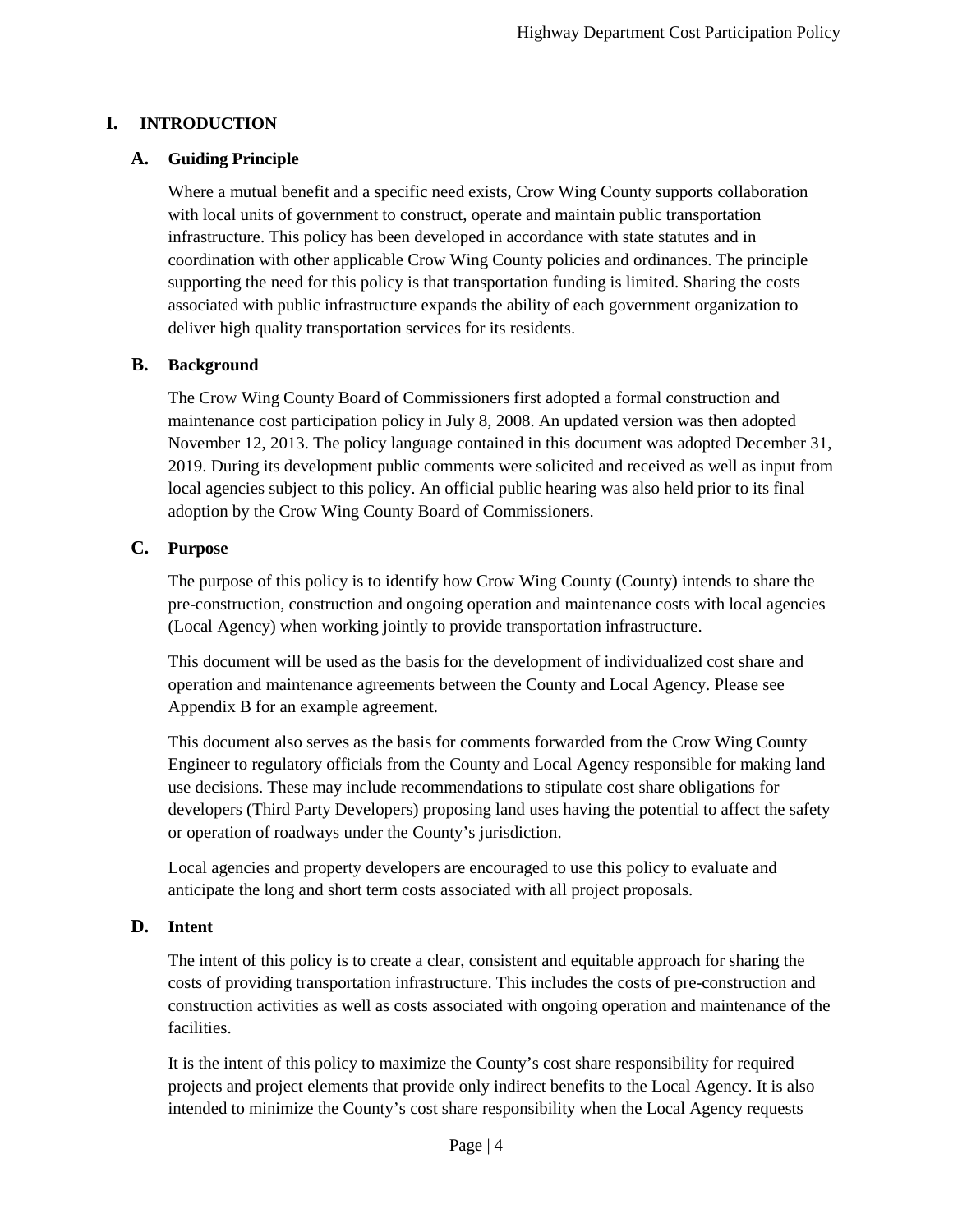project enhancements exceeding design requirements and provides only indirect benefits to the County. This includes direct costs of construction materials as well as any additional right of way and engineering services needed to incorporate requested project enhancements.

It is the intent of this policy to also minimize the County's cost share responsibility for roadway improvements required by unplanned projects or Third Party Developer projects initiated or approved by the Local Agency. These projects often require reactionary improvements to ensure the County roadway maintains proper levels of safety and operation. These projects may also impact the County's thoughtful planning effort and conflict with established funding and safety priorities.

This policy intends to establish the expectation of the County and Local Agency to use its land use regulatory authority to uphold the provisions of this policy. This often includes the respective planning and zoning department or others with land use approval authority. Upholding this policy can be accomplished by stipulating cost sharing from Third Party Developers seeking approval for proposals having the potential to affect the safety and operation of roadways under the County's jurisdiction.

The County Highway Department shall not enter into agreements directly with Third Party Developers. The intent of the County is to be involved closely with the appropriate regulatory agency (County or Local Agency) to ensure cost share obligations are included in land use approval documents. These include, but are not limited to, conditional use permits, building permits and developer's agreements. The County intends to hold the Local Agency responsible for the cost of improvements necessitated by an approved land use. The Local Agency may choose to pay for these projects with public funds, or may stipulate that Third Party Developers contribute to the cost as part of the land use approval process.

This policy also intends to define the County and Local Agency expectations related to the long term operation and maintenance costs of joint transportation infrastructure projects. The Local Agency will be expected to operate and maintain systems associated with project enhancement requests.

It is the intent of the County to share the proceeds of special grants or appropriations with the Local Agency. If specialty funding is awarded to a joint project, the percentage stipulated by the award shall be applied to the County and Local Agency cost obligations defined by this policy. Local agencies in receipt of specialty funds for specific projects, requiring cost participation by the County, are encouraged to share proceeds in the same manner.

The County and Local Agency may jointly apply for special grants or appropriations to fund common interest transportation projects. If special funding is awarded as a result of a joint application, it is the intent of the County to hold the Local Agency responsible for project cost sharing defined by this document. Although no formal cost share agreement will be in place at the time of the special funds application, a Local Agency resolution supporting the joint application will be interpreted by the County as acceptance of the intent of this policy.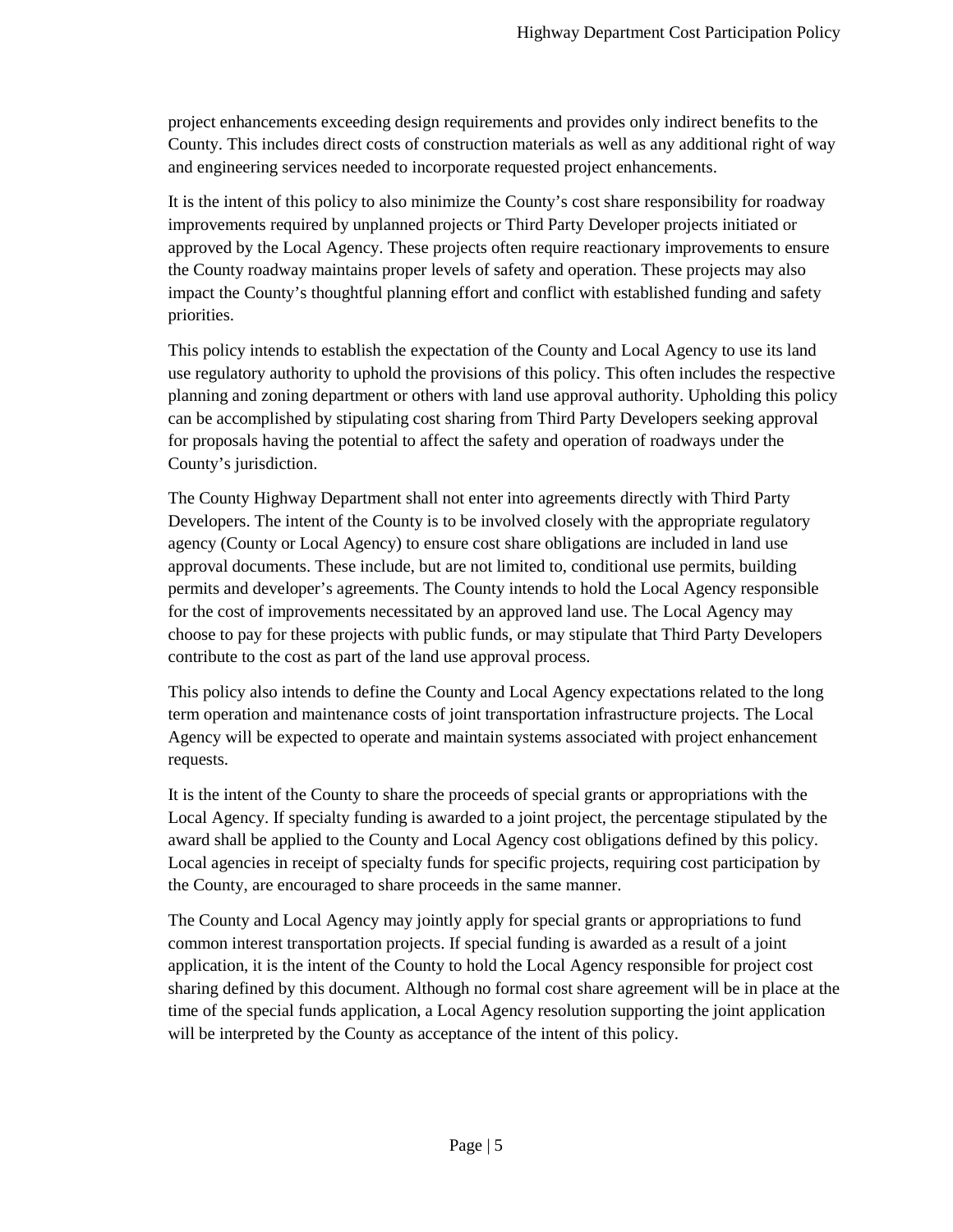## **II. APPLICATION OF THE POLICY**

## **A. Application**

This policy shall apply to all roads under the jurisdiction of Crow Wing County. This includes County Roads (CR), County State Aid Highways (CSAH), First Assessment District (FAD) roads and Second Assessment District (SAD) roadways.

The use of this policy shall begin immediately upon adoption by the Crow Wing County Board of Commissioners. Policy language contained in this document shall not be applied retroactively and shall not alter any active, inactive, formal or informal agreements developed using previous versions of this policy or by other means.

The provisions contained in this document shall be used by County staff to develop project specific agreements between the County and Local Agency. This includes agreements defining cost participation for construction, operation, and maintenance of common interest transportation facilities. It shall also be distributed to Local Agencies for use to evaluate and consider the impacts of future collaborations with the County. Local Agencies with land use authority should be aware of the expectations to incorporate the intent of this policy into decisions having the potential to affect roads under the jurisdiction of the County.

## **B. Project Initiation**

## 1. Crow Wing County Initiated Projects

Crow Wing County uses mid-range planning cycles to initiate roadway improvements necessary to properly operate and maintain its transportation system. These projects are adopted into the official Five-Year Highway Improvement Plan (HIP) and promised to the public after extensive research, planning and budgeting.

Transportation funds are limited and projects initiated by Crow Wing County are primarily designed to achieve the needs of the roadway user. The County will maximize its level of funding required to achieve established roadway design and drainage standards. The Local Agency's cost participation will be minimized for required project elements that provide only indirect benefits to the Local Agency.

The Local Agency is encouraged to consider the cost/benefit of enhancements to roadway projects initiated by the County. These project elements are considered in excess of what is required to achieve roadway design standards. The Local Agency will be expected to the fund the additional cost to develop, construct and maintain all requested upgrades.

## 2. Local Agency Initiated Projects

Local Agency projects with the potential to require County cost participation may be initiated for a number of reasons. They may involve the desire to improve or expand locally owned roadway or utility systems to attract or support future development. They may also involve the Local Agency's desire to accelerate roadway improvements previously identified in the County's Five-Year Highway Improvement Plan.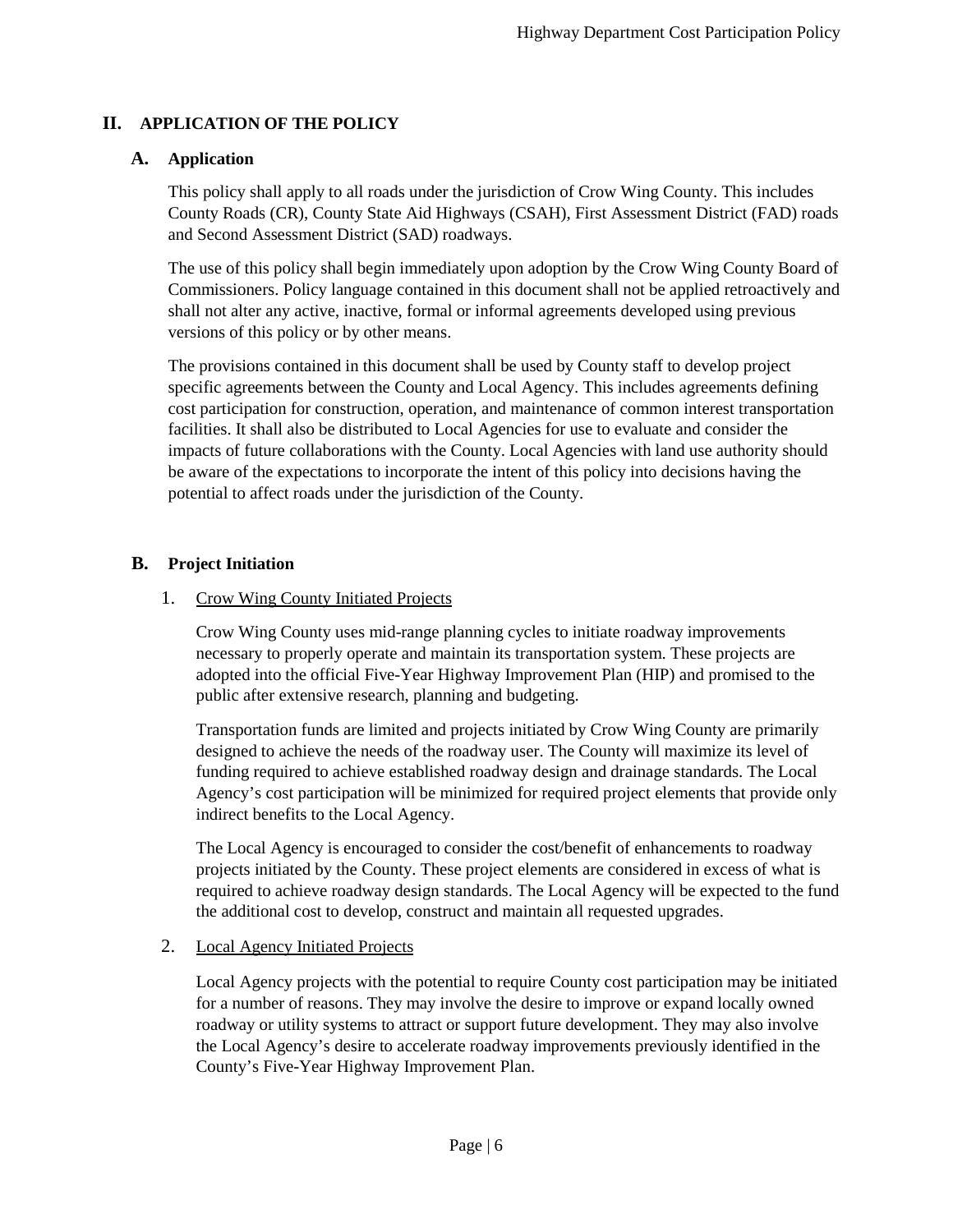Each of these situations can create an expectation of County cost participation after funding resources have been committed to other priorities. The Local Agency should expect the County to minimize its level of cost participation for projects having the potential to compete with other projects already promised to the public.

In these situations the County and Local Agency may also negotiate a delayed reimbursement provision into the formal cost participation agreement. This may allow the County or Local Agency the flexibility to meet desired timelines without creating significant project delays or budgetary hardships.

#### 3. Jointly Planned Projects

In most situations the County and Local Agency are actively communicating and working together closely to plan and prioritize future infrastructure improvements. Many involve coordination beginning six to ten years in advance of construction. Projects with this level of collaboration are less likely to conflict with the County's commitments and planning efforts. These types of projects shall be considered jointly planned and the Local Agency can expect the County to maximize its cost participation in accordance with the provisions of this policy.

## 4. Development-Driven Projects

Development-driven projects are primarily roadway improvements initiated or necessitated by the actions of Third Party Developers. Often these projects involve a solution to address an increase in traffic volume or a changing traffic pattern. This may be due to the location or specific use of property adjacent to a roadway under the jurisdiction of the County. These types of projects can also be required when the proposed development is some distance away from the corridor and its primary ingress and egress intersects a roadway under the jurisdiction of the County.

These projects, ranging from right turn lanes to complex intersection reconfigurations, often are reactionary improvements required to ensure County roadways maintain proper levels of safety and operation. Generating the need for these improvement can create an expectation of County cost participation after funding resources have been committed to other priorities. The Third Party Developer should expect the County to minimize its level of cost participation for reactionary projects that have not been budgeted and compete with other projects already promised to the public.

## **C. Project Lead Agency**

## 1. County Led Project Engineering

For most projects included in the Five-Year Highway Improvement Plan (HIP) the County will be the lead agency responsible for all engineering services. This includes projects developed by County staff as well as those developed by contracted engineering consultants. These services involve activities such as design engineering, construction engineering and construction contract administration.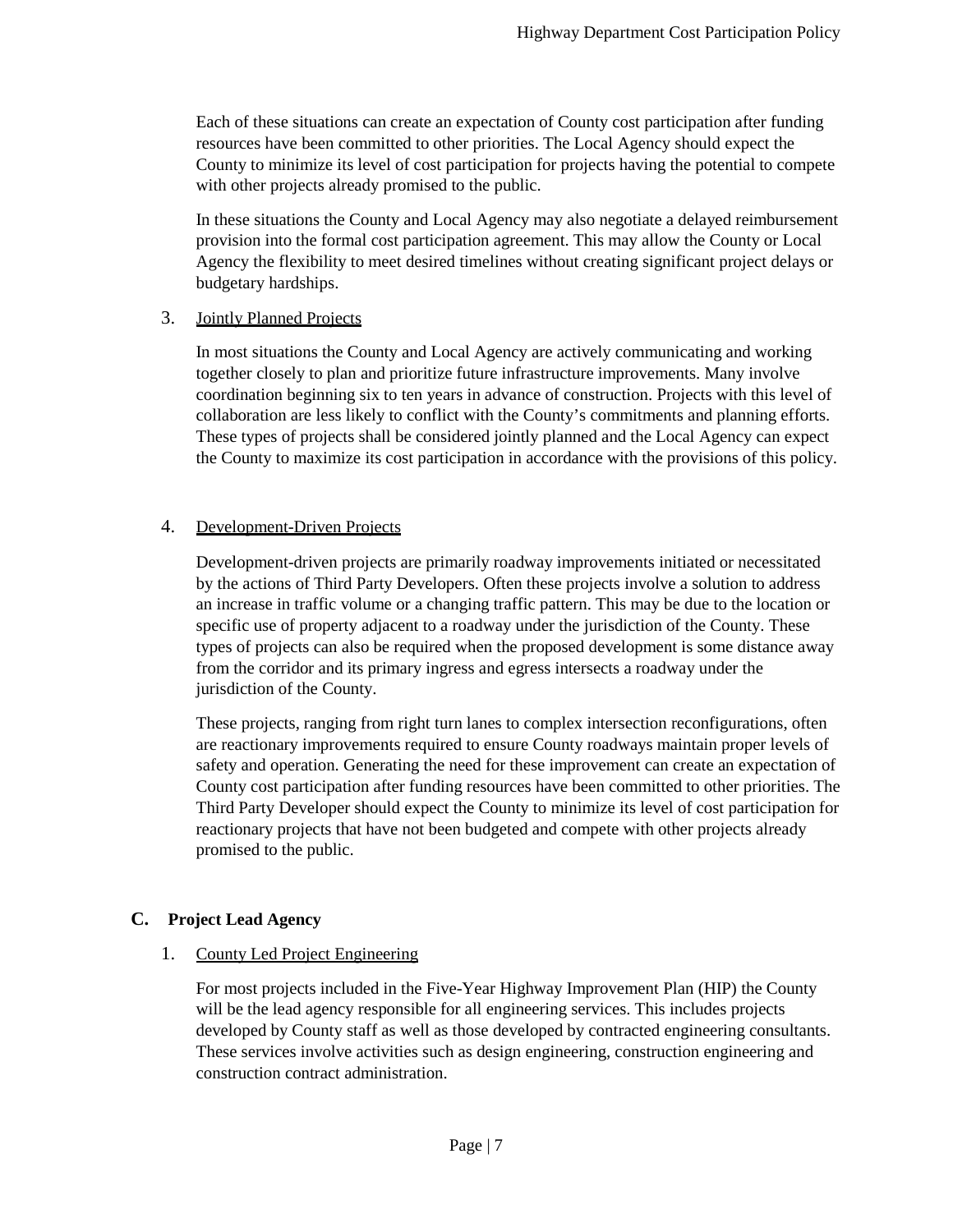Design engineering includes, but not limited to, preliminary and detailed design, traffic analysis, surveying, environmental documentation and right of way acquisition. When the County acts as the lead agency for design engineering, the Local Agency shall be responsible for an amount not to exceed eight percent (8%) of the total cost of Local Agency construction.

Construction engineering includes, but not limited to, material testing, construction surveying, quality control and general construction project oversight. When the County acts as the lead agency for construction engineering, the Local Agency shall be responsible for an amount not to exceed seven percent (7%) of the total cost of Local Agency construction.

Construction contract administration includes, but not limited to, bid letting, contract award, labor compliance, public relations and fiscal agent responsibilities. When the County acts as the lead agency for construction contract administration, the Local Agency shall be responsible for an amount not to exceed three percent (3%) of the total cost of Local Agency construction.

When the County takes the lead role for all aspects of project engineering and construction, the Local Agency shall be responsible for an amount not to exceed eighteen percent (18%) of the total cost of Local Agency construction.

## 2. Local Agency Led Engineering

Occasionally the Local Agency will take the lead role for providing engineering services on joint projects. This includes those developed by the Local Agency staff as well as those developed by contracted engineering consultants. These services involve activities such as design engineering, construction engineering and construction contract administration.

Design engineering includes, but not limited to, preliminary and detailed design, traffic analysis, surveying, environmental documentation and right of way acquisition. When the Local Agency takes the lead role for design engineering, the County shall be responsible for an amount not to exceed eight percent (8%) of the total cost of County construction.

Construction engineering includes, but not limited to, material testing, construction surveying, quality control and general construction project oversight. When the Local Agency takes the lead role for construction engineering, the County shall be responsible for an amount not to exceed seven percent (7%) of the total cost of County construction.

Construction contract administration includes, but not limited to, bid letting, contract award, labor compliance, public relations and fiscal agent responsibilities. When the Local Agency takes the lead role for construction contract administration, the County shall be responsible for an amount not to exceed three percent (3%) of the total cost of County construction.

When the Local Agency takes the lead role for all aspects of project engineering and construction, the County shall be responsible for an amount not to exceed eighteen percent (18%) of the total cost of County construction.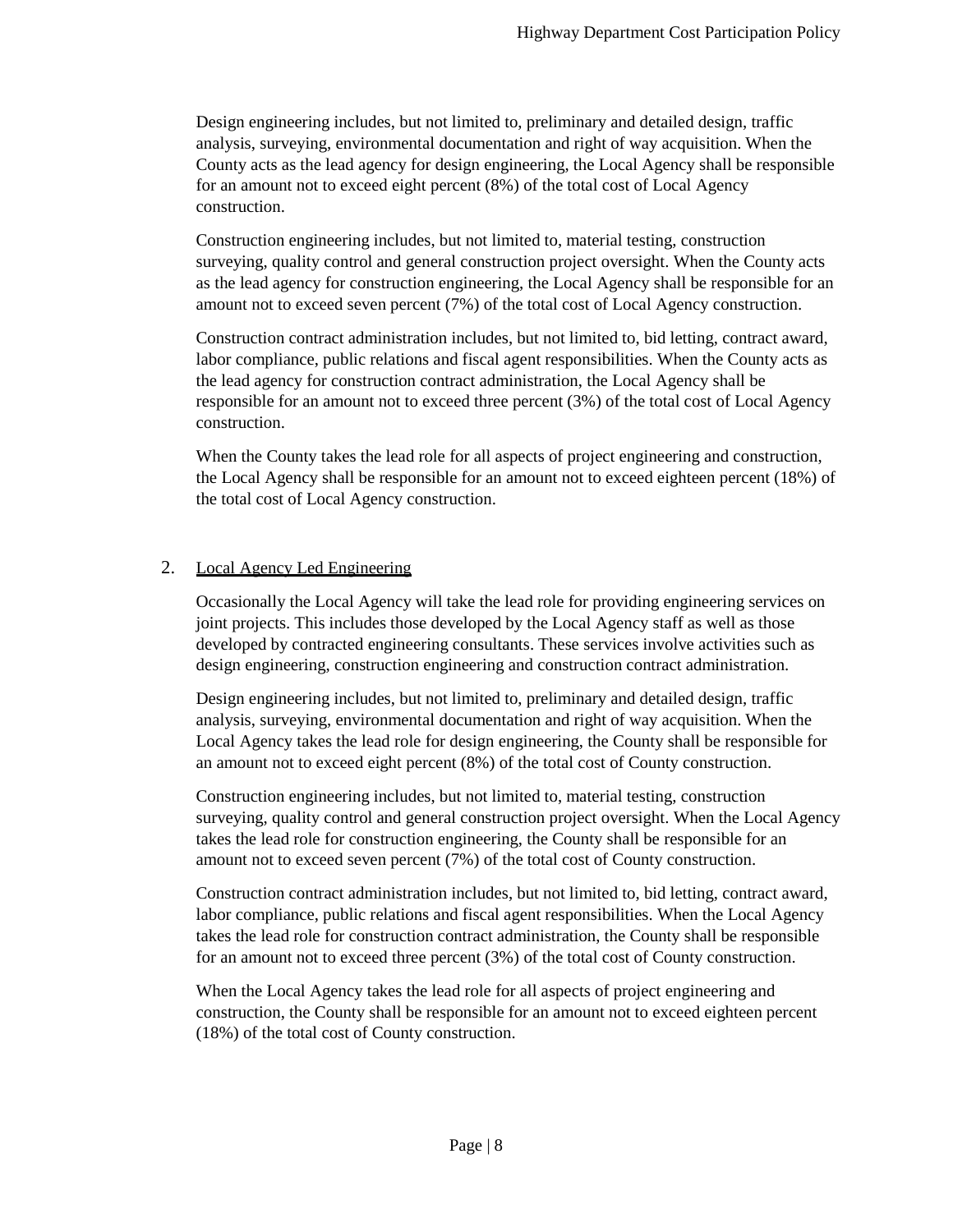## **III. PROCEDURES**

## **A. Cost Share Agreement**

This document shall be used as the basis for the development of individualized cost share and operation and maintenance agreements between the County and Local Agency. A detailed tabulation of projected construction and engineering costs will be prepared and included in Attachment A of each agreement. The details of maintenance obligations will be contained within the body of the agreement. Please see Appendix B for an example cost share agreement.

The responsibility to determine the cost share percentages and actively communicating with the Local Agency shall be the County's assigned project manager. Each cost share agreement will be presented to the Local Agency's elected officials for review and comment. Because Local Agencies often must budget large expenditures over the course of several years, the County shall prepare and share projected costs with the Local Agency as early as possible. Care must be taken to recognize that the cost share estimates developed prior to bid letting are preliminary and subject to change. Although the cost share percentages may remain unchanged for individual line items, only after the project's bid has been awarded, and final construction has been completed, will the true project cost be known. The County shall consult with the Local Agency prior to awarding the project if the total cost share amount exceeds ten percent (10%) of the expected amount. The cost sharing defined by this policy shall also apply to any cost overruns that occur during project construction.

## **B. Development-Driven Cost Share**

The County Highway Department shall not enter into agreements with Third Party Developers to facilitate the construction of required improvements on a County roadway. For less technical projects, such as turn lanes, the County intends to hold the Local Agency responsible to ensure the improvements necessitated by approved development occur according to County specifications. After the project is properly completed to the County's satisfaction, the Local Agency shall invoice the County for its obligation defined by this policy. Where the County is responsible for regulating land use, it is expected that stipulations be placed on Third Party Developers to construct the required improvements to the County's specifications. After completing the roadway improvement project to the County's satisfaction, the Developer shall invoice the County for its obligation defined by this policy.

For more involved projects, such as left turn lanes and complex intersection reconfigurations, the County shall take the lead role in the development of an appropriate project. The County shall hold the Local Agency responsible for the cost of all engineering and construction services defined by this policy. A cost share agreement will be developed between the County and Local Agency only. The Local Agency may choose to pay for the required improvements with public funds or may stipulate that the Developer fund the project contingent on approval of the land use request.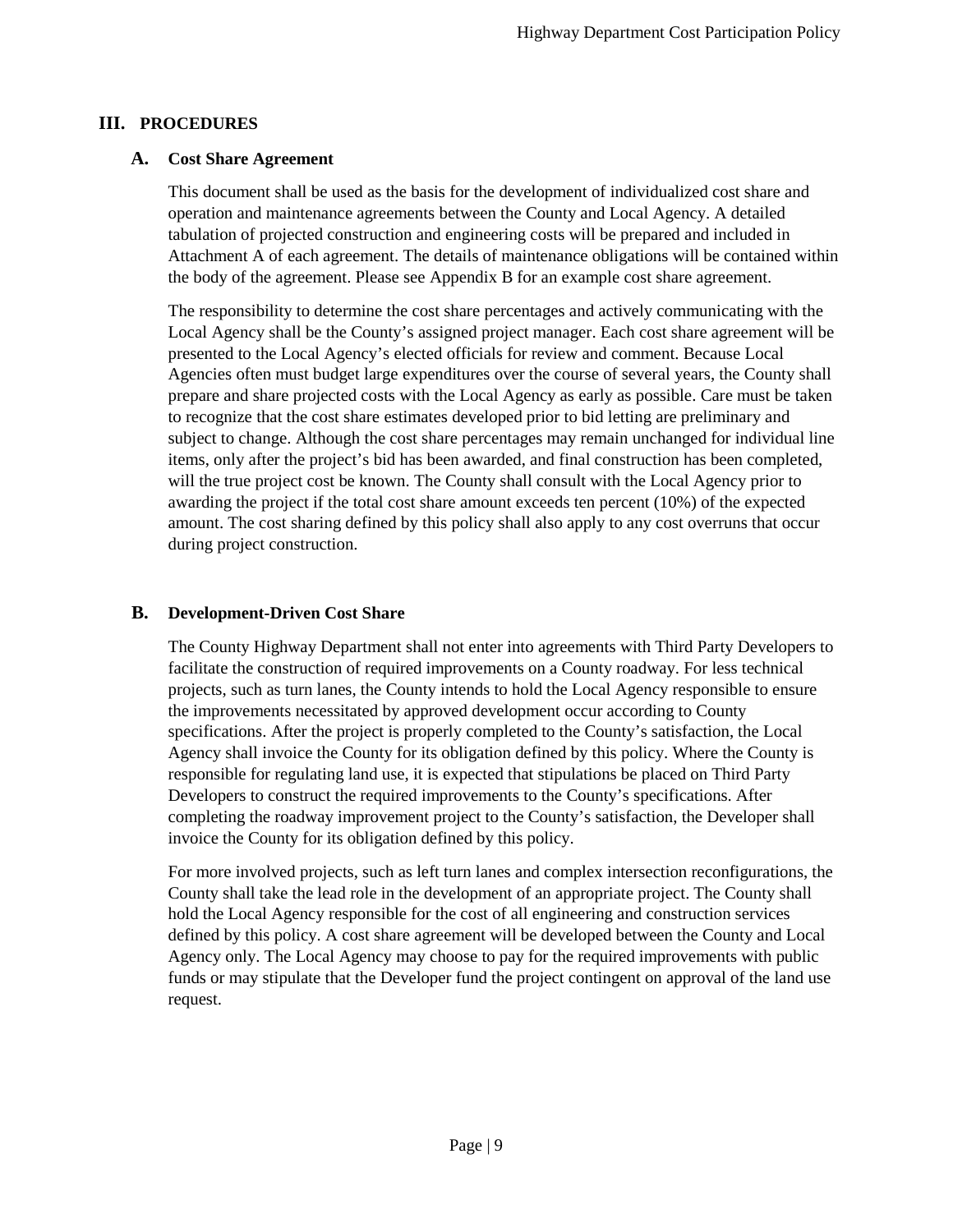## **IV. COST SHARE COMPONENTS**

The following section defines the short and long term cost of pre-construction, construction, operation and maintenance of transportation related projects. It includes an explanation of costs associated with complete transportation systems as well as individual system components. Please see Appendix A for a summary.

In general, unless specifically identified, the County shall be responsible for every aspect of the engineering and construction for transportation systems required to achieve safety and operation standards established at the sole discretion of the County.

The Local Agency shall share initial construction costs for projects involving transportation improvements to private or public infrastructure under its jurisdiction. The Local Agency shall be responsible for the cost of project enhancements in excess of what is required to achieve safety and operation standards established at the sole discretion of the County.

Unless specifically identified, the County shall be responsible for the cost of replicating transportation systems disturbed by County initiated projects. The Local Agency shall be responsible for enhancements of transportation systems disturbed by Local Agency initiated projects.

Unless specifically identified, the County shall assume the long term responsibilities for the ongoing maintenance and future rehabilitation of transportation system enhancements approved by the County.

The Local Agency shall be responsible for the ongoing operational cost of transportation systems that incorporate private or public infrastructure under Local Agency jurisdiction.

## **A. Right of Way**

- 1. Description
	- a. Property required for proper design and construction.
	- b. Includes all property and property acquisition costs to obtain fee title, permanent easement, temporary easement and right of entry needed to install components required to achieve roadway safety, design and drainage standards established by the County.
- 2. Construction
	- a. The County shall be responsible for the cost of all right of way required for County initiated projects.
	- b. The Local Agency shall be responsible for the cost of all additional right of way required to accommodate project enhancement requests.
	- c. The Local Agency shall be responsible for the cost of right of way needed for projects initiated by the Local Agency or those necessitated by Third Party Developers.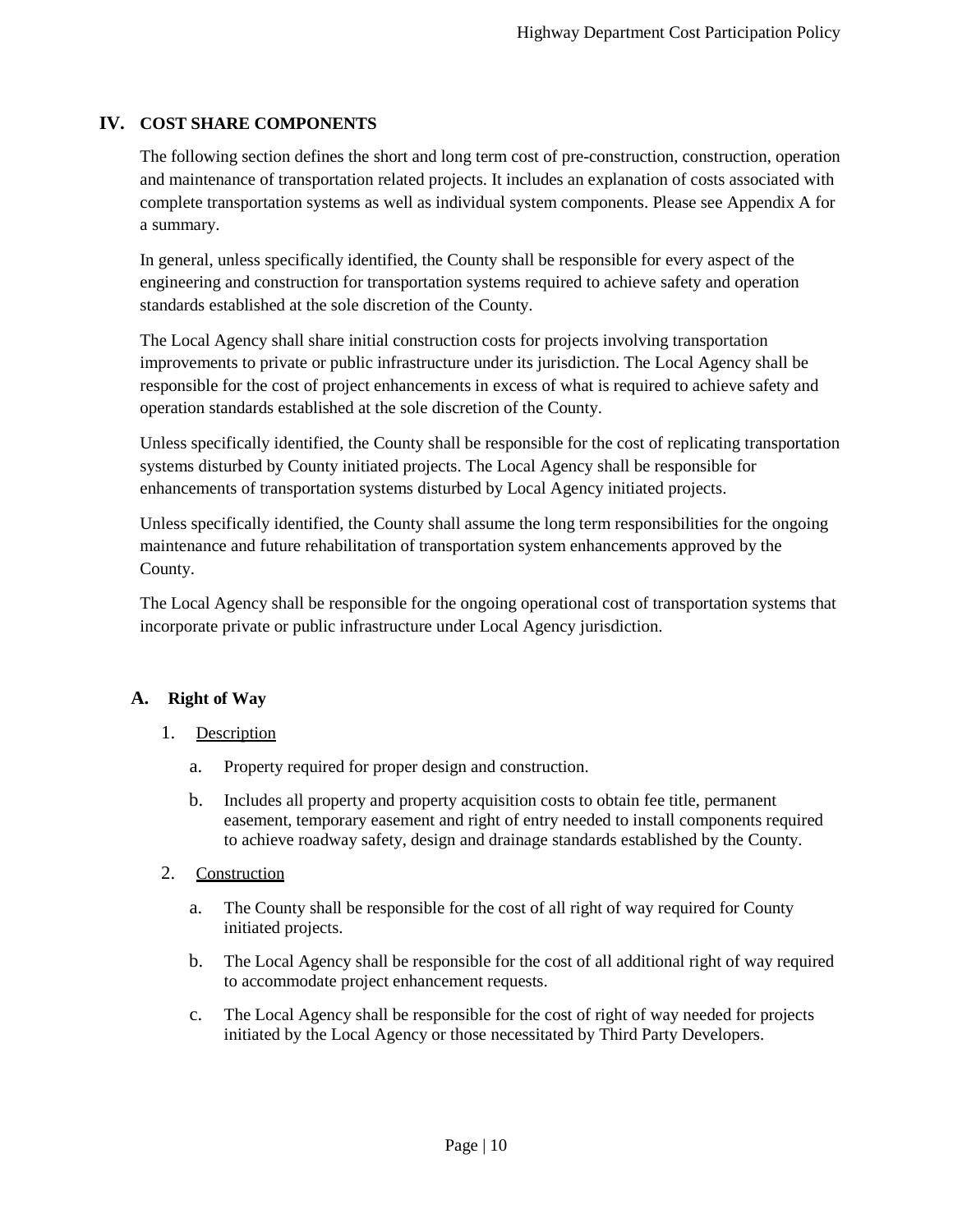## 3. Other Notes

a. The County shall not take a lead role in the process or cost to condemn property needed solely for Local Agency requested project enhancements or those necessitated by Third Party Developers.

## **B. Clearing and Grubbing**

## 1. Description

- a. Vegetation removal and disposal activities.
- b. Includes all vegetation clearing and grubbing needed to install components required to achieve safety, design and drainage standards established by the County.

## 2. Cost Share

- a. The County shall be responsible for the cost of all clearing and grubbing required for County initiated projects.
- b. The Local Agency shall be responsible for the cost of all clearing and grubbing required to accommodate project enhancement requests.
- c. The Local Agency shall be responsible for seventy-five percent (75%) of the cost of clearing and grubbing needed for projects initiated by the Local Agency or those necessitated by Third Party Developers.
- d. The County shall be responsible for twenty-five percent (25%) of the cost of clearing and grubbing required for projects initiated by the Local Agency or those necessitated by Third Party Developers.

## **C. Grading**

- 1. Description
	- a. Earth moving, shaping and hauling.
	- b. Includes all grading and other earth moving activities needed to install components required to achieve roadway safety, design and drainage standards established by the County.
- 2. Cost Share
	- a. The County shall be responsible for the cost of all grading required for County initiated projects.
	- b. The Local Agency shall be responsible for the cost of all grading required to accommodate project enhancement requests.
	- c. The Local Agency shall be responsible for seventy-five percent (75%) of the cost of grading needed for projects initiated by the Local Agency or those necessitated by Third Party Developers.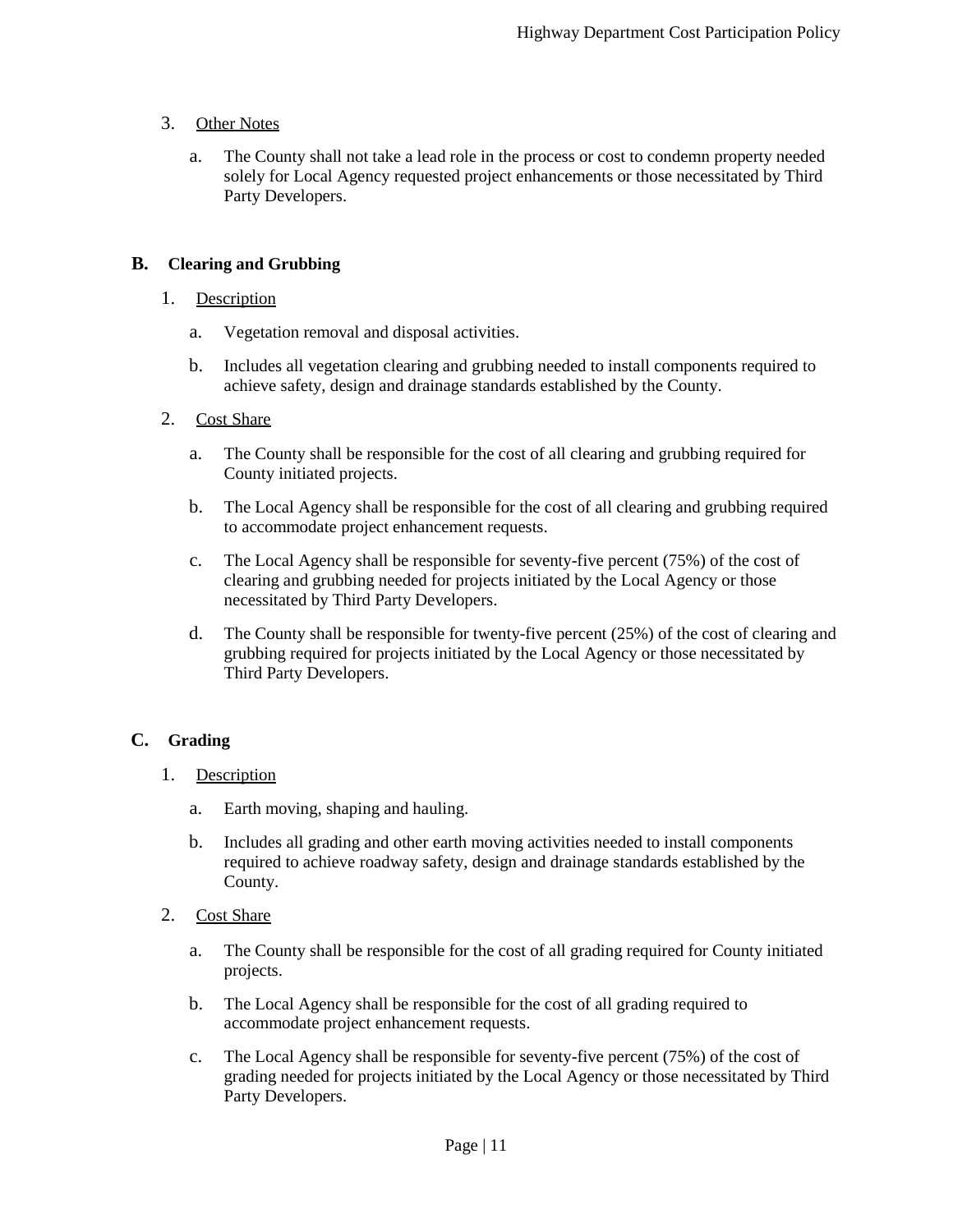d. The County shall be responsible for twenty-five percent (25%) of the cost of grading required for projects initiated by the Local Agency or those necessitated by Third Party Developers.

#### **D. Aggregate Base**

#### 1. Description

- a. Gravel and other base materials.
- b. Includes all aggregate base materials needed to install components required to achieve roadway safety, design and drainage standards established by the County.

#### 2. Cost Share

- a. The County shall be responsible for the cost of all aggregate base required for County initiated projects.
- b. The Local Agency shall be responsible for the cost of all aggregate base required to accommodate project enhancement requests.
- c. The Local Agency shall be responsible for seventy-five percent (75%) of the cost of aggregate base required for projects initiated by the Local Agency or those necessitated by Third Party Developers.
- d. The County shall be responsible for twenty-five percent (25%) of the cost of aggregate base required for projects initiated by the Local Agency or those necessitated by Third Party Developers.

## **E. Surfacing**

- 1. Description
	- a. Bituminous or concrete roadway surfacing.
	- b. Includes all bituminous or concrete roadway surfacing needed to install components required to achieve roadway safety, design and drainage standards established by the County.
- 2. Cost Share
	- a. The County shall be responsible for the cost of all surfacing required for County initiated projects.
	- b. The Local Agency shall be responsible for the cost of all surfacing required to accommodate project enhancement requests.
	- c. The Local Agency shall be responsible for seventy-five percent (75%) of the cost of surfacing required for projects initiated by the Local Agency or those necessitated by Third Party Developers.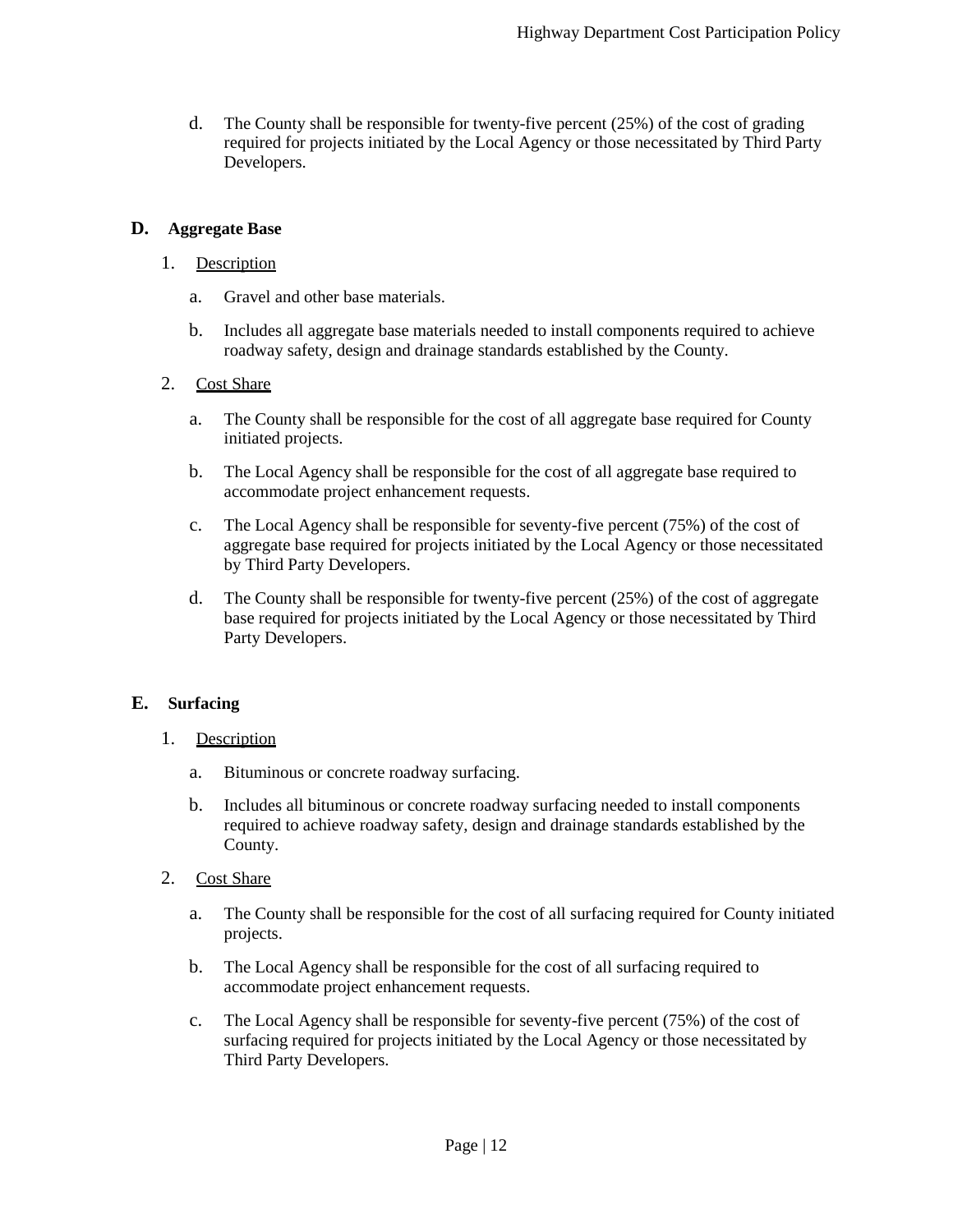- d. The County shall be responsible for twenty-five percent (25%) of the cost of surfacing required for projects initiated by the Local Agency or those necessitated by Third Party Developers.
- 3. Maintenance
	- a. The County shall be responsible for the cost to resurface and maintain existing roadways and auxiliary lanes under the jurisdiction of the County. This includes past project enhancements accepted by the County.

## **F. Auxiliary Lanes**

#### 1. Description

- a. Right turn lanes, left turn lanes, bypass lanes and acceleration lanes etc.
- b. Includes all right of way, clearing and grubbing, aggregate base, surfacing, utility relocation or other components required to achieve roadway safety, design and drainage standards established by the County.

#### 2. Cost Share

- a. The County shall be responsible for the cost of all auxiliary lanes required for County initiated projects.
- b. The Local Agency shall be responsible for the cost of all auxiliary lanes required to accommodate project enhancement requests.
- c. The Local Agency shall be responsible for seventy-five percent (75%) of the cost of auxiliary lanes required for projects initiated by the Local Agency or those necessitated by Third Party Developers.
- d. The County shall be responsible for twenty-five percent (25%) of the cost of auxiliary lanes required for projects initiated by the Local Agency or those necessitated by Third Party Developers.
- e. The Local Agency shall not be responsible for the cost of auxiliary lanes necessitated by Third Party Developers if the Local Agency does not have land use regulatory authority.
- f. When the Local Agency does not regulate land use, the County shall use its regulatory authority to stipulate a seventy-five percent (75%) cost share by Third Party Developers for projects requiring auxiliary lanes.

#### 3. Maintenance

a. The County shall be responsible for the cost to resurface and maintain existing auxiliary lanes located on roads under the jurisdiction of the County. This includes past project enhancements accepted by the County.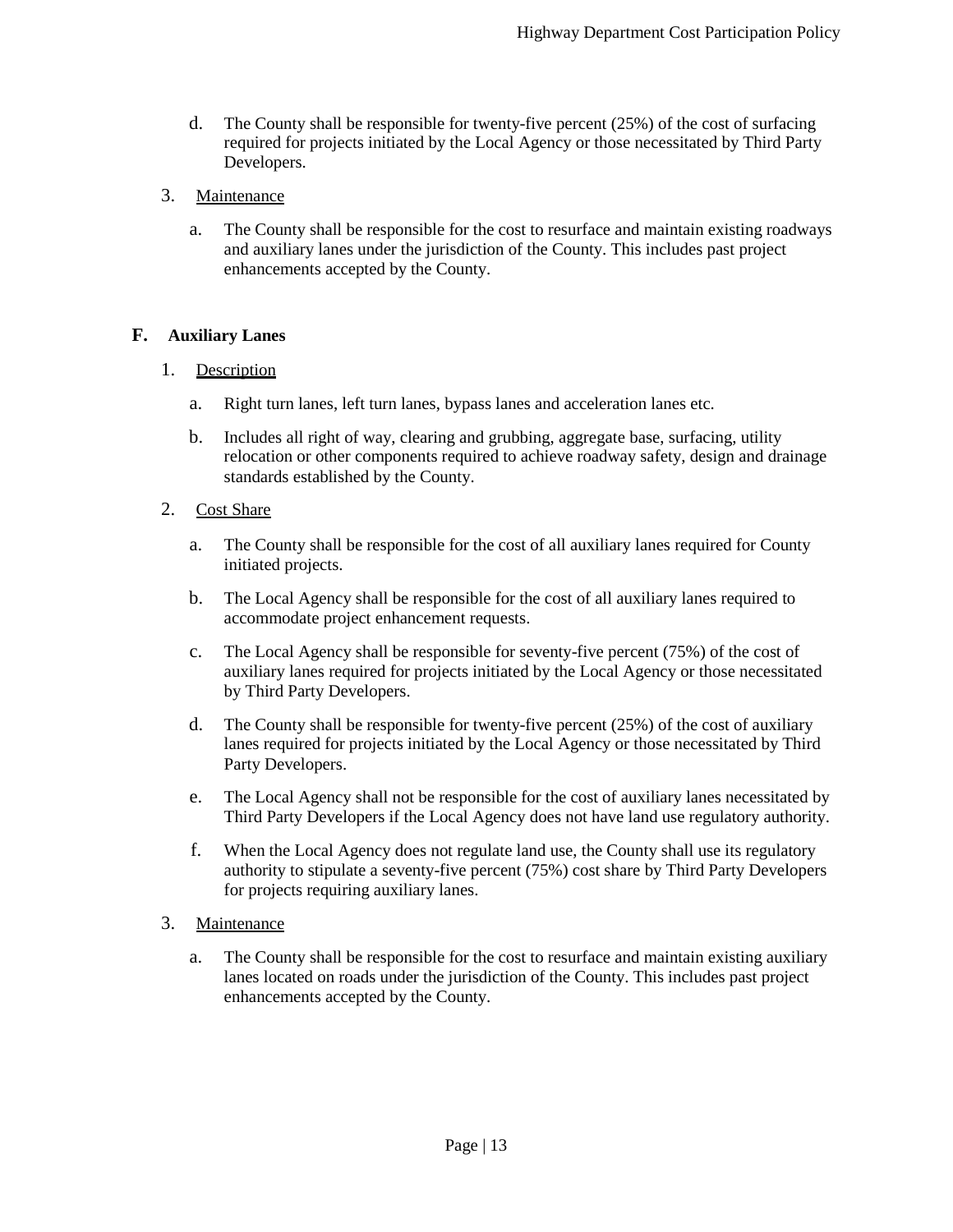## **G. Parking Lanes**

## 1. Description

- a. Extra shoulder width or pavement depth to accommodate on-street parking.
- b. All additional right of way, clearing and grubbing, aggregate base, surfacing, utility relocation or other components required to achieve roadway safety, design and drainage standards established by the County.

## 2. Cost Share

- a. The County shall be responsible for the cost of all parking lanes required for County initiated projects.
- b. The Local Agency shall be responsible for the cost of all parking lanes required to accommodate project enhancement requests.

## 3. Maintenance

a. The County shall be responsible for the cost to resurface and maintain existing parking lanes located on roadways under the jurisdiction of the County. This includes past project enhancements accepted by the County.

## **H. Bike Lanes**

## 1. Description

- a. Extra roadway or shoulder width specifically designed for use by bicyclists.
- b. Includes all additional right of way, clearing and grubbing, aggregate base, surfacing, utility relocation or other components required to achieve roadway safety, design and drainage standards established by the County.

## 2. Cost Share

- a. The County shall be responsible for the cost of all bike lanes required for County initiated projects.
- b. The Local Agency shall be responsible for the cost of all bike lanes required to accommodate project enhancement requests.
- c. The Local Agency shall be responsible for seventy-five percent (75%) of the cost of bike lanes required for projects initiated by the Local Agency or those necessitated by Third Party Developers.
- d. The County shall be responsible for twenty-five percent (25%) of the cost of bike lanes required for projects initiated by the Local Agency or those necessitated by Third Party Developers.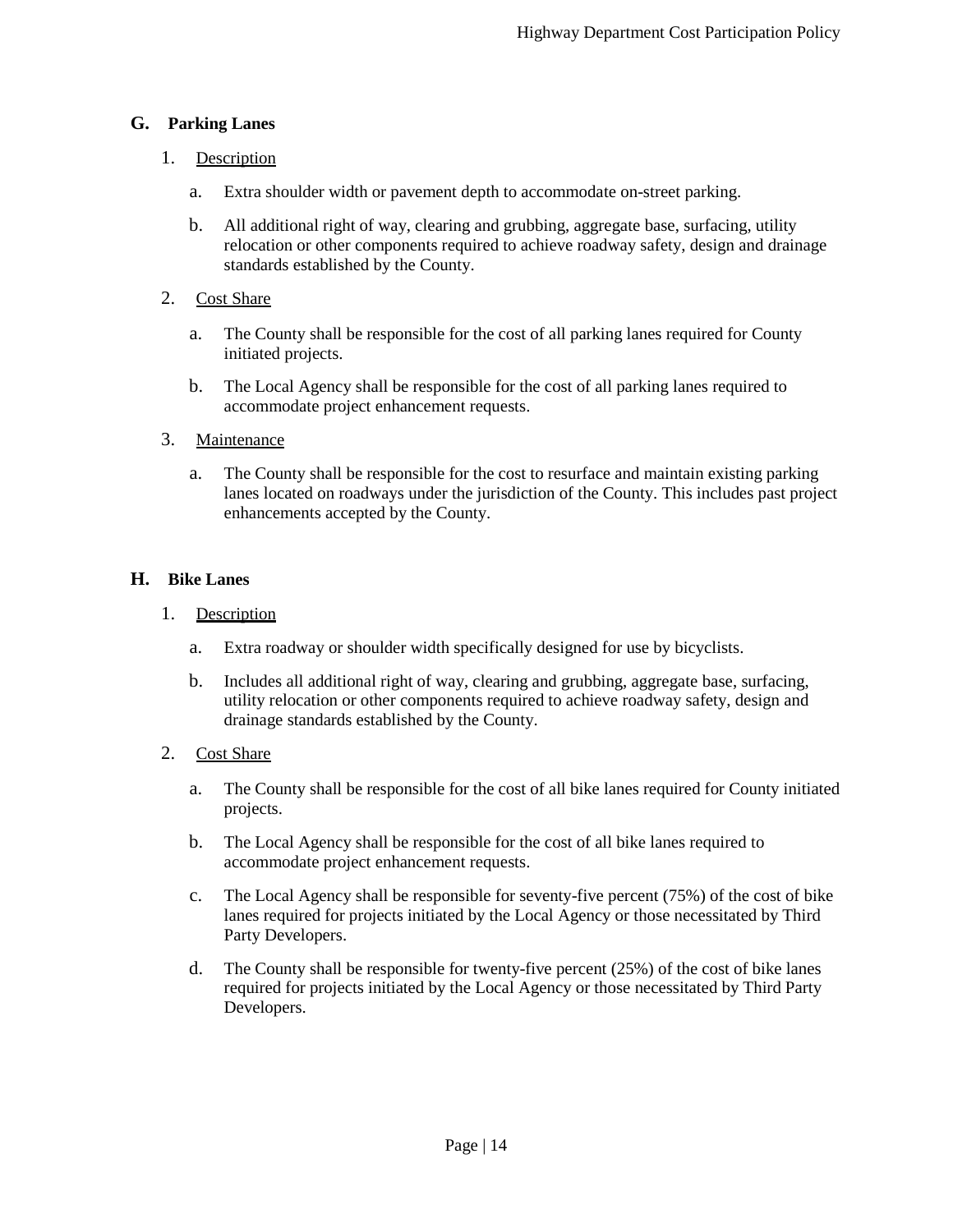## 3. Maintenance

a. The County shall be responsible for the cost to resurface and maintain existing bike lanes located on roadways under the jurisdiction of the County. This includes past project enhancements accepted by the County.

## **I. Curb and Gutter**

## 1. Description

- a. Concrete surface storm water conveyance systems.
- b. Includes all concrete curb and gutter, valley gutters, swales and associated surface storm water conveyance systems required to achieve roadway safety, design and drainage standards established by the County.

## 2. Cost Share

- a. The County shall be responsible for the cost of all curb and gutter required for County initiated projects.
- b. The Local Agency shall be responsible for the cost of curb and gutter required to accommodate project enhancement requests.
- c. The Local Agency shall be responsible for seventy-five percent (75%) of the cost of curb and gutter required for projects initiated by the Local Agency or those necessitated by Third Party Developers.
- d. The County shall be responsible for twenty-five percent (25%) of the cost of curb and gutter required for projects initiated by the Local Agency or those necessitated by Third Party Developers.
- e. The Local Agency shall not be responsible for the cost of curb and gutter necessitated by Third Party Developers if the Local Agency does not have land use regulatory authority.
- f. When the Local Agency does not regulate land use, the County shall use its regulatory authority to stipulate a seventy-five percent (75%) cost share by Third Party Developers for projects requiring curb and gutter.
- 3. Maintenance
	- a. The County shall be responsible for the cost to maintain existing curb and gutter located on roadways under the jurisdiction of the County. This includes past project enhancements accepted by the County.
	- b. The Local Agency shall be responsible for the cost to maintain curb and gutter associated with draining roadways and adjacent property under the jurisdiction of the Local Agency.
	- c. The Local Agency shall be responsible for painting and maintaining authorized curb and gutter "No Parking" markings.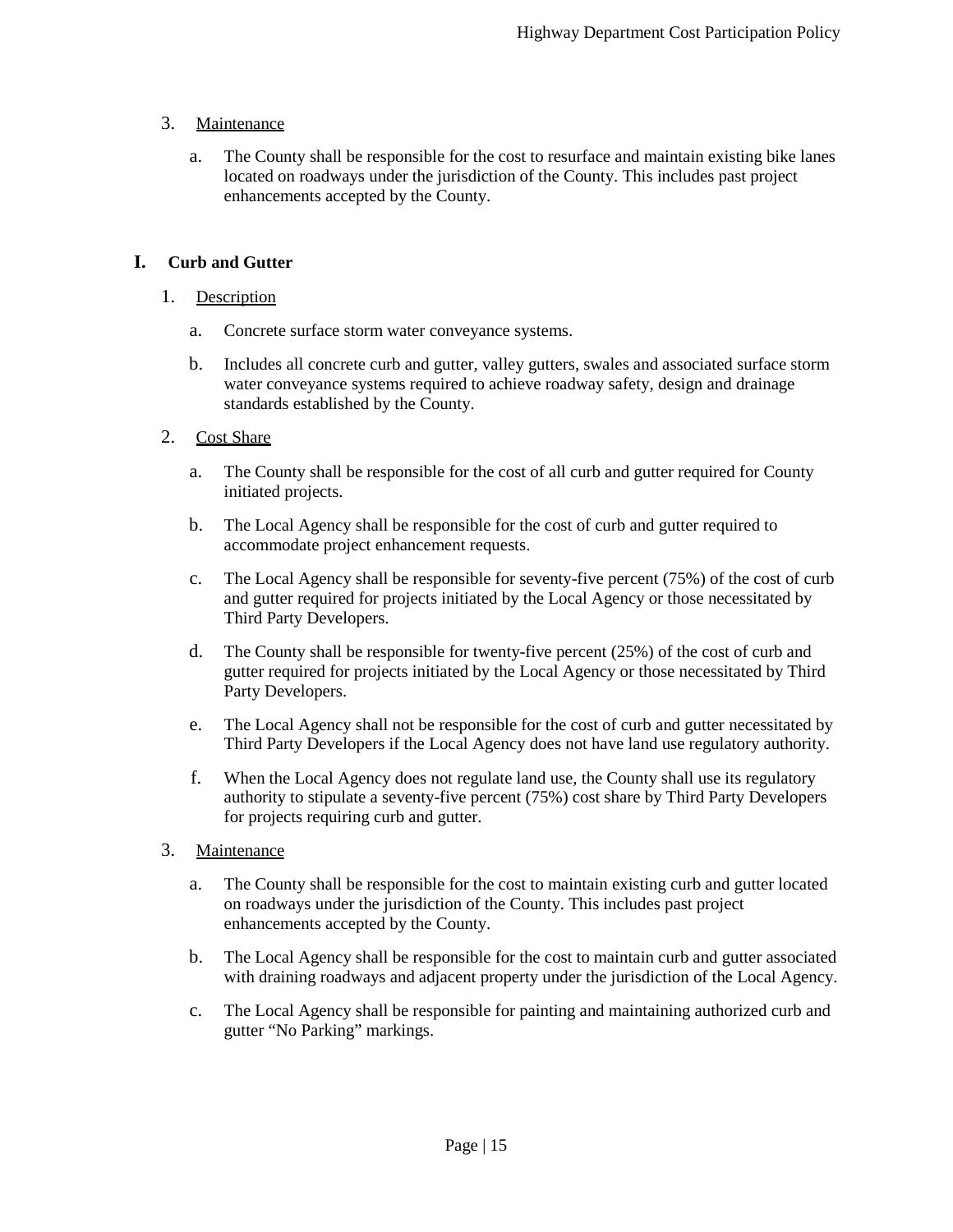## **J. Concrete Median**

## 1. Description

- a. Raised concrete barrier used to channelize traffic or separate opposing lanes of travel.
- b. Includes all curb and gutter, surfacing and other concrete components required to achieve roadway safety, design and drainage standards established by the County.

## 2. Cost Share

- a. The County shall be responsible for the cost of all concrete median required for County initiated projects.
- b. The Local Agency shall be responsible for the cost of concrete median required to accommodate project enhancement requests.
- c. The Local Agency shall be responsible for seventy-five percent (75%) of concrete median required for projects initiated by the Local Agency or those necessitated by Third Party Developers.
- d. The County shall be responsible for twenty-five percent (25%) of the cost of concrete median required for projects initiated by the Local Agency or those necessitated by Third Party Developers.
- e. The Local Agency shall not be responsible for the cost of concrete median necessitated by Third Party Developers if the Local Agency does not have land use regulatory authority.
- f. When the Local Agency does not regulate land use, the County shall use its regulatory authority to stipulate a seventy-five percent (75%) cost share by Third Party Developers for projects requiring concrete median.

## 3. Maintenance

- a. The County shall be responsible for the cost to maintain concrete median located on roadways under the jurisdiction of the County. This includes past project enhancements accepted by the County.
- b. The Local Agency shall be responsible for the cost to maintain concrete median located on roadways under the jurisdiction of the Local Agency.

## **K. Storm Water System**

## 1. Description

- a. Ponds and other underground components to collect, convey and treat storm water runoff.
- b. Includes all storm water system components including pipes, culverts, catch basins, manholes, outfalls and ponds required to achieve roadway safety, design and drainage standards established by the County.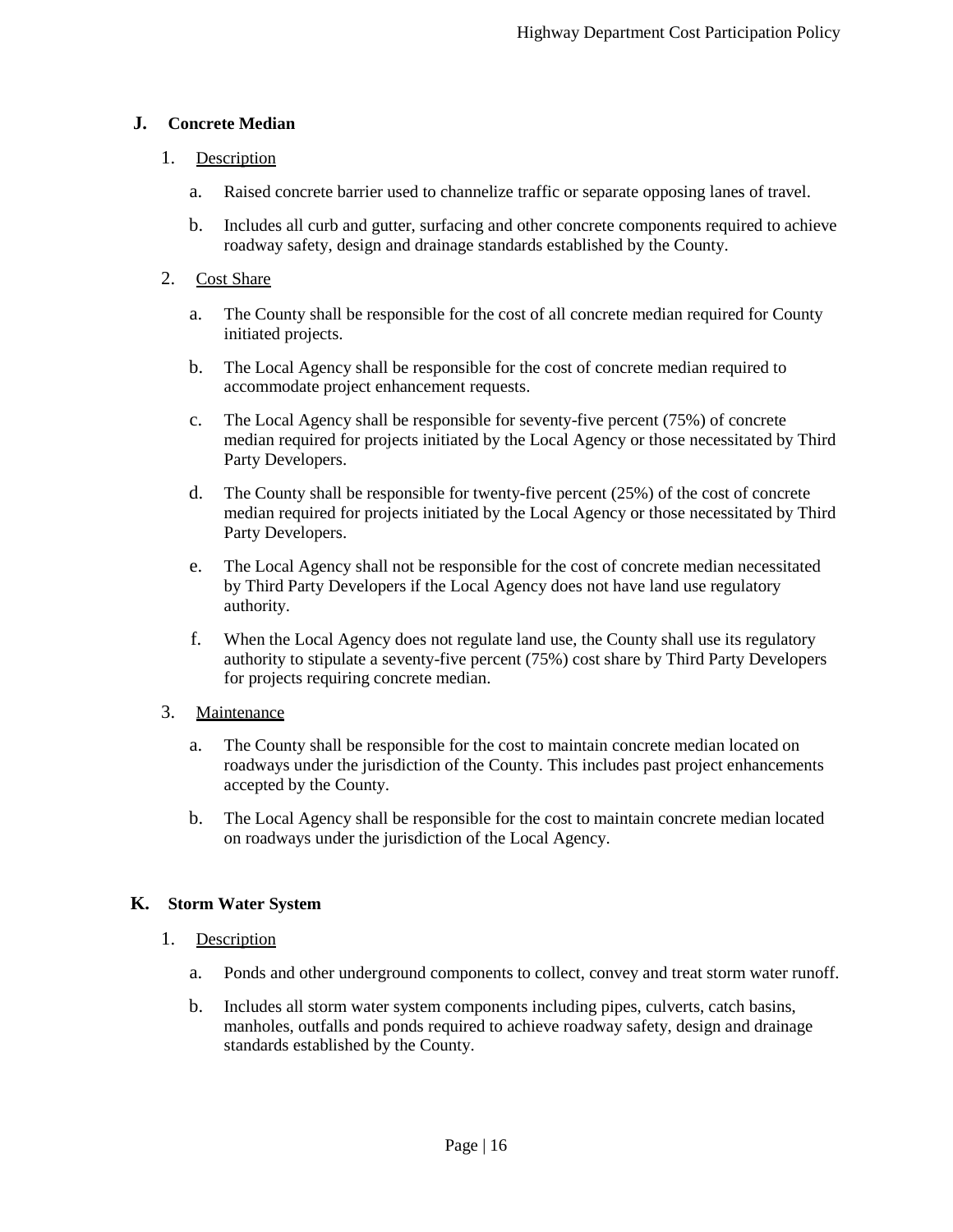## 2. Cost Share

- a. The County shall be responsible for the cost of all storm water systems required for County initiated projects.
- b. The Local Agency shall be responsible for the cost of all storm water systems required to accommodate project enhancement requests.
- c. The Local Agency shall be responsible for seventy-five percent (75%) of the cost of all storm water systems required for projects initiated by the Local Agency or those necessitated by Third Party Developers.
- d. The County shall be responsible for twenty-five percent (25%) of the cost of all storm water systems required for projects initiated by the Local Agency or those necessitated by Third Party Developers.
- e. The Local Agency shall not be responsible for the cost of storm water systems necessitated by Third Party Developers if the Local Agency does not have land use regulatory authority.
- f. When the Local Agency does not regulate land use, the County shall use its regulatory authority to stipulate a seventy-five percent (75%) cost share by Third Party Developers for projects requiring a storm water system.

## 3. Maintenance

- a. The County shall be responsible for the cost to maintain storm water systems providing drainage for right of ways under the jurisdiction of the County.
- b. The Local Agency shall be responsible for the cost to maintain storm water systems associated with draining roadways and adjacent property under the jurisdiction of the Local Agency.

## **L. System Special Storm Water Treatment System**

- 1. Description
	- a. Specialized storm water system components.
	- b. Includes all storm water system components plus special treatment techniques including, but not limited to, filters, separators and sediment traps required to achieve treatment outcomes established by the County and Local Agency.
- 2. Cost Share
	- a. The County and Local Agency shall equally share the installation cost of special storm water treatment systems.
- 3. Maintenance
	- a. The County and Local Agency shall equally share the maintenance cost of the special storm water treatment systems.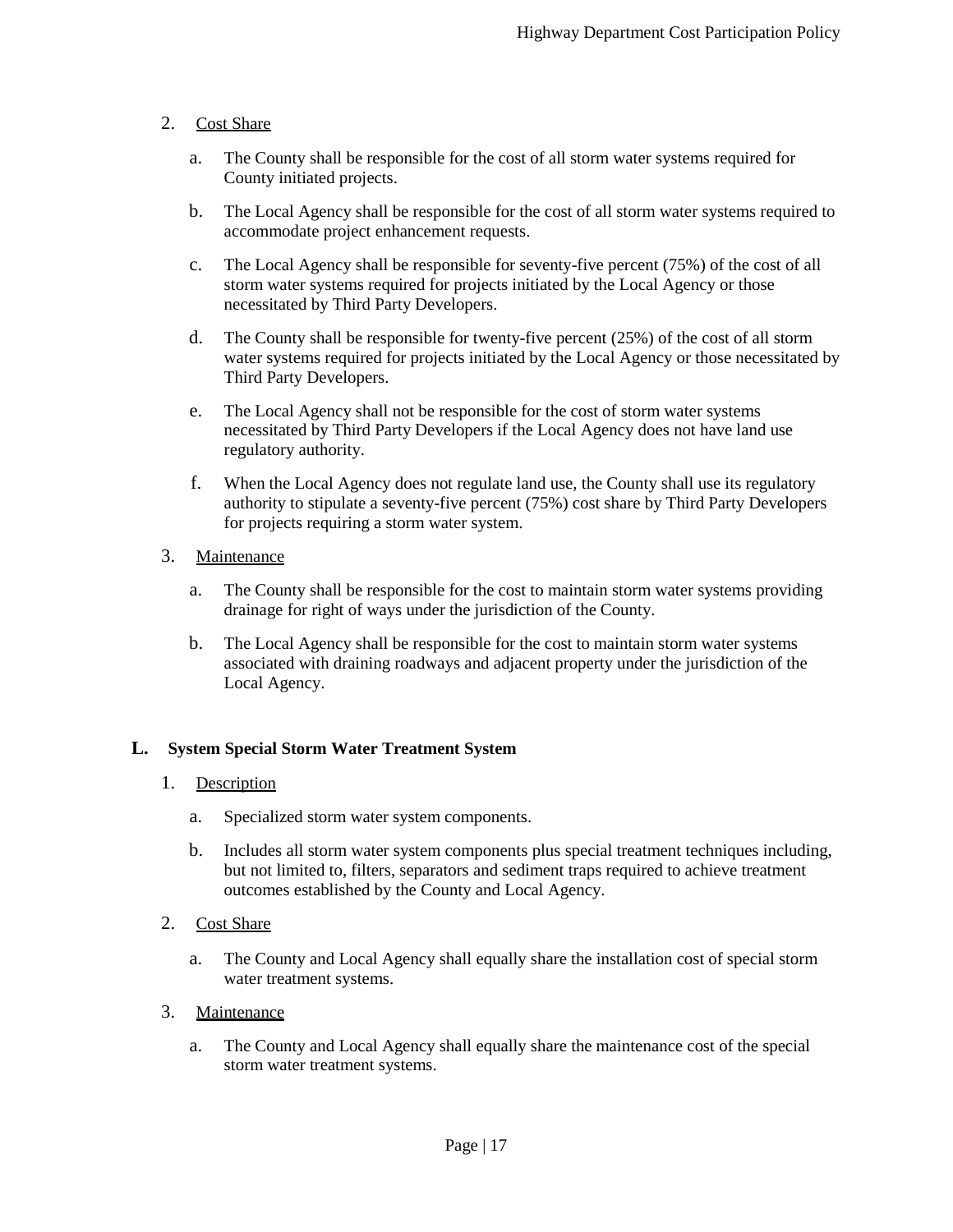## **M. Trails and Sidewalks**

## 1. Description

- a. Concrete or bituminous bicycle, pedestrian or multimodal pathways.
- b. Includes all right of way and construction components such as clearing and grubbing, aggregate base and surfacing required to achieve Americans with Disabilities Act (ADA) and other design standards established by the County.
- c. Applies to all trail and sidewalk systems located within the County right of way.

## 2. Cost Share

- a. The Local Agency shall be responsible for the entire cost to install trails and sidewalks located within the County right of way.
- b. The Local Agency shall be responsible for the entire cost to remove and replace existing trails and sidewalks disturbed by Local Agency initiated projects or those necessitated by Third Party Developers.
- c. The County shall be responsible for the entire cost to remove and replace existing trails and sidewalks disturbed by County initiated projects.
- d. The Local Agency shall be responsible for the cost of enhancements to existing trails and sidewalks disturbed by County initiated projects.
- 3. Maintenance
	- a. The Local Agency shall be responsible for the day to day operation and maintenance of trails and sidewalks located within the County right of way. This includes, but not limited to, repairs, preservation, sweeping and snow removal.

## **N. Standard Pedestrian Crossings**

## 1. Description

- a. Standard treatments of sidewalk and trail transitions for at-grade pedestrian crossings.
- b. Includes all components associated with construction of a standard crossing including, but not limited to, ramps, truncated domes and pavement markings required to achieve Americans with Disabilities Act (ADA) and other design standards established by the County.
- c. Applies to all new installations and updates to existing crossings of County roadways, Local Agency roadways and private entrances.

## 2. Cost Share

a. The County shall be responsible for all standard pedestrian crossings traversing a County roadway or State Highway.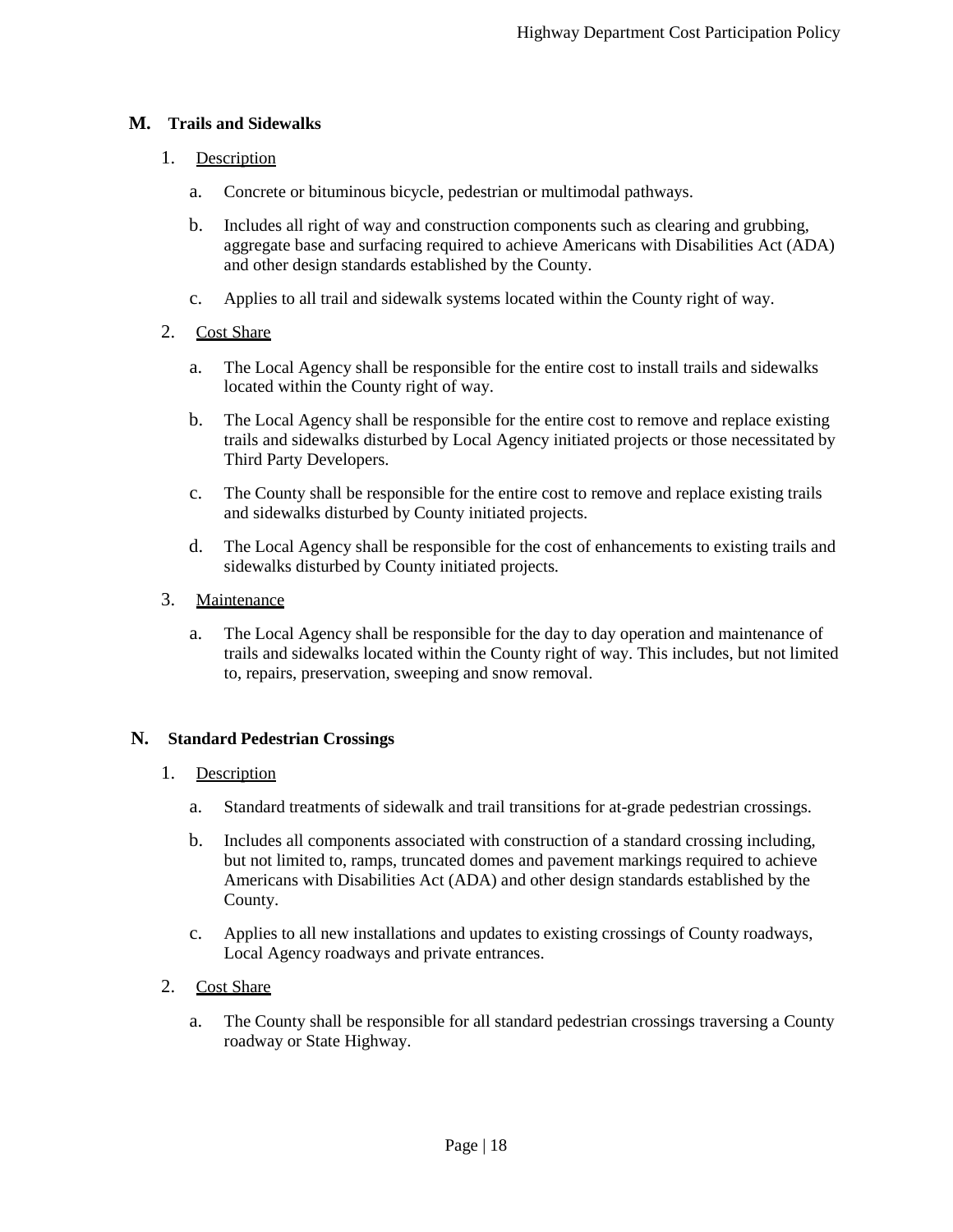- b. The Local Agency shall be responsible for all new, or updates to existing, pedestrian crossings traversing Local Agency roadways, private entrances or other pedestrian obstacles.
- c. The County shall be responsible for replacing ADA compliant pedestrian crossings disturbed by County initiated projects.
- d. The Local Agency shall be responsible for replacing existing pedestrian crossings disturbed by Local Agency projects or those necessitated by Third Party Developers.
- 3. Maintenance
	- a. The Local Agency shall be responsible for the sweeping and snow removal of standard pedestrian crossings located within the County right of way.
	- b. The County and Local Agency shall be responsible for repairs and preservation of facilities required to traverse their respective roadways, private entrances or other pedestrian obstacles.

#### **O. Special Pedestrian Crossings**

- 1. Description
	- a. Special systems to enhance at-grade pedestrian crossings.
	- b. Includes all components associated with construction of special pedestrian crossings including, but not limited to, sidewalk bump-outs, push buttons, enhanced crosswalk treatments, electronic flashers and beacons required to achieve Americans with Disabilities Act (ADA) and other design standards established by the County.
	- c. Applies to all new installations and updates to existing crossings of County roadways, Local Agency roadways and private entrances.
- 2. Cost Share
	- a. The County and Local Agency shall equally share the responsibility for the installation of special pedestrian crossings traversing a County roadway or State Highway.
	- b. The Local Agency shall be responsible for special pedestrian crossings traversing Local Agency roadways, private entrances or other pedestrian obstacles.
	- c. The County shall be responsible for replacing special crossings disturbed by County initiated projects.
	- d. The Local Agency shall be responsible for replacing special crossings disturbed by Local Agency projects or those necessitated by Third Party Developers.
- 3. Operation
	- a. The County shall be responsible for programming computer systems associated with special pedestrian crossing systems located within the County right of way.
	- b. The Local Agency shall be responsible for the cost of electrical power associated with special pedestrian crossings.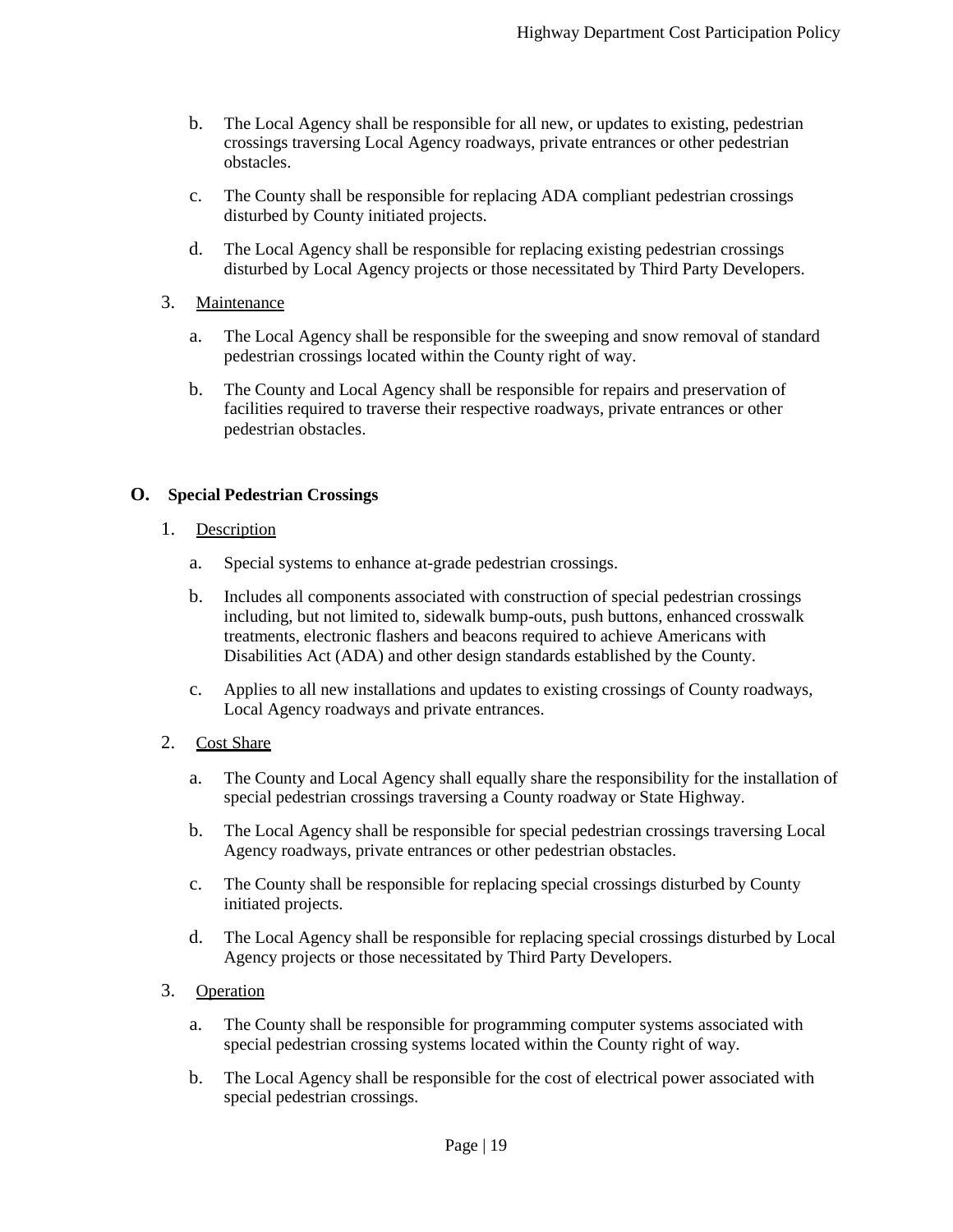## 4. Maintenance

- a. The County shall be responsible for maintaining computer systems associated with of special pedestrian crossing located within the County right of way.
- b. The Local Agency shall be responsible for the sweeping and snow removal of special pedestrian crossings located within the County right of way.
- c. The County and Local Agency shall be responsible for repairs and preservation of facilities required to traverse their respective roadways, private entrances or other pedestrian obstacles.
- d. The County and Local Agency shall equally share the cost associated with replacing or restoring special pedestrian crossing system components sustaining major damage or failure.

## **P. Pedestrian Bridges and Tunnels**

## 1. Description

- a. Grade-separated bicycle, pedestrian or multimodal roadway crossings.
- b. Includes all components associated with construction of trails and sidewalks plus structures, lighting, drainage and other systems required to achieve Americans with Disabilities Act (ADA) and other design standards established by the County.
- c. Applies to all new or enhanced pedestrian bridge or tunnel systems located within the County right of way.
- 2. Cost Share
	- a. The Local Agency shall be responsible for the entire cost of pedestrian bridges or tunnels located within the County right of way.
	- b. The Local Agency shall be responsible for the entire cost to remove and replace existing trails and sidewalks disturbed by Local Agency initiated projects or those necessitated by Third Party Developers.
	- c. The Local Agency shall be responsible for the cost of enhancements to existing trails and sidewalks disturbed by County initiated projects.

## 3. Operation

- a. The Local Agency shall be responsible for the cost of electrical power associated with pedestrian bridges and tunnels located within the County right of way.
- b. The County shall be responsible for the cost of all periodic structural inspections for pedestrian bridges and tunnels located within the County right of way.
- 4. Maintenance
	- a. The Local Agency shall be responsible for the sweeping and snow removal for pedestrian bridges and tunnels located within the County right of way.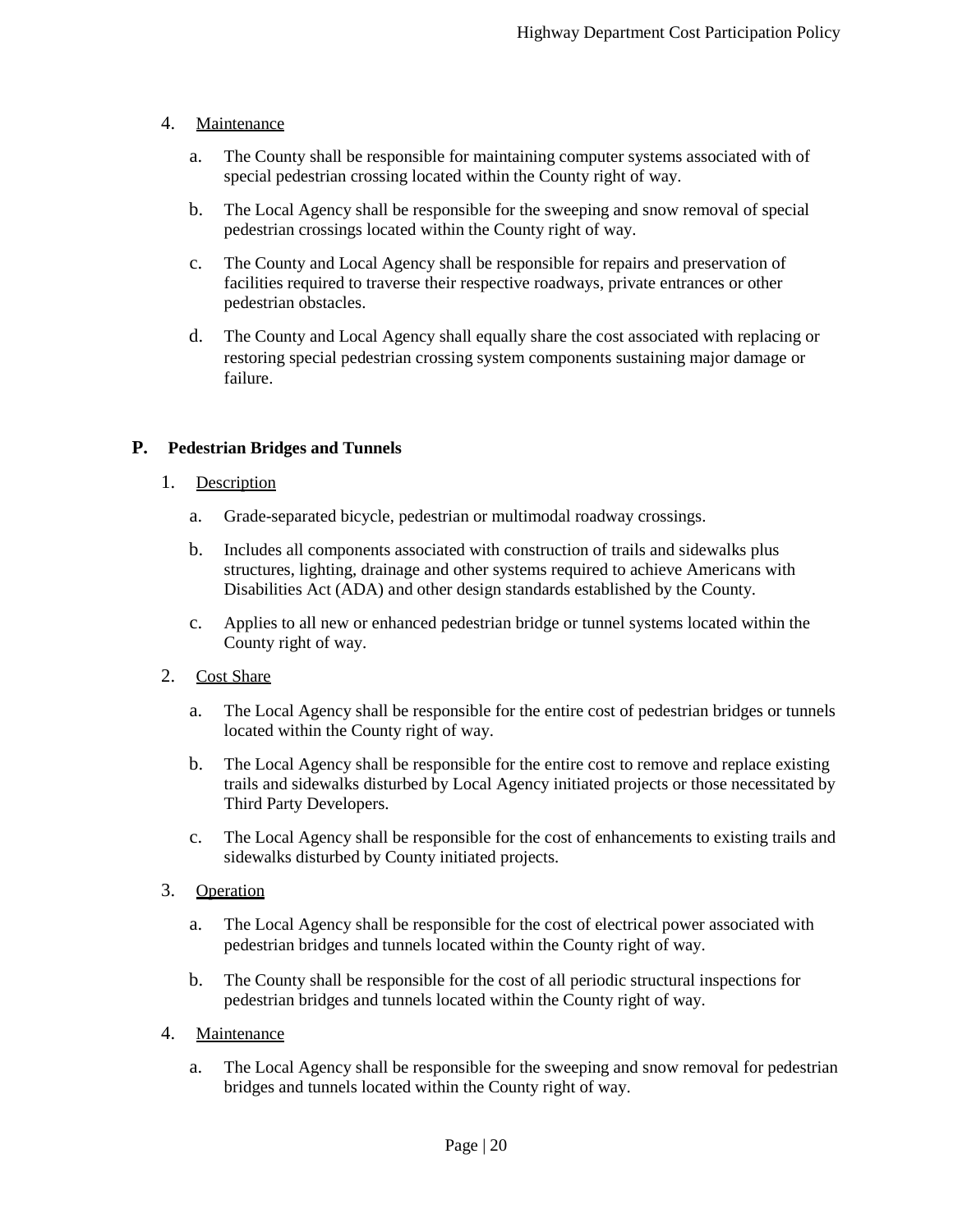b. The County shall be responsible to maintain the structural components associated with pedestrian bridges and tunnels located within the County right of way.

## **Q. Intersection Control Systems**

#### 1. Description

- a. Systems to control the flow of traffic at moderate to high volume intersections.
- b. Includes all components that make up a permanent and justified intersection control system including, but not limited to, signals, signage, vehicle channelization, storm water systems, lighting and ADA accommodations required to achieve roadway safety, design and drainage standards established by the County.
- c. Applies to all new installations, modifications and replacement of interchanges, traffic signals, roundabouts, restricted movement intersections and other future intersection control technologies.
- 2. Cost Share
	- a. The County and Local Agency shall divide the total cost of intersection control systems based on the jurisdiction of the legs contributing to the intersection.
	- b. The Local Agency shall be responsible for the cost of intersection legs that are private roadways or access points.
	- c. The County shall be responsible for the intersection control system if the Local Agency has no public or private legs contributing to the intersection.
	- d. The Local Agency shall be responsible for the entire cost of constructing an intersection control system that does not meet established justification criteria.
	- e. The Local Agency shall be responsible for seventy-five percent (75%) of the cost of intersection control systems required for projects initiated by the Local Agency or those necessitated by Third Party Developers.
	- f. The County shall be responsible for twenty-five percent (25%) of the cost of intersection control systems required for projects initiated by the Local Agency or those necessitated by Third Party Developers.
	- g. The Local Agency shall not be responsible for the cost of intersection control systems necessitated by Third Party Developers if the Local Agency does not have land use regulatory authority.
	- h. When the Local Agency does not regulate land use, the County shall use its regulatory authority to stipulate a seventy-five percent (75%) cost share by Third Party Developers for projects requiring intersection control systems.

#### 3. Operation

a. The County shall be responsible for programming all electronic intersection control systems.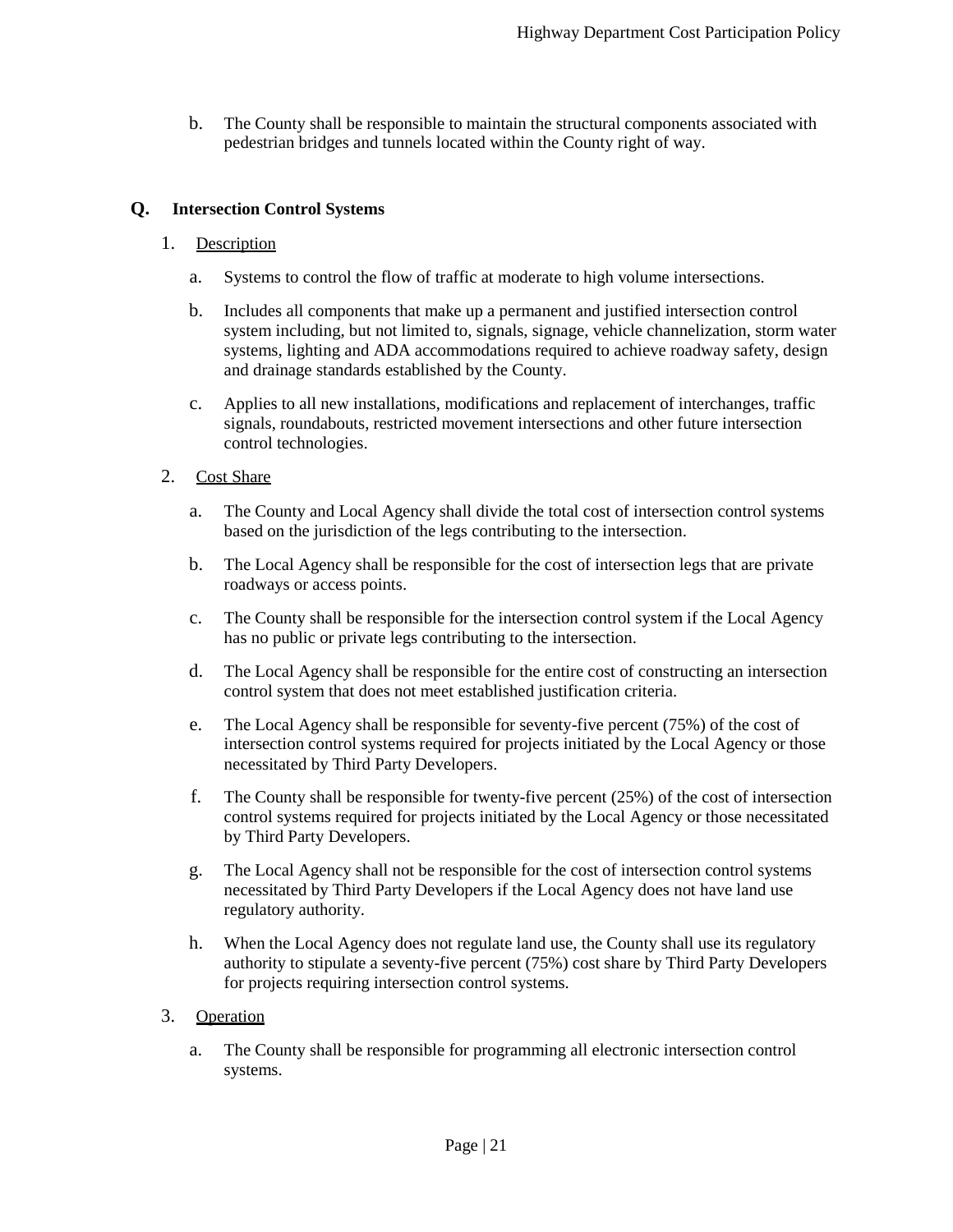- b. The Local Agency shall be responsible for the entire cost of intersection control system electrical power if at least one Local Agency or private leg contributes to the intersection.
- c. The County shall be responsible for the entire cost of intersection control system electrical power if the Local Agency has no public or private legs contributing to the intersection.

#### 4. Maintenance

- a. Includes all maintenance activities for intersection control systems such as painting, relamping, battery replacement and maintaining the center of roundabouts.
- b. The Local Agency shall be responsible for the cost of intersection control system maintenance if at least one Local Agency or private leg contributes to the intersection.
- c. The County shall be responsible for the cost of intersection control maintenance if the Local Agency has no public or private legs contributing to the intersection.
- d. The County and Local Agency shall equally share the cost associated with replacing or restoring intersection control system components sustaining major damage or failure.

#### **R. Street Light Systems**

#### 1. Description

- a. Overhead roadway lighting.
- b. Includes all overhead street lighting project components including, but not limited to, poles, mast arms, lamps and electrical power required to achieve roadway safety, design and drainage standards established by the County.
- c. Applies to all urban or rural overhead street lighting operating separately from intersection control systems.

#### 2. Cost Share

- a. The County and Local Agency shall divide the total cost of overhead street lighting systems based on the jurisdiction of the legs contributing to the intersection.
- b. The Local Agency shall be responsible for the cost of intersection legs that are private roadways or access points.
- c. The County shall be responsible for the overhead street lighting system if the Local Agency has no public or private legs contributing to the intersection.
- d. The Local Agency shall be responsible for the entire cost of constructing street lighting systems unsupported by the County.
- e. The Local Agency shall be responsible for the entire cost of constructing street lighting systems in urban areas proposed primarily for aesthetic purposes.
- f. The Local Agency shall be responsible for the cost difference between installing standard and aesthetically enhanced street lighting systems.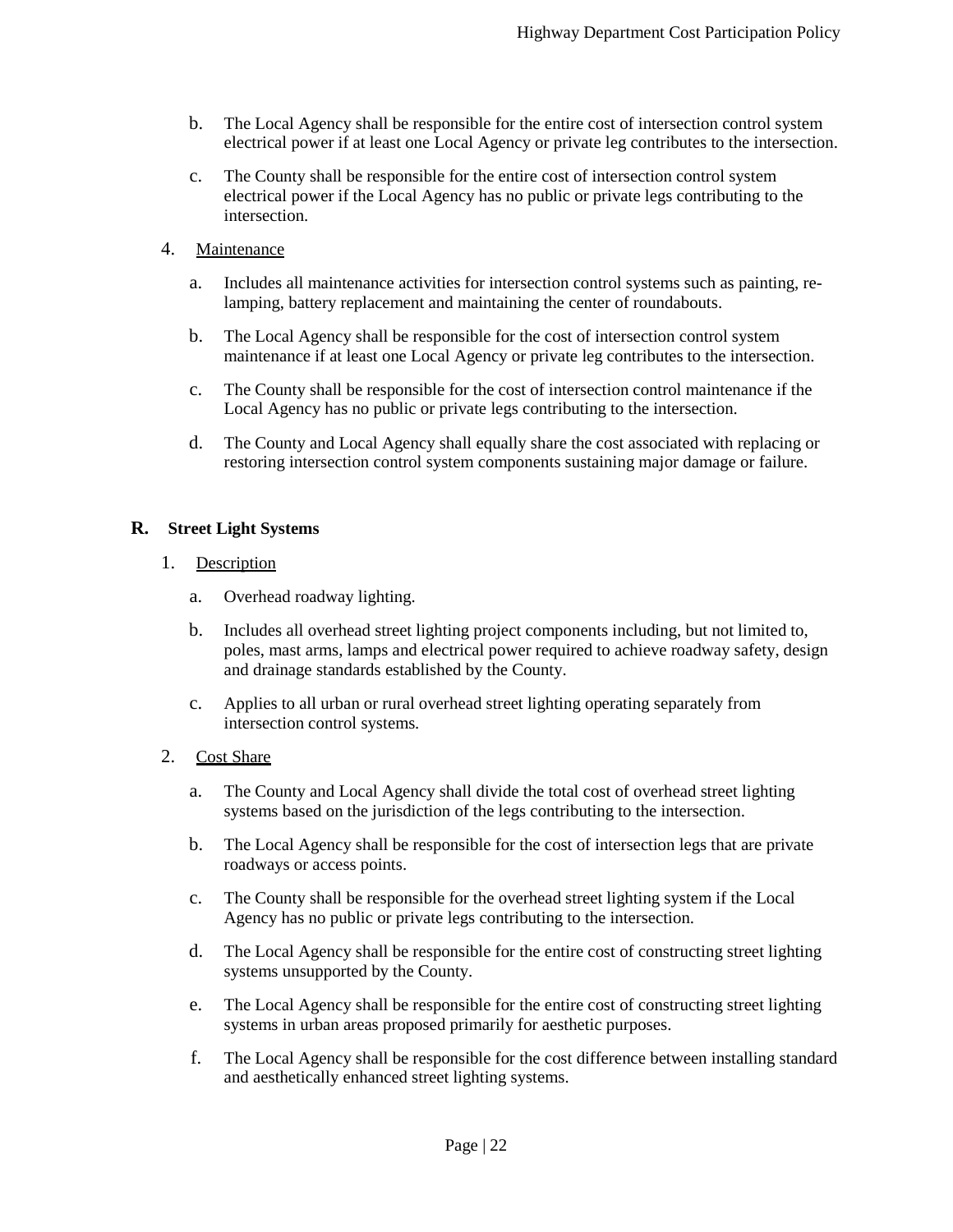## 3. Operation

- a. The County shall be responsible for the cost of street lighting electrical power if the Local Agency has no public or private legs contributing to the intersection.
- b. The Local Agency shall be responsible for the entire cost of overhead street lighting electrical power if at least one Local Agency or private leg contributes to the intersection.

## 4. Maintenance

- a. The County shall be responsible for the cost of street lighting maintenance if the Local Agency has no public or private legs contributing to the intersection. This includes, but not limited to, minor repairs, painting and re-lamping.
- b. The Local Agency shall be responsible for the entire cost of street lighting maintenance if at least one Local Agency or private leg contributes to the intersection. This includes, but not limited to, minor repairs, painting and re-lamping.
- c. The County and Local Agency shall equally share the cost associated with replacing or restoring intersection control system components sustaining major damage or failure.
- d. The Local Agency shall be responsible for the entire cost of maintaining street lighting systems proposed primarily for aesthetic purposes.

#### **S. Standard Roadway Signs**

## 1. Description

- a. Standard regulatory, advisory and other authorized signs located within the County right of way.
- b. Applies to the materials and installation of standard roadway signs required to achieve roadway safety, design and other standards established by the County.

## 2. Cost Share

- a. The County shall be responsible for the cost to install or replace standard roadway signs disturbed by County initiated projects.
- b. The Local Agency shall be responsible for the cost of standard roadway signed required to accommodate project enhancement requests.
- 3. Maintenance
	- a. The County shall be responsible for the maintenance of all standard roadway signs required to meet safety and operation standards established by the County.
	- b. The County shall be responsible for replacing or restoring standard roadway signs that are damaged.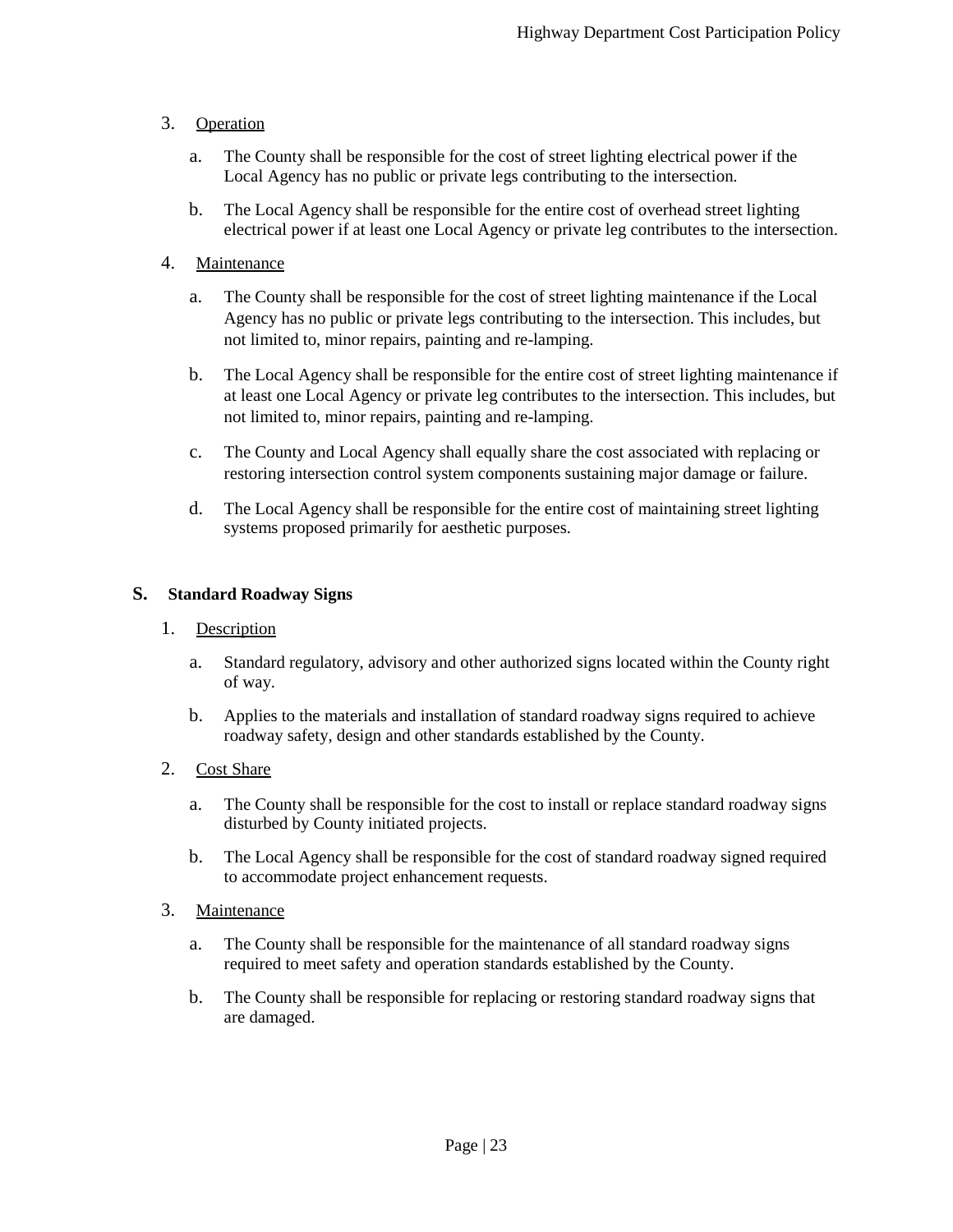## **T. Special Roadway Signs**

## 1. Description

- a. Authorized specialty regulatory, advisory and other enhanced signing located within the County right of way.
- b. Includes all electronic speed limit signs, blinking signs and intersection conflict warning signs required to achieve roadway safety, design and other standards established by the County.
- c. Applies to the installation, programing, operation and maintenance of special roadway signs.

## 2. Cost Share

- a. The County shall be responsible for coordinating the installation and computer programming of all specialty signs located within the County right of way.
- b. The County shall be responsible for the installation and programming cost of special roadway signs initiated by the County.
- c. The Local Agency shall be responsible for the installation cost of special roadway sign enhancements initiated by the Local Agency and approved by the County.

## 3. Operation

- a. The County shall be responsible for the electrical power cost of special roadway signs initiated by the County.
- b. The Local Agency shall be responsible for the electrical power cost of special roadway sign enhancements initiated by the Local Agency and approved by the County.

## 4. Maintenance

- a. The County shall be responsible for the cost to replace, maintain and program specialty roadway signs initiated by the County.
- b. The Local Agency shall be responsible for the cost to replace, maintain and program specialty roadway signs initiated by the Local Agency and approved by the County
- 5. Other Notes
	- a. The County shall not enter into agreements regarding the installation of special roadway signs with private individuals or organizations.

## **U. Mailbox Supports**

- 1. Description
	- a. Standard snow plow resistant mailbox supports utilized by the County.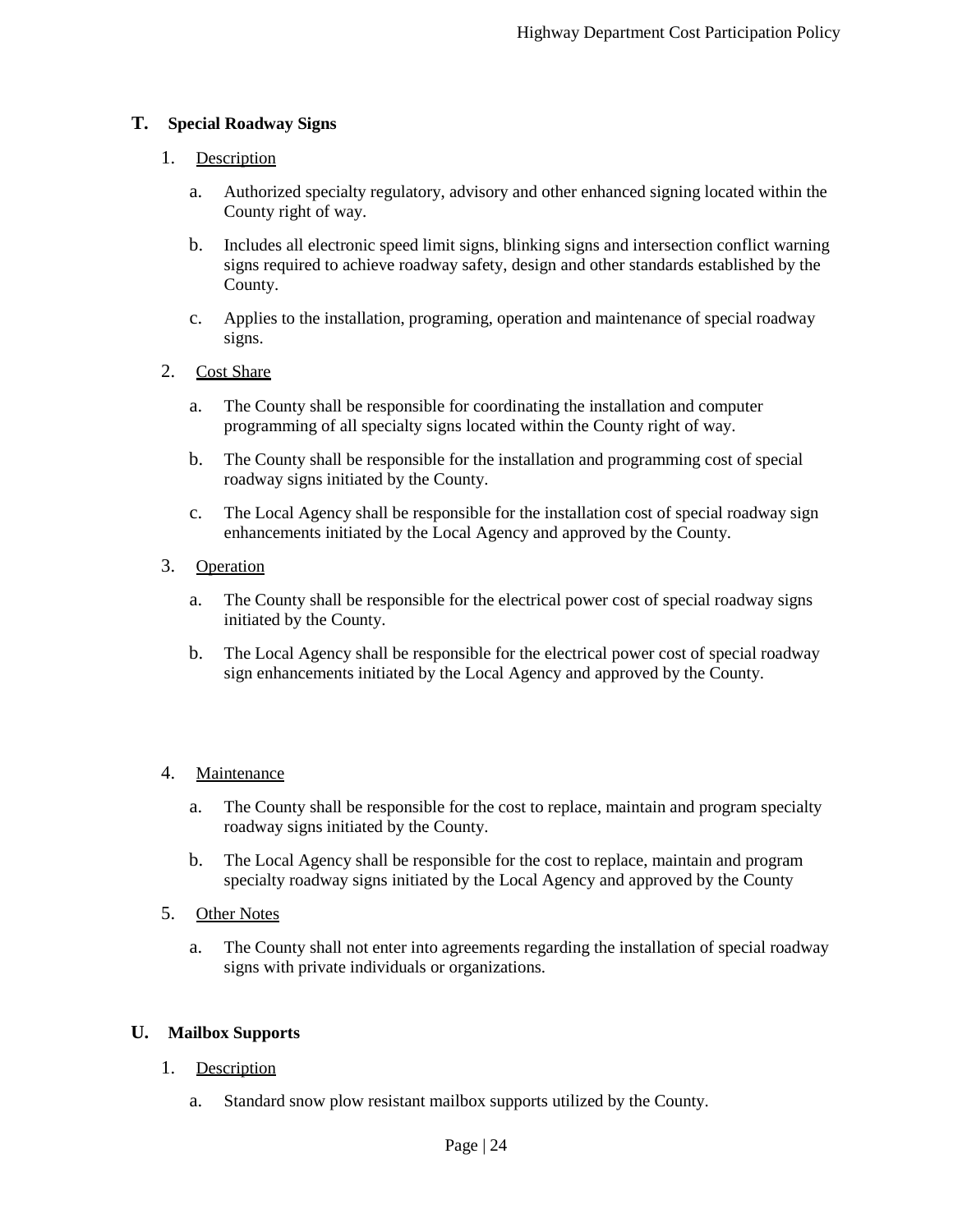b. Includes all activities required to install mailbox supports disturbed by County initiated roadway projects.

## 2. Cost Share

- a. The County shall be responsible for the cost to install or replace mailbox supports disturbed by County initiated projects.
- b. The Local Agency shall be responsible for the cost of additional mailbox supports required to accommodate project enhancement requests.

#### **V. County Bridges**

- 1. Description
	- a. Bridges owned and operated by the County.
	- b. Includes bridge system components and right of way required to achieve roadway safety, design and bridge standards established by the County.

#### 2. Cost Share

- a. The County shall be responsible for the cost of all bridges located on the County roadway system.
- b. The Local Agency shall be responsible for the entire cost of aesthetic, decorative or other enhancements to bridges on the County roadway system.

#### 3. Operation

a. The County shall be responsible for the cost of all periodic structural inspections for bridges on the County roadway system.

#### 4. Maintenance

a. The County shall be responsible for the maintenance of all bridges located on the County roadway system.

## **W. Local Agency Bridges**

- 1. Description
	- a. Bridges owned and operated by the Local Agency.
	- b. Includes all bridge system components and right of way required to achieve roadway and bridge design standards established by the County.
- 2. Cost Share
	- a. The Local Agency shall be responsible for the cost to construct all bridges located on the Local Agency roadway system.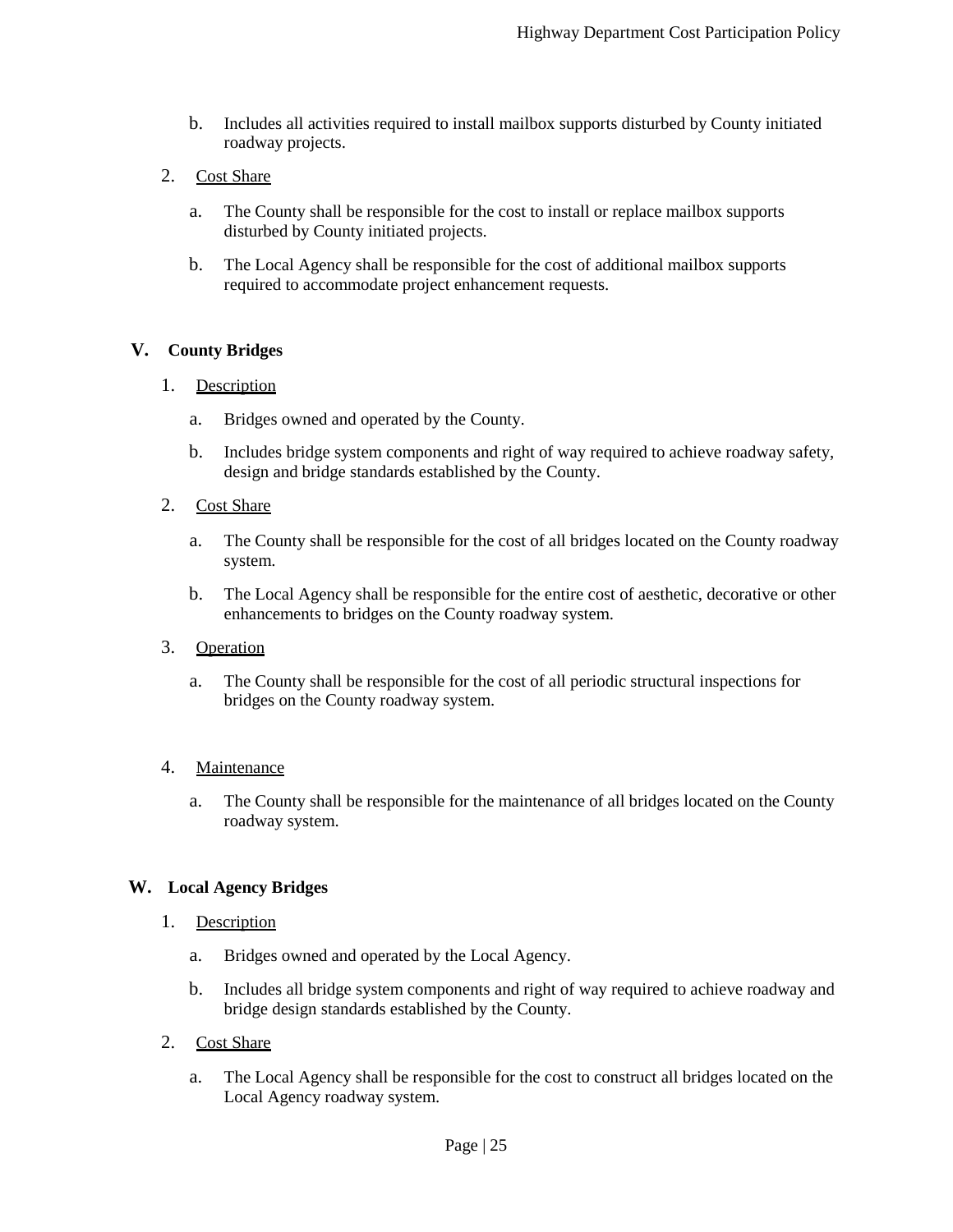## 3. Operation

a. The County shall be responsible for the cost of all periodic structural inspections for bridges located on the Local Agency roadway system.

## 4. Maintenance

a. The Local Agency shall be responsible for the maintenance of all bridges located on the Local Agency roadway system.

## **X. Retaining Walls**

## 1. Description

- a. Structural wall systems designed to hold back earth and commonly used in place of a slope.
- b. Includes all required components of a retaining wall system and right of way required to achieve roadway safety, design and drainage standards established by the County.

#### 2. Cost Share

- a. The County shall be responsible for the cost of retaining walls required to meet roadway design and drainage standards established by the County.
- b. The Local Agency shall be responsible for the cost of retaining walls required to accommodate project enhancement requests.
- c. The Local Agency shall be responsible for the cost of retaining walls requested in place of other design methods where County has determined other methods will achieve roadway design and drainage standards.
- d. The Local Agency shall be responsible for the cost of aesthetic, decorative or other enhancements to retaining walls.

## 3. Operation

a. The County shall be responsible for periodic inspections of retaining walls located within the County right of way.

## 4. Maintenance

a. The County shall be responsible for the maintenance of all retaining walls located on the County roadway system.

## **Y. Noise Walls**

#### 1. Description

- a. Timber or concrete walls erected specifically to reduce the effects of roadway noise.
- b. Includes all noise wall system components and right of way required to achieve roadway acoustic standards established by the County.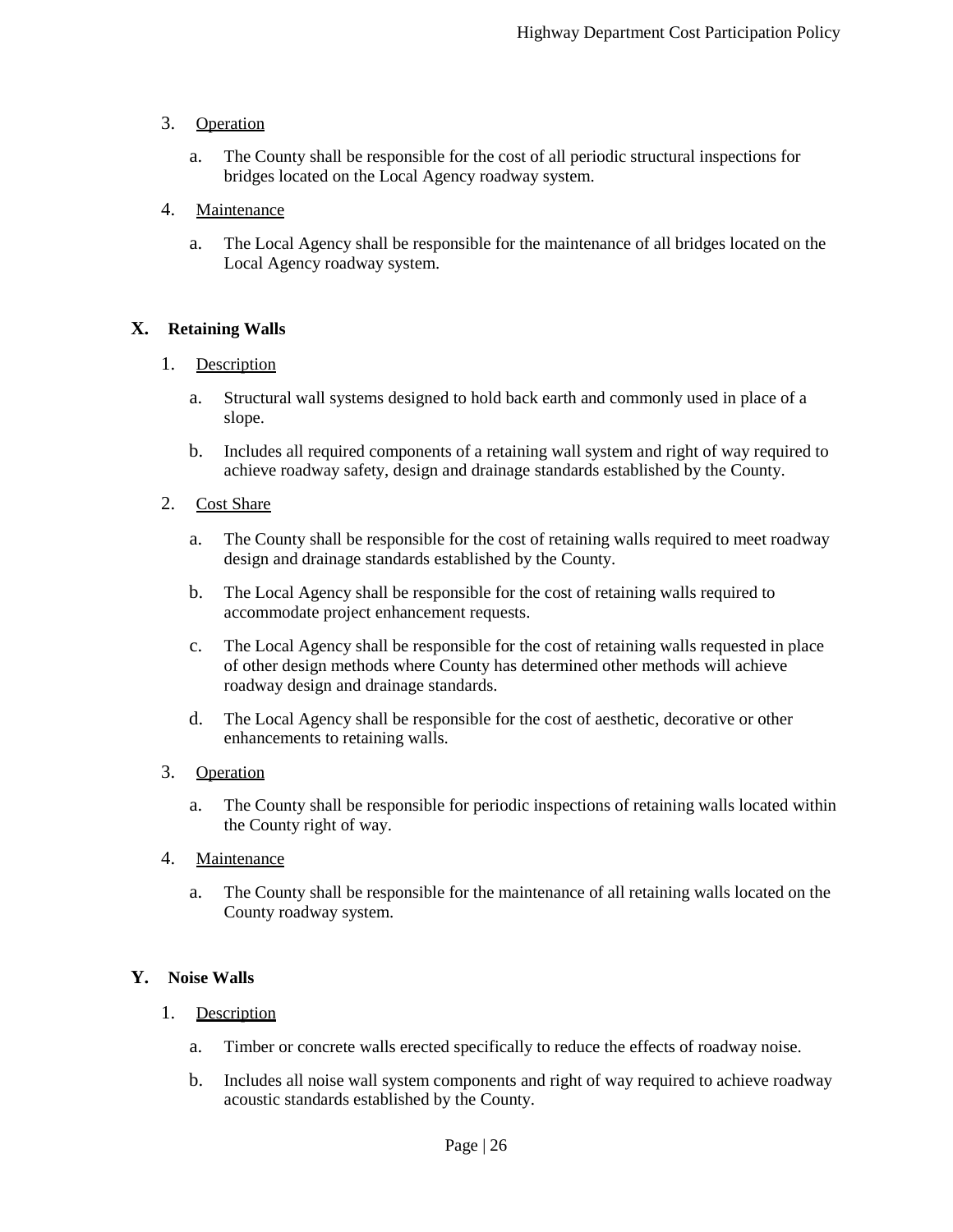## 2. Cost Share

- a. The County shall be responsible for the cost of all required noise walls located within the County right of way.
- b. The Local Agency shall be responsible for aesthetic, decorative or other enhancements to noise walls located within the County right of way.

## 3. Operation

a. The County shall be responsible for periodic inspections of noise walls located within the County right of way.

#### 4. Maintenance

a. The County shall be responsible for the maintenance of all required noise walls located within the County right of way.

## **Z. Utility Relocation and Adjustment**

- 1. Description
	- a. Moving or reconfiguring existing utility systems disturbed by construction.
	- b. Includes all elements of design and construction required to restore underground or overhead utility systems disturbed by construction.
	- c. Applies to all public and private utility systems including, but not limited to, water, sanitary sewer, storm sewer, electricity, telecommunications and gas located on new County or Local Agency right of way.
	- d. Applies to utilities located outside of the current County right of way. Private or public utilities located within the existing County right of way must be relocated or adjusted at the owner's expense; avoiding any costs to the County or Local Agency.

## 2. Cost Share

- a. The County shall be responsible for costs incurred to relocate or adjust existing utilities required to achieve roadway safety, design and drainage standards established by the County.
- b. The Local Agency shall be responsible for costs incurred to relocate and adjust utilities solely to accommodate project enhancements requested by the Local Agency.
- c. The Local Agency shall be responsible for the cost to relocate or adjust existing utilities owned or operated by the Local Agency.
- d. The Local Agency shall be responsible for costs incurred to relocate and adjust utilities solely to accommodate projects necessitated by Third Party Developers and approved by the Local Agency utilizing its land use regulatory authority.
- e. The Local Agency shall not be responsible for costs incurred to relocate and adjust utilities if the Local Agency does not have land use regulatory authority.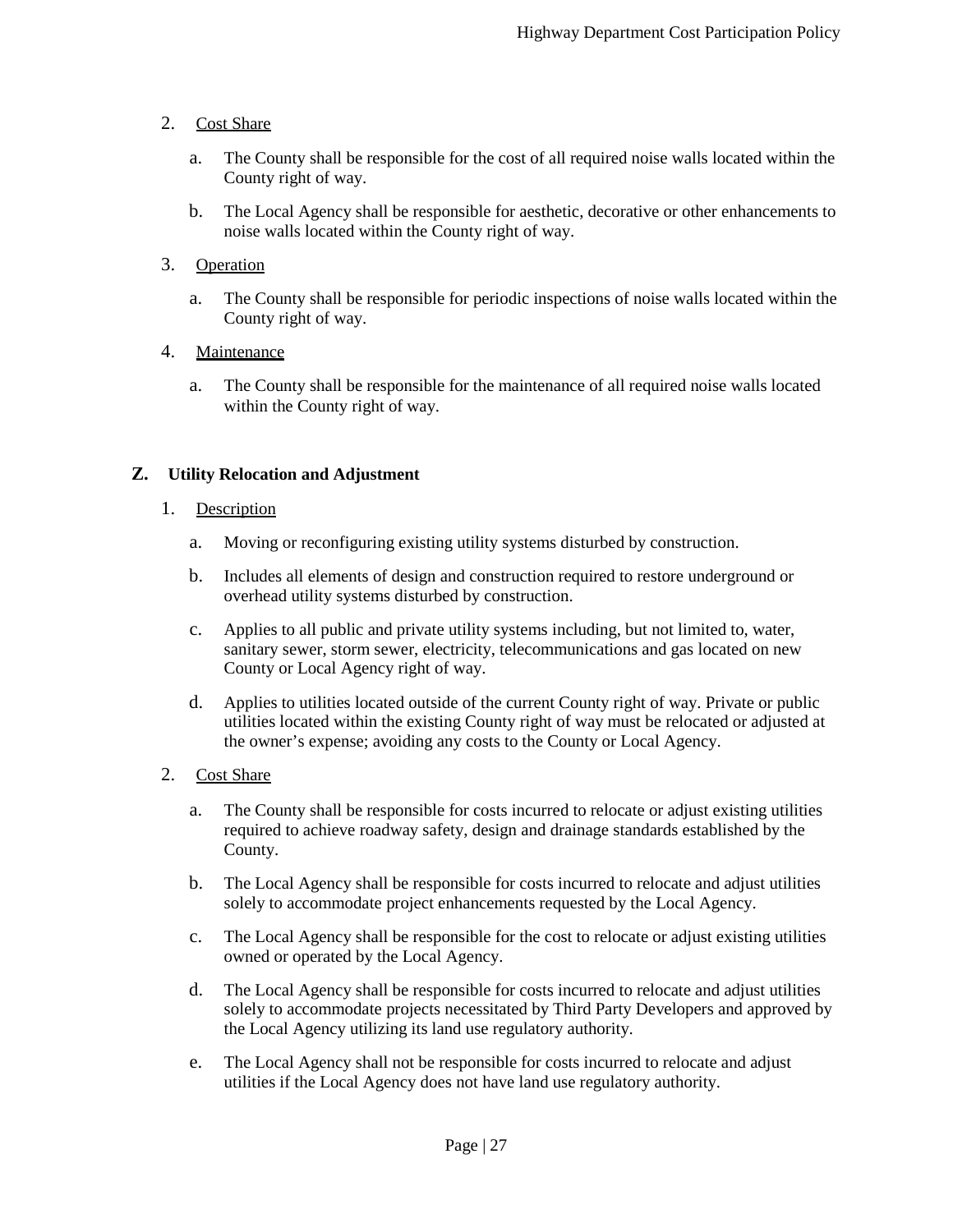f. When the Local Agency does not regulate land use, the County shall use its regulatory authority to stipulate that Third Party Developers be responsible for all costs incurred to relocate and adjust utilities disturbed by proposed projects.

## **AA. Roadway Restoration After Local Agency Utility Work**

#### 1. Description

- a. Restoring County roadways disturbed by Local Agency utility work.
- b. Includes all elements of design and construction including, but not limited to surfacing, aggregate base, curb and gutter, turf establishment or other components required to restore the County right of way to its original condition.
- c. Applies to Local Agency utility systems including, but not limited to water, sanitary sewer, storm sewer and telecommunications located within the existing County right of way.
- 2. Cost Share
	- a. The Local Agency shall be responsible for the costs associated with restoring County roadways and right of way to design and drainage standards established by the County.
	- b. The County shall evaluate when the next road rehabilitation project will be required and consider contributing the pro-rated cost of the future treatment to the Local Agency.
	- c. The County shall be responsible for the cost of roadway enhancements completed during the restoration project conducted by the Local Agency.

#### **BB. Landscaping, Streetscaping and Aesthetic Enhancements**

#### 1. Description

- a. Visual enhancements to projects or project components that do not serve a specific transportation or safety need.
- b. Includes all visual enhancements including, but not limited to, median plantings, roundabout landscaping, colored or stamped concrete, special pavement markings, decorative bridge railing and ornamental lighting.
- 2. Cost Share
	- a. The Local Agency shall be responsible for the cost to install landscaping, streetscaping or other aesthetic enhancements located within the County right of way.
	- b. The County shall be responsible for vegetation plantings required to provide standard erosion control.
	- c. The Local Agency shall be responsible for the cost difference between standard and aesthetically enhanced project components.
- 3. Maintenance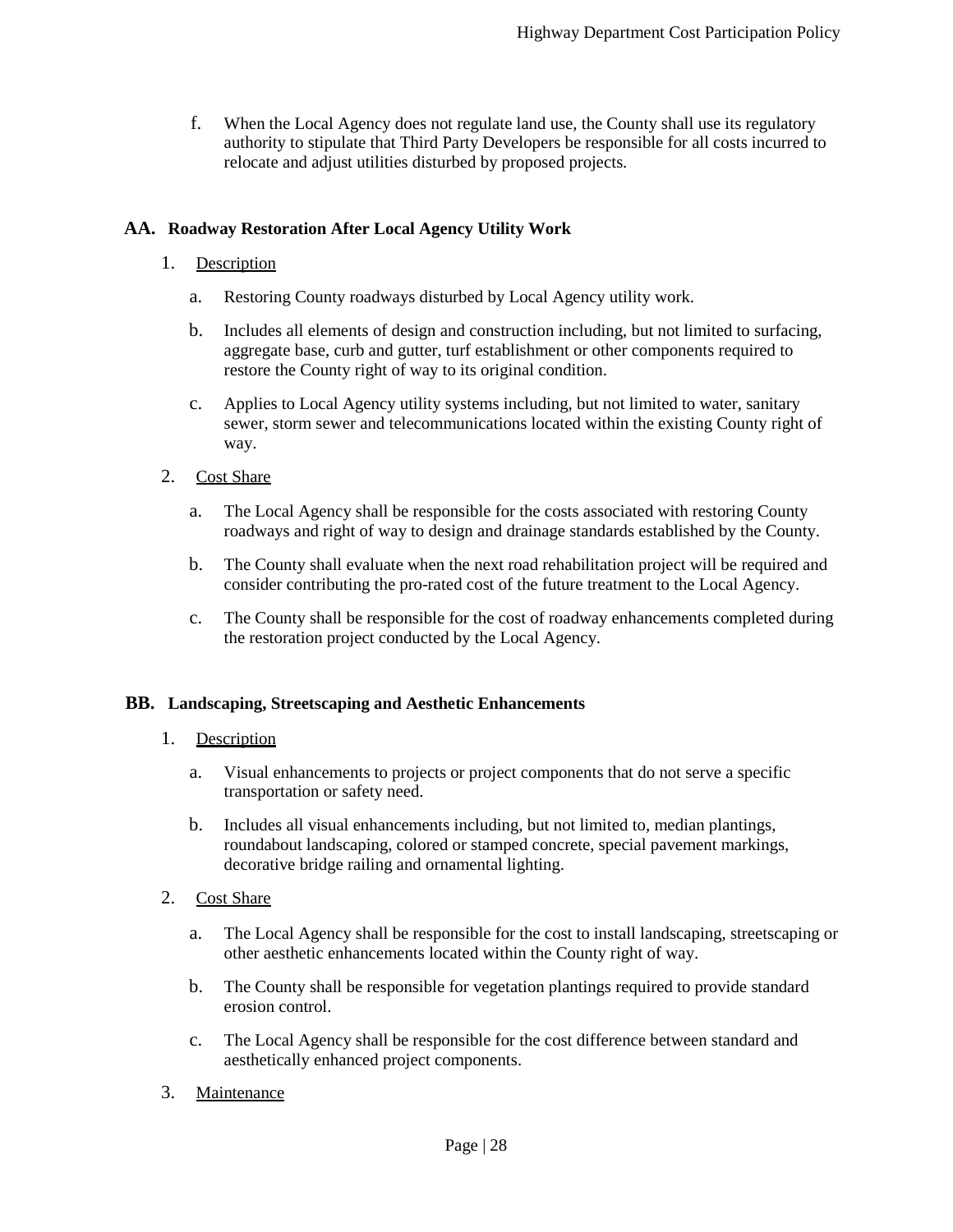a. The Local Agency shall be responsible for the cost to maintain all landscaping, streetscaping and aesthetic enhancements located within the County right of way.

## **CC. Pro-Rated Items**

- 1. Description
	- a. General or intangible activities that are required part of most construction projects and are not easily quantifiable or split between the County and Local Agency.
	- b. Applies to general construction items including, but not limited to, contractor mobilization, traffic control and erosion control supervisor.
- 2. Cost Share
	- a. The County and Local Agency shall divide the responsibility of pro-rated items based on the portion each contributes to the total cost of construction.
	- b. The Local Agency shall be responsible for the cost of pro-rated construction activities that are required solely to accommodate project enhancements requested by the Local Agency.

#### **DD. County Led Design Engineering**

- 1. Description
	- a. Design engineering services completed or contracted by the County when developing joint construction projects.
	- b. Includes all engineering and other technical activities leading up to project bid letting including, but not limited to, preliminary and detailed design, traffic analysis, surveying, environmental documentation and right of way acquisition.
	- c. Applies to County initiated projects, Local Agency initiated projects and those necessitated by Third Party Developers.
- 2. Cost Share
	- a. The Local Agency shall be responsible for an amount not to exceed eight percent (8%) of the Local Agency's final construction costs when the County takes the lead role for design engineering services.
- 3. Other Notes
	- a. The County shall not conduct design engineering services for the Local Agency unless specifically involved in a joint construction project or bid letting.
	- b. The Local Agency's responsibility shall not exceed at eighteen percent (18%) of the Local Agency's final construction costs when the County takes the lead role for all aspects of a joint construction project.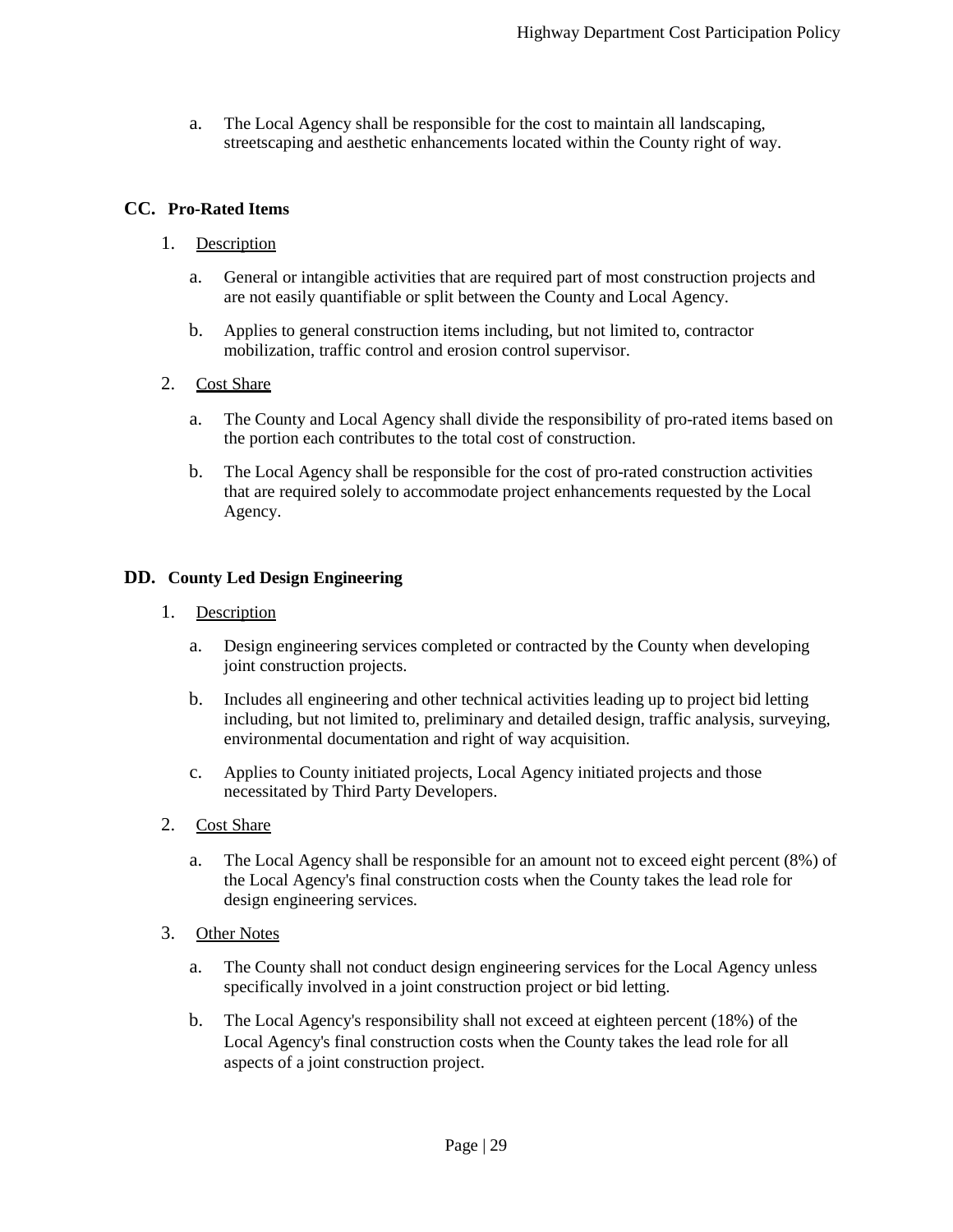## **EE. Local Agency Led Design Engineering**

## 1. Description

- a. Design engineering services completed or contracted by the Local Agency when developing joint construction projects.
- b. Includes all engineering and other technical activities leading up to project bid letting including, but not limited to, preliminary and detailed design, traffic analysis, surveying, environmental documentation and right of way acquisition.
- c. Applies to County initiated projects, Local Agency initiated projects and those necessitated by Third Party Developers.

## 2. Cost Share

a. The County shall be responsible for an amount not to exceed eight percent (8%) of the County's final construction costs when the Local Agency takes the lead role for design engineering services.

## 3. Other Notes

a. The County shall be responsible for an amount not to exceed eighteen percent (18%) of the County's final construction costs when the Local Agency takes the lead role for all aspects of a joint construction project.

## **FF. County Led Construction Engineering**

## 1. Description

- a. Construction engineering services completed or contracted by the County when building joint construction projects.
- b. Includes all engineering and other technical activities required to ensure proper project delivery including, but not limited to, material testing, construction surveying, quality control and general construction project oversight.
- c. Applies to County initiated projects, Local Agency initiated projects and those necessitated by Third Party Developers.
- 2. Cost Share
	- a. The Local Agency shall be responsible for an amount not to exceed seven percent (7%) of the Local Agency's final construction costs when the County takes the lead role for construction engineering services.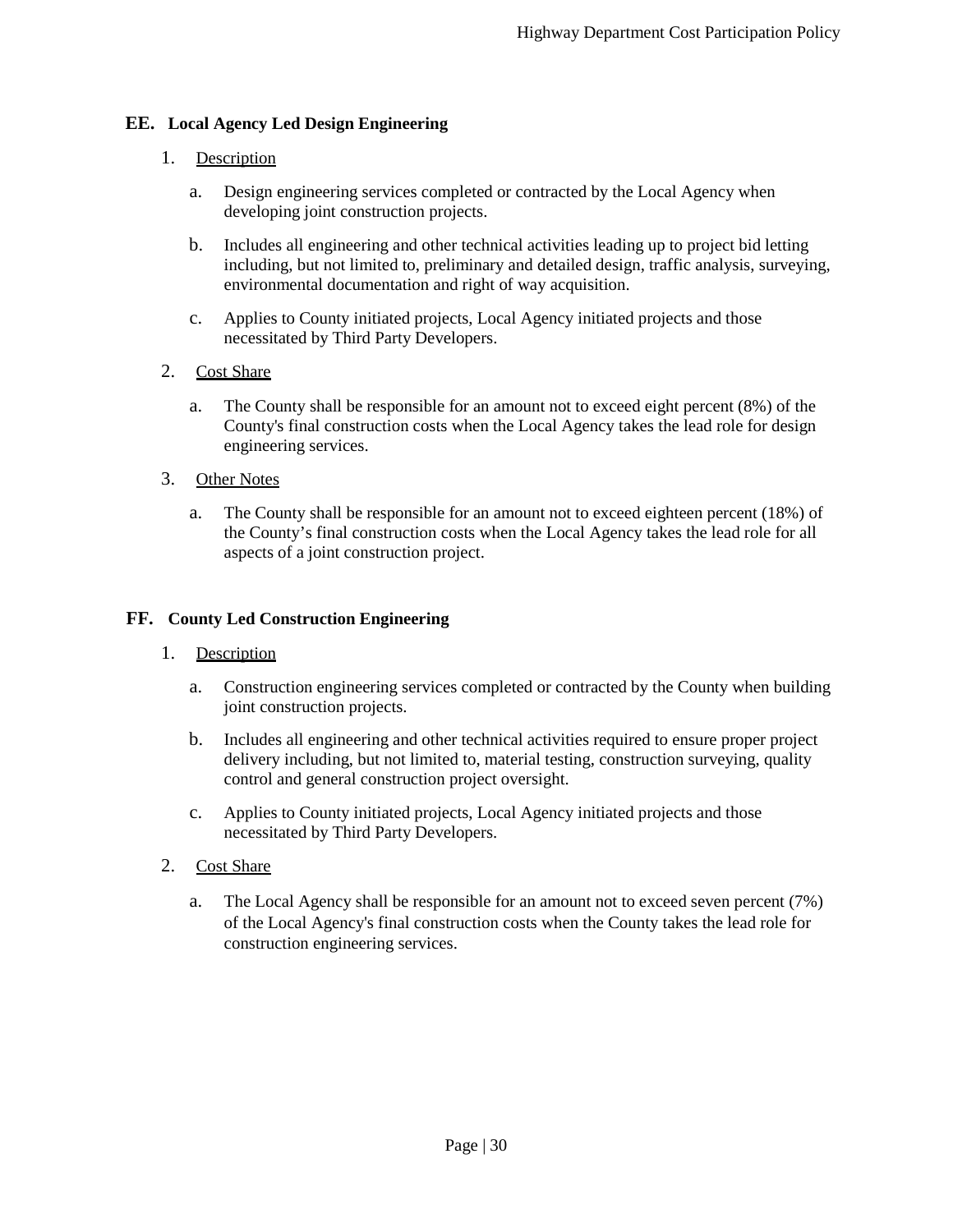## 3. Other Notes

- a. The County shall not conduct construction engineering services for the Local Agency unless specifically involved in a joint construction project or bid letting.
- b. The Local Agency shall be responsible for an amount not to exceed eighteen percent (18%) of the Local Agency's final construction costs when the County takes the lead role for all aspects of a joint construction project.

## **GG. Local Agency Led Construction Engineering**

## 1. Description

- a. Construction engineering services completed or contracted by the Local Agency when building joint construction projects.
- b. Includes all engineering and other technical activities required to ensure proper project delivery including, but not limited to, material testing, construction surveying, quality control and general construction project oversight.
- c. Applies to County initiated projects, Local Agency initiated projects and those necessitated by Third Party Developers.

## 2. Cost Share

- a. The County shall be responsible for an amount not to exceed seven percent (7%) of the County's final construction costs when the Local Agency takes the lead role for construction engineering services.
- 3. Other Notes
	- a. The County shall be responsible for an amount not to exceed eighteen percent (18%) of the County's final construction costs when the Local Agency takes the lead role for all aspects of a joint construction project.

## **HH. County Led Construction Contract Administration**

- 1. Description
	- a. Administrative and financial services completed or contracted by the County when delivering joint construction projects.
	- b. Includes all activities required to ensure proper execution of the construction contract including, but not limited to, bid letting, contract award, labor compliance, public relations and fiscal agent responsibilities.
	- c. Applies to County initiated projects, Local Agency initiated projects and those necessitated by Third Party Developers.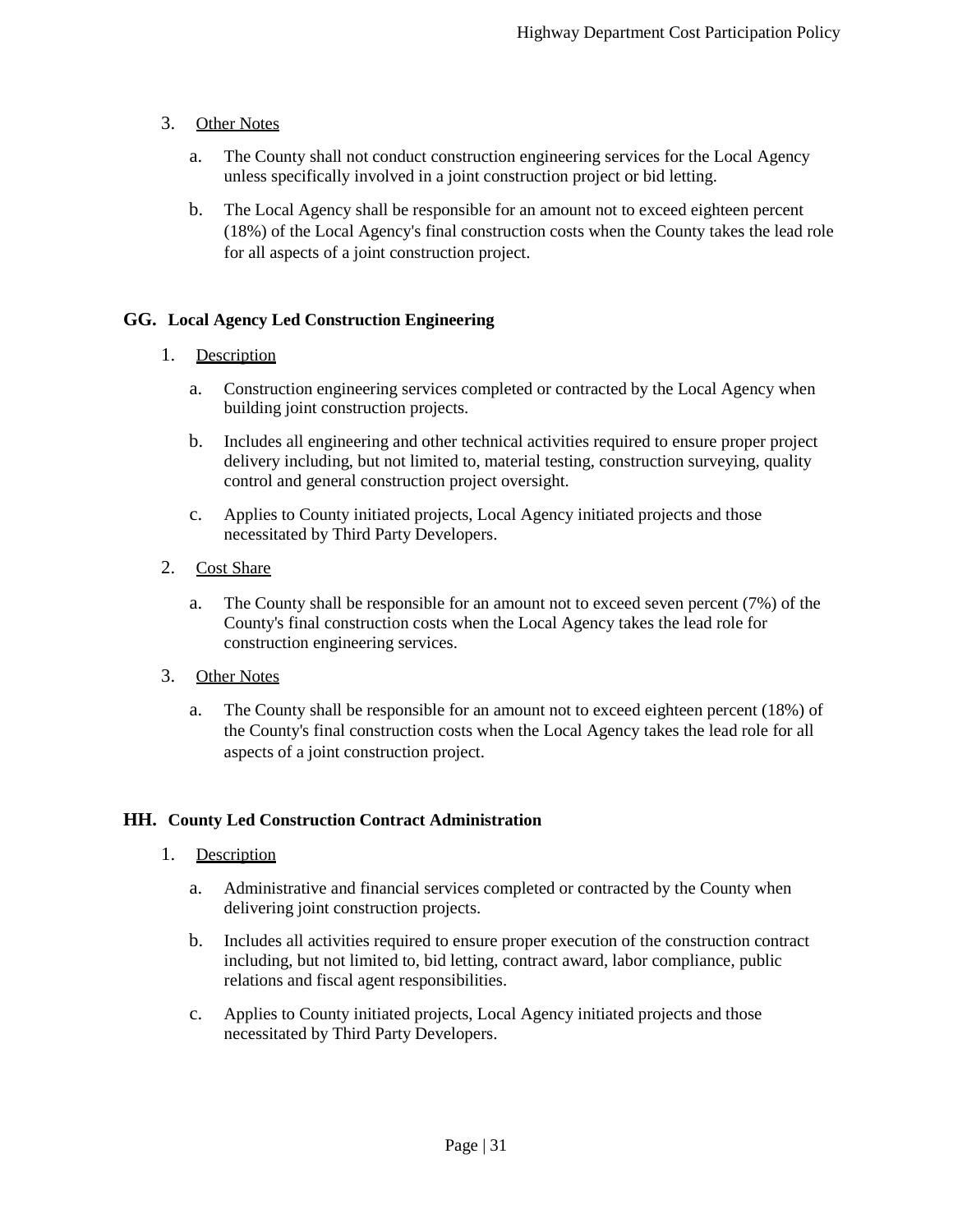## 2. Cost Share

a. The Local Agency shall be responsible for an amount not to exceed three percent (3%) of the Local Agency's final construction costs when the County takes the lead role for construction contract administration services.

## 3. Other Notes

- a. The County shall not conduct construction contract administration services for the Local Agency unless specifically involved in a joint construction project or bid letting.
- b. The Local Agency shall be responsible for an amount not to exceed eighteen percent (18%) of the Local Agency's final construction costs when the County takes the lead role for all aspects of a joint construction project.

## **II. Local Agency Led Construction Contract Administration**

## 1. Description

- a. Administrative and financial services completed or contracted by the Local Agency when delivering joint construction projects.
- b. Includes all activities required to ensure proper execution of the construction contract including, but not limited to, bid letting, contract award, labor compliance, public relations and fiscal agent responsibilities.
- c. Applies to County initiated projects, Local Agency initiated projects and those necessitated by Third Party Developers.

## 2. Cost Share

a. The County shall be responsible for an amount not to exceed three percent (3%) of the County's final construction costs when the Local Agency takes the lead role for construction contract administration services.

## 3. Other Notes

a. The County shall be responsible for an amount not to exceed eighteen percent (18%) of the County's final construction costs when the Local Agency takes the lead role for all aspects of a joint construction project.

## **JJ. Engineering Studies**

## 1. Description

- a. Engineering and other technical analysis required to evaluate roadway projects and development proposals.
- b. Includes all analysis activities required to evaluate project proposals including, but not limited to, traffic impact studies, cost/benefit analysis, trip generation models and other feasibility studies.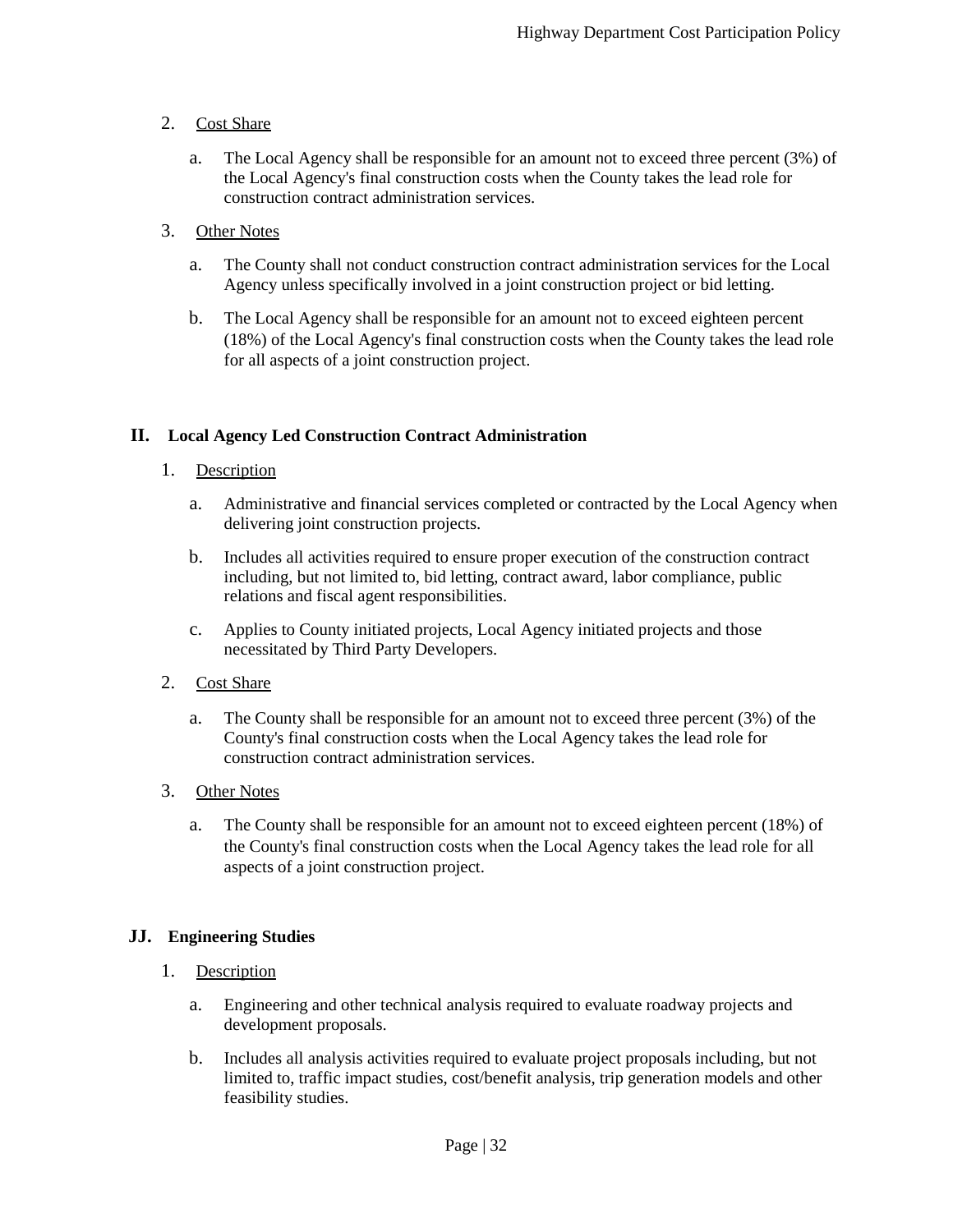c. Applies to all engineering and technical analysis required to evaluate County initiated projects, Local Agency initiated projects and those necessitated by Third Party Developers.

## 2. Cost Share

- a. The County shall be responsible for the cost of engineering studies required to evaluate County initiated projects.
- b. The Local Agency shall be responsible for the additional cost of engineering analysis required to evaluate specific project enhancement requests.
- c. The Local Agency shall be responsible for the cost of engineering studies required for projects initiated by the Local Agency or those necessitated by Third Party Developers.
- d. The Local Agency shall not be responsible for the cost of engineering studies necessitated by Third Party Developers if the Local Agency does not have land use regulatory authority.
- e. When the County Engineer requires an engineering study to evaluate the impact of Third Party Developers may have on the roadway system, the County shall use its regulatory authority to stipulate that the developer be responsible for the cost of the engineering study to determine the appropriate solution.

## **KK. Other Items**

- 1. Description
	- a. Includes any item or activity not specifically addressed by this document.
- 2. Cost Share
	- a. The County and Local Agency shall determine the cost share of other items by negotiation.

## **LL. Specialty Funding**

- 1. Description
	- a. Includes special project funding received by the County or Local Agency as the result of any local, state, federal or other special assistance programs. These may include grants, legislative bonding initiatives or other special appropriations.
	- b. Specialty funding does not include established revenue streams utilized by the County or Local Agency. These include, property tax revenue, State Aid funding, Federal Aid funding or revenue generated by a local option sales tax.
- 2. Cost Share
	- a. If specialty funding is awarded to a project as a result of a joint request, the County shall hold the Local Agency responsible for project cost sharing defined by this policy.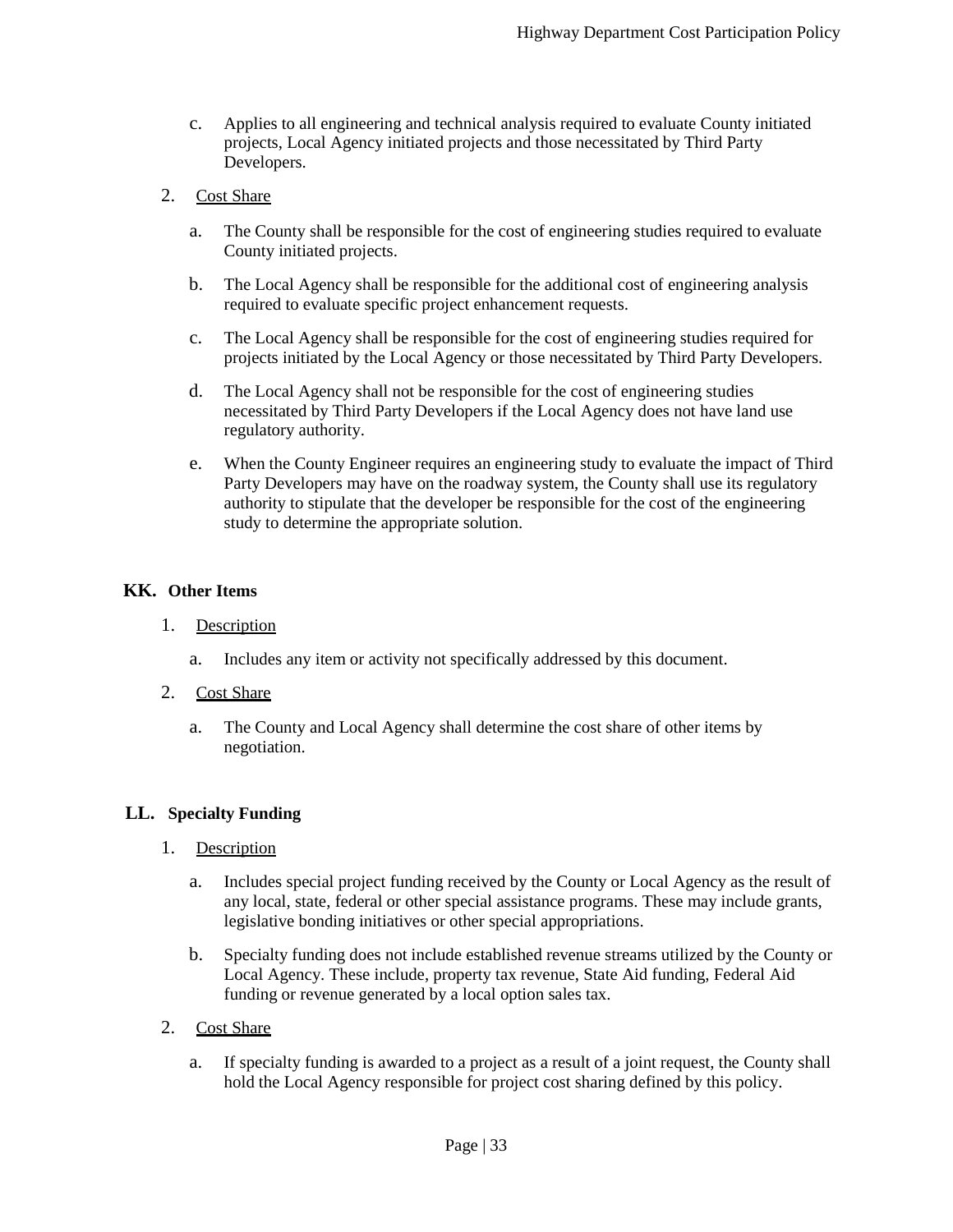- b. The County and Local Agency shall equally share the benefit of specially funding based on the percent of eligible project components.
- c. The County and Local Agency shall use the provisions of this policy to divide the local match and all project costs ineligible for coverage by specialty funding allocations.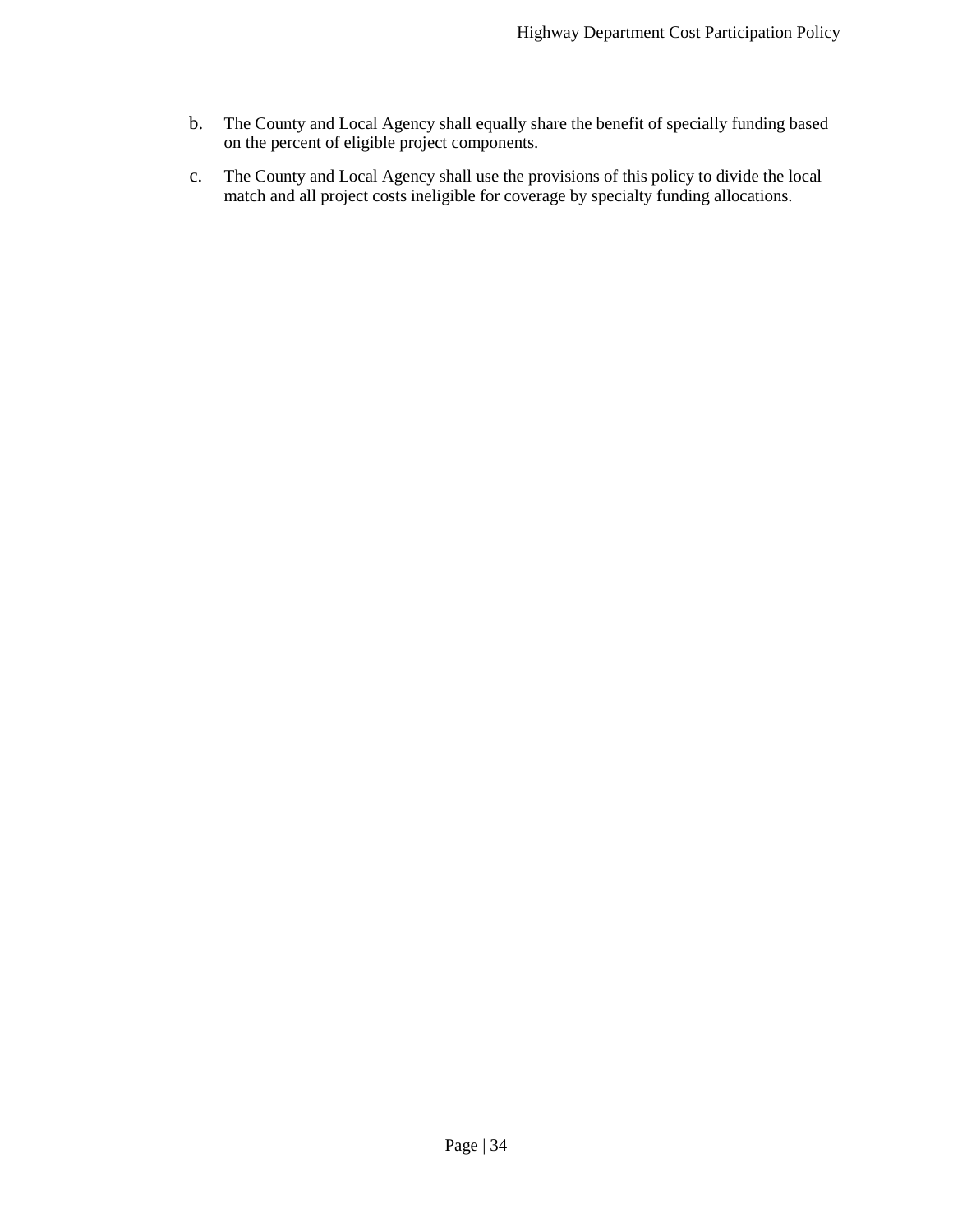## **APPENDIX A: COST SHARE COMPONENT SUMMARY**

| Cost Share Item                             | Page<br>Reference        | Crow Wing County Initiated<br>Project and Project Scope.<br>Jointly Planned Projects. | Requested Enhancements to<br>Crow Wing County Initiated<br>Projects or Jointly Planned<br>Projects. | Initiated or Development<br>Approved Local Agency<br>Driven Projects. | Crow Wing County Initiated<br>Project and Project Scope.<br><b>Jointly Planned Projects.</b> | Requested Enhancements to<br>Crow Wing County Initiated<br>Projects or Jointly Planned<br>Projects. | Approved Local Agency<br>Initiated or Development<br>Driven Projects. |
|---------------------------------------------|--------------------------|---------------------------------------------------------------------------------------|-----------------------------------------------------------------------------------------------------|-----------------------------------------------------------------------|----------------------------------------------------------------------------------------------|-----------------------------------------------------------------------------------------------------|-----------------------------------------------------------------------|
|                                             |                          | County Share                                                                          | County Share                                                                                        | County Share                                                          | Local Agency Share                                                                           | Local Agency Share                                                                                  | Local Agency / Developer's<br>Share                                   |
| <b>Right of Way</b>                         | $\circ$                  | 100%                                                                                  | 0%                                                                                                  | 0%                                                                    | 0%                                                                                           | 100%                                                                                                | 100%                                                                  |
| Clearing and Grubbing                       | $\circ$                  | $100\%$                                                                               | $0\%$                                                                                               | 25%                                                                   | 0%                                                                                           | 100%                                                                                                | 75%                                                                   |
| Grading                                     | $\square$                | $100\%$                                                                               | 0%                                                                                                  | 25%                                                                   | 0%                                                                                           | 100%                                                                                                | 75%                                                                   |
| Aggregate Base                              | $\square$                | 100%                                                                                  | $\delta$                                                                                            | 25%                                                                   | $0\%$                                                                                        | 100%                                                                                                | 75%                                                                   |
| Surfacing                                   | $\equiv$                 | 100%                                                                                  | $\frac{8}{6}$                                                                                       | 25%                                                                   | 0%                                                                                           | 100%                                                                                                | 75%                                                                   |
| <b>Auxiliary Lanes</b>                      | $\equiv$                 | 100%                                                                                  | 0%                                                                                                  | 25%                                                                   | 0%                                                                                           | 100%                                                                                                | 75%                                                                   |
| Parking Lanes                               | 7                        | 6%                                                                                    | 0%                                                                                                  | 0%                                                                    | 100%                                                                                         | 100%                                                                                                | 100%                                                                  |
| <b>Bike Lanes</b>                           | $\Xi$                    | $0\%$                                                                                 | 0%                                                                                                  | 0%                                                                    | 100%                                                                                         | 100%                                                                                                | 100%                                                                  |
| Curb and Gutter                             | $\overline{13}$          | 100%                                                                                  | 0%                                                                                                  | 25%                                                                   | $\frac{8}{6}$                                                                                | 100%                                                                                                | 75%                                                                   |
| Concrete Median                             |                          | 100%                                                                                  | $\frac{8}{3}$                                                                                       | 25%                                                                   | $\frac{8}{5}$                                                                                | 100%                                                                                                | 75%                                                                   |
| <b>Storm Water System</b>                   | $\Xi$                    | 100%                                                                                  | $0\%$                                                                                               | 25%                                                                   | $0\%$                                                                                        | 100%                                                                                                | 75%                                                                   |
| System Special Storm Water Treatment System | 5                        | 50%                                                                                   | 50%                                                                                                 | 0%                                                                    | 50%                                                                                          | 50%                                                                                                 | 100%                                                                  |
| Trails and Side walks                       | 51                       | 0%                                                                                    | 0%                                                                                                  | 0%                                                                    | 100%                                                                                         | 100%                                                                                                | 100%                                                                  |
| Standard Pedestrian Crossings               | 91                       | 100% County/State Crossing                                                            | $\delta$                                                                                            | 25% County/State Crossing                                             | 100% Local Agency Crossing                                                                   | 100%                                                                                                | 75% County/State Crossing                                             |
| Special Pedestrian Crossings                | $\overline{\phantom{0}}$ | 50%                                                                                   | 50%                                                                                                 | $0\%$                                                                 | 50%                                                                                          | 50%                                                                                                 | 100%                                                                  |
| Pedestrian Bridges and Tunnels              | $\Box$                   | $0\%$                                                                                 | $0\%$                                                                                               | $0\%$                                                                 | 100%                                                                                         | 100%                                                                                                | $100\%$                                                               |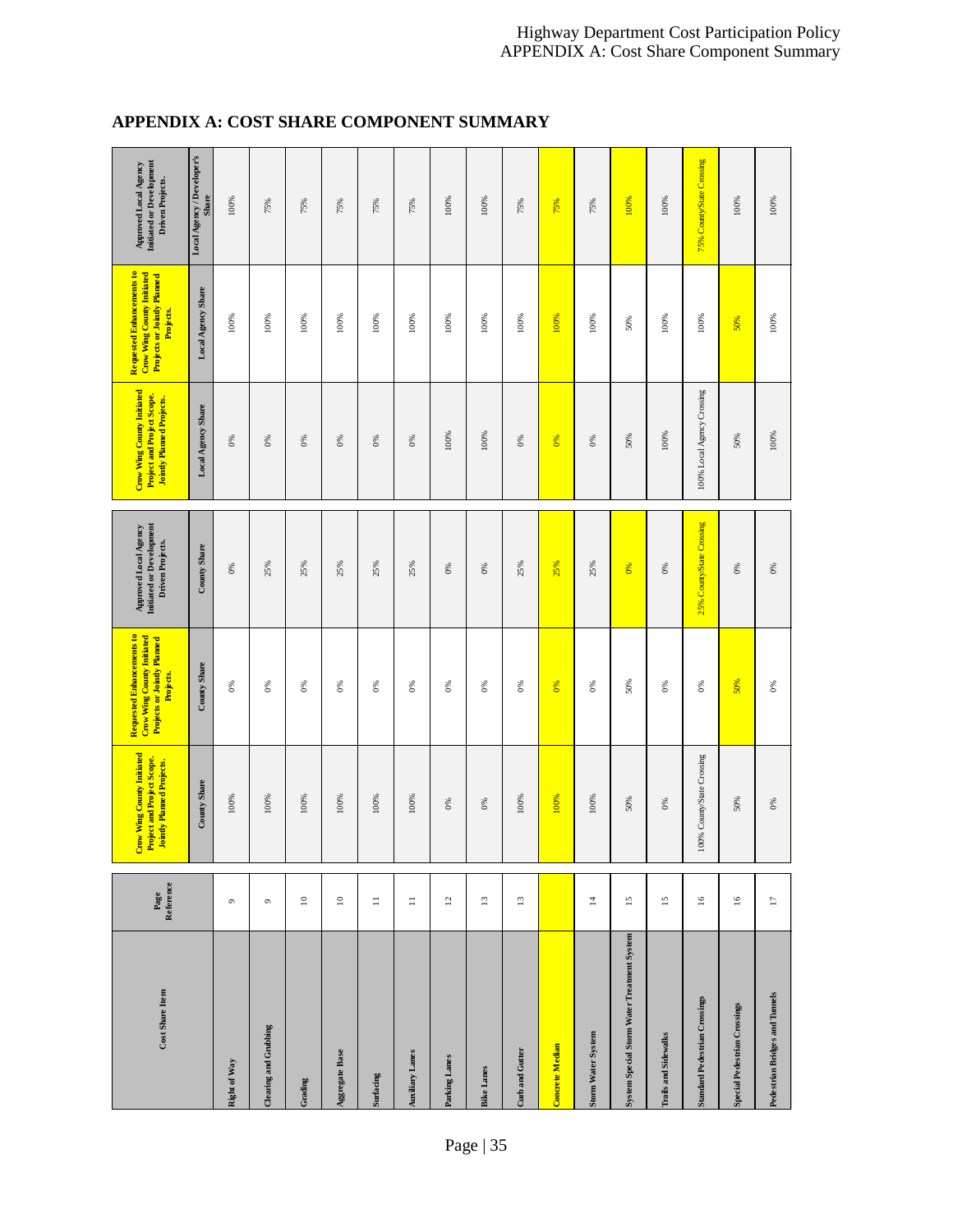| Cost Share Item                                        | Page<br>Reference | Crow Wing County Initiated<br>Project and Project Scope.<br>Jointly Planned Projects. | Requested Enhancements to<br>Crow Wing County Initiated<br>Projects or Jointly Planned | Approved Local Agency<br>Initiated or Development<br>Driven Projects. | Crow Wing County Initiated<br>Project and Project Scope.<br><b>Jointly Planned Projects.</b> | Requested Enhancements to<br>Crow Wing County Initiated<br>Projects or Jointly Planned<br>Projects. | Approved Local Agency<br>Initiated or Development<br>Driven Projects. |
|--------------------------------------------------------|-------------------|---------------------------------------------------------------------------------------|----------------------------------------------------------------------------------------|-----------------------------------------------------------------------|----------------------------------------------------------------------------------------------|-----------------------------------------------------------------------------------------------------|-----------------------------------------------------------------------|
|                                                        |                   | County Share                                                                          | County Share                                                                           | County Share                                                          | Local Agency Share                                                                           | Local Agency Share                                                                                  | Local Agency / Developer's<br>Share                                   |
| Intersection Control Systems                           | $\overline{18}$   | Based on Contributing Leg<br>%                                                        | 68                                                                                     | 25%                                                                   | % Based on Contributing Leg                                                                  | 100%                                                                                                | 75%                                                                   |
| <b>Street Light Systems</b>                            | $\overline{0}$    | Based on Contributing Leg<br>%                                                        | $8\%$                                                                                  | 25%                                                                   | % Based on Contributing Leg                                                                  | 100%                                                                                                | 75%                                                                   |
| Standard Roadway Signs                                 | $20\,$            | 100%                                                                                  | 8                                                                                      | 0%                                                                    | 8 <sup>6</sup>                                                                               | 100%                                                                                                | 100%                                                                  |
| Special Roadway Signs                                  | $\overline{z}$    | 100%                                                                                  | 8 <sup>6</sup>                                                                         | 0%                                                                    | 6%                                                                                           | 100%                                                                                                | 100%                                                                  |
| Mailbox Supports                                       | 22                | 100%                                                                                  | 8                                                                                      | $0\%$                                                                 | $\delta$                                                                                     | 100%                                                                                                | 100%                                                                  |
| County Bridges                                         | 22                | 100%                                                                                  | 8                                                                                      | 0%                                                                    | 8                                                                                            | 100%                                                                                                | 100%                                                                  |
| Local Agency Bridges                                   | 23                | 0%                                                                                    | 8                                                                                      | $0\%$                                                                 | 100%                                                                                         | 100%                                                                                                | 100%                                                                  |
| Retaining Walls                                        | 23                | 100%                                                                                  | 8                                                                                      | $0\%$                                                                 | $\mathcal{C}^{\otimes}$                                                                      | 100%                                                                                                | 100%                                                                  |
| Noise Walls                                            | $\boldsymbol{z}$  | 100%                                                                                  | $\otimes$                                                                              | $0\%$                                                                 | $\otimes$                                                                                    | 100%                                                                                                | 100%                                                                  |
| Utility Relocation and Adjustment                      | 24                | 100%                                                                                  | $\otimes$                                                                              | 0%                                                                    | $\otimes$                                                                                    | 100%                                                                                                | 100%                                                                  |
| Roadway Restoration After Local Agency Utility<br>Work | 25                | $\stackrel{\triangle}{\scriptstyle\sim}$                                              | 8 <sup>6</sup>                                                                         | $0\%$                                                                 | $\lessapprox$                                                                                | 100%                                                                                                | 100%                                                                  |
| Landscaping and A es the tic Enhancements              | 26                | $0\%$                                                                                 | $\mathcal{E}$                                                                          | $0\%$                                                                 | 100%                                                                                         | 100%                                                                                                | 100%                                                                  |
| Pro-Rated Items                                        | $26\,$            | % of Total Construction Cost                                                          | % of Total Construction Cost                                                           | % of Total Construction Cost                                          | % of Total Construction Cost                                                                 | % of Total Construction Cost                                                                        | % of Total Construction Cost                                          |

#### Highway Department Cost Participation Policy APPENDIX A: Cost Share Component Summary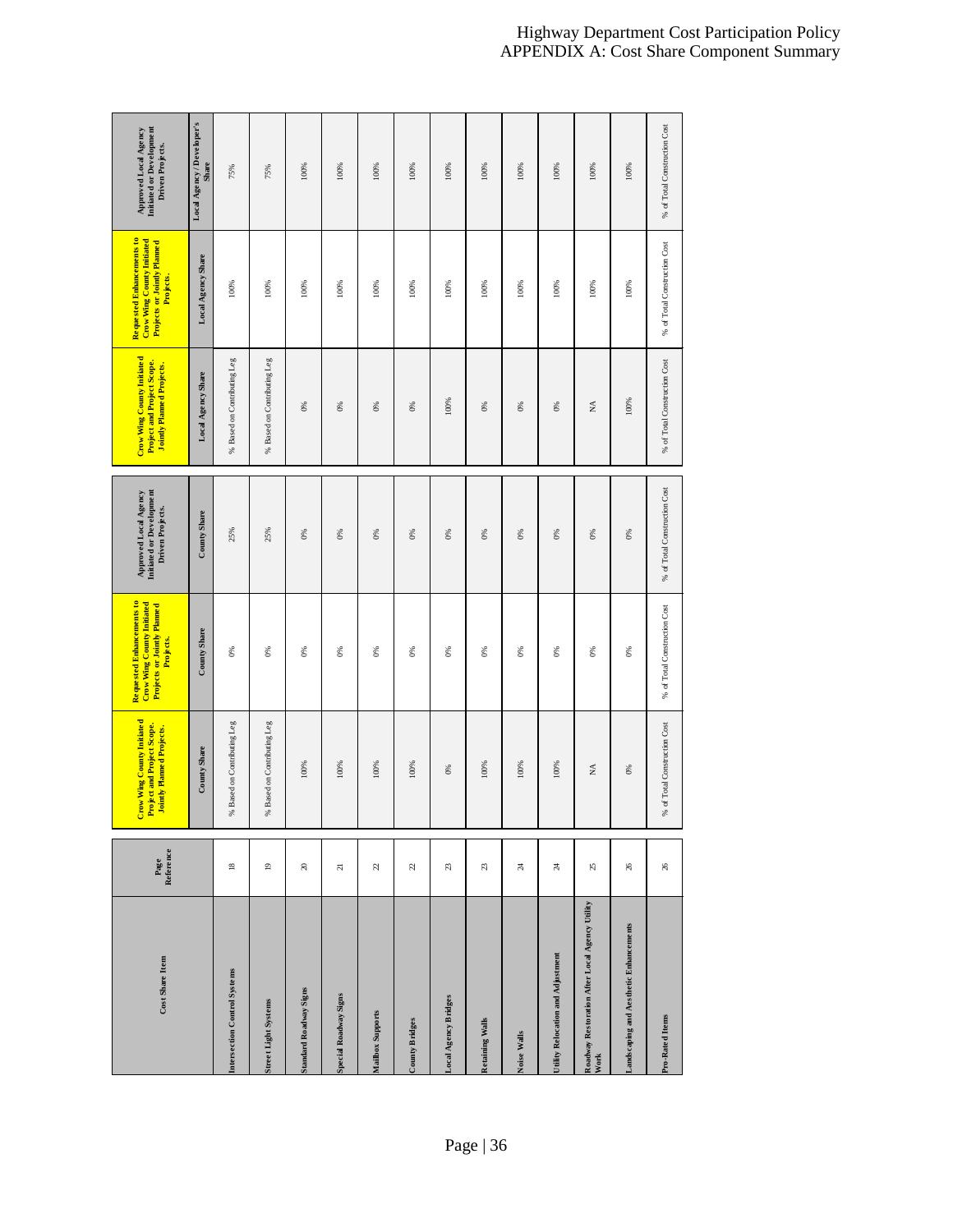| Cost Share Item                                          | Reference<br>Page          | Crow Wing County Initiated<br>Project and Project Scope.<br>Jointly Planned Projects. | Requested Enhancements to<br>Crow Wing County Initiated<br><b>Projects or Jointly Planned</b><br>Projects. | Initiate d or De velopment<br>Approved Local Agency<br>Driven Projects. | Crow Wing County Initiated<br>Project and Project Scope.<br><b>Jointly Planned Projects.</b> | Requested Enhancements to<br>Crow Wing County Initiated<br>Projects or Jointly Planned<br>Projects. | Initiate d or Development<br>Approved Local Agency<br>Driven Projects. |
|----------------------------------------------------------|----------------------------|---------------------------------------------------------------------------------------|------------------------------------------------------------------------------------------------------------|-------------------------------------------------------------------------|----------------------------------------------------------------------------------------------|-----------------------------------------------------------------------------------------------------|------------------------------------------------------------------------|
|                                                          |                            | County Share                                                                          | County Share                                                                                               | County Share                                                            | Local Agency Share                                                                           | Local Agency Share                                                                                  | Local Agency / Developer's<br>Share                                    |
| County Led Design Engineering                            | 26                         | MÃ                                                                                    | $\delta$                                                                                                   | Ź                                                                       | 8% of Local Agency Construction 8% of Local Agency Construction<br>Cost                      | Cost                                                                                                | 8% of Local Agency / Developer<br>Construction Cost                    |
| Local Agency Led Design Engineering                      | 27                         | 8% of County Construction Cost                                                        | 8 <sup>6</sup>                                                                                             | 8% of County Construction Cost                                          | $\stackrel{\triangle}{\scriptstyle\sim}$                                                     | ₹                                                                                                   | $\lessapprox$                                                          |
| County Led Construction Engineering                      | 28                         | $\stackrel{\triangle}{\scriptstyle\sim}$                                              | 8 <sup>6</sup>                                                                                             | $\lessapprox$                                                           | 7% of Local Agency Construction<br>Cost                                                      | 7% of Local Agency Construction<br>Cost                                                             | 7% of Local Agency / Developer<br>Construction                         |
| Local Agency Led Construction Engineering                | 28                         | 7% of County Construction Cost                                                        | 8 <sup>6</sup>                                                                                             | 7% of County Construction Cost                                          | $\stackrel{\triangle}{\scriptstyle\sim}$                                                     | ₹                                                                                                   | $\stackrel{\triangle}{\scriptstyle\sim}$                               |
| County Led Construction Contract<br>Administration       | 29                         | XÃ                                                                                    | $\delta$                                                                                                   | Ź                                                                       | 3% of Local Agency Construction 3% of Local Agency Construction<br>Cost                      | Cost                                                                                                | 3% of Local Agency / Developer<br>Construction                         |
| Local Agency Led Construction Contract<br>Administration | 29                         | 3% of County Construction Cost                                                        | 8                                                                                                          | 3% of County Construction Cost                                          | $\tilde{\ge}$                                                                                | ₹                                                                                                   | $\tilde{\ge}$                                                          |
| <b>Engineering Studies</b>                               | $\boldsymbol{\mathcal{E}}$ | 100%                                                                                  | $\frac{8}{2}$                                                                                              | 0%                                                                      | 0%                                                                                           | 100%                                                                                                | 100%                                                                   |
| Other Items                                              | 51                         | By Negotiation                                                                        | By Negotiation                                                                                             | By Negotiation                                                          | By Negotiation                                                                               | By Negotiation                                                                                      | By Negotiation                                                         |
| Special Funding                                          | $\overline{5}$             | Pro-Rated Based on % of Total<br><b>Construction Cost.</b>                            | Pro-Rated Based on % of Total<br><b>Construction Cost.</b>                                                 | Pro-Rated Based on % of Total<br><b>Construction Cost.</b>              | Pro-Rated Based on % of Total<br>Construction Cost.                                          | Pro-Rated Based on % of Total<br>Construction Cost.                                                 | Pro-Rated Based on % of Total<br>Construction Cost.                    |

## Highway Department Cost Participation Policy APPENDIX A: Cost Share Component Summary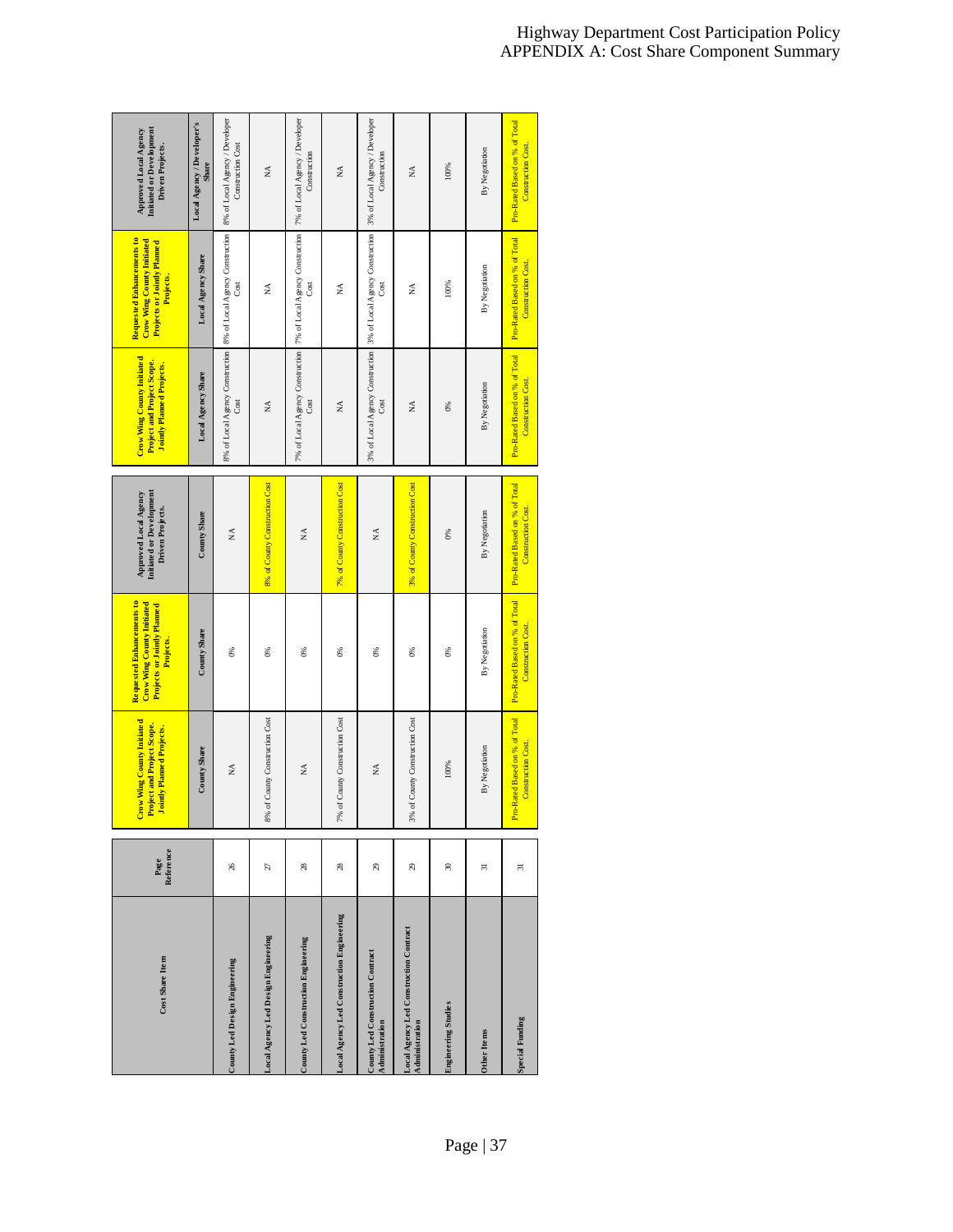#### **APPENDIX B: EXAMPLE COST SHARE AGREEMENT**

#### **CONSTRUCTION COST SHARE AGREEMENT WITH THE (Local Agency) (Project Number)) FOR THE RECONSTRUCTION OF ROADWAYS UNDER THE JURISDICTION OF CROW WING COUNTY AND (Local Agency)**

This Agreement is made and entered into this day of **(Date),** 2020, by and between the County of Crow Wing, State of Minnesota, a political subdivision of the State of Minnesota, 326 Laurel Street, Brainerd, Minnesota, 56401, hereinafter referred to as "County", and the City of **XXXX** c/o **(Address)** hereinafter referred to as the "City". The agreement is based upon the most current version of the Crow Wing County Construction and Maintenance Cost Share Policy adopted by the County Board.

#### **WITNESSETH**

WHEREAS, the parties mutually agree that reconstruction of the County State Aid Highway (CSAH) **XX**, including construction of storm sewer, curb and gutter, and traffic signals should be done as soon as possible; and,

WHEREAS, the City requests the County to construct a pedestrian trail; and,

WHEREAS, the City granted Municipal Consent for the Project on (Date); and,

WHEREAS, the parties agree that it is in their best interest that certain costs of said Project be shared; and,

WHEREAS, the Crow Wing County Highway Department has prepared plans and specifications for the project entitled **(Project Number)**, which plans and specifications are on file in the office of the County Engineer;

NOW, THEREFORE, IT IS MUTUALLY STIPULATED AND AGREED:

#### **I. PURPOSE**

The parties have joined together for the purpose of constructing project **(Project Number)**. This agreement identifies funding responsibilities and also future responsibilities upon project completion. Attachment A, B, and C are considered a part of this agreement.

#### **II. Duties**

#### A. Design and Construction

For this project, the County shall provide all design-engineering services unless otherwise stated in this agreement. The County shall provide all construction-engineering services, with the City being responsible for its share of design engineering/project development as identified in Attachment A or B and Attachment C. Attachments A, B, and C are estimates and final costs will be determined upon project completion. The County shall do the calling for all bids and the acceptance of all bid proposals and shall enter into a construction contract as the "owner" for purposes of the project.

#### B. Property Acquisition

The County shall be responsible for acquiring property needed for the proposed project. This includes identifying needs, acquiring property, creating documents and finalizing the process. The estimated costs are included in Attachment A or B.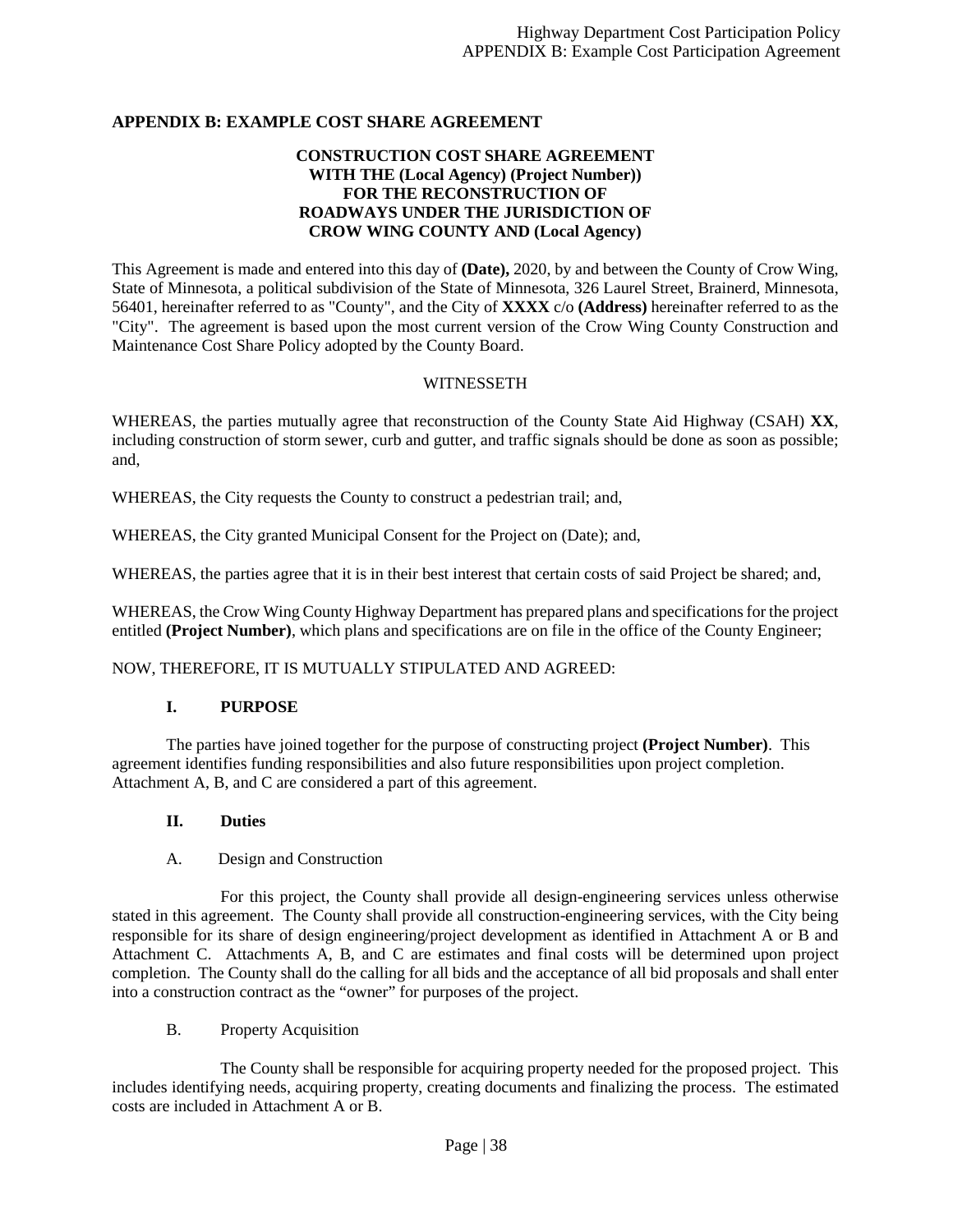## C. Inspection and Approval

The County shall provide construction inspection and staking for the Project and approval for acceptance of the work as it is completed. The City or their designated representative shall also be available to inspect any items the City is cost sharing in and notify the County of any concerns that arise during or after completion of the Project. Approval of the completed construction by the County shall be final, binding and conclusive upon the City as to the satisfactory completion of the construction.

## **III. COSTS**

## A. Project Costs

The project costs identified in this agreement are based upon current estimates. Attachments A and B identify the agreed upon cost share quantities and estimated costs. Actual final costs for each agency will be determined by actual final quantities.

B. SUMMARY OF ESTIMATED COSTS - The estimated construction and engineering costs of the project are shown in Attachment A and are summarized as follows:

| <b>Estimated County Construction Costs</b> | \$2,238,498.50 |
|--------------------------------------------|----------------|
| <b>Estimated County Right of Way Costs</b> | 73,200.00      |
| <b>Total Estimated County Costs</b>        | \$2,311,698.50 |
| <b>Estimated City Construction Costs</b>   | \$127,905.00   |
| <b>Estimated City Engineering Costs</b>    | \$23,022.90    |
| <b>Estimated City Right of Way Costs</b>   | \$33,600.00    |
| <b>Total Estimated City Costs</b>          | \$184,527.90   |

C. OPTIONAL COSTS – The City has expressed interest in extending a trail approximately 600 feet along the north side of CSAH **XX**. These costs become part of this agreement or extinguished from this agreement, via City Council Action. The estimated construction and engineering costs are shown in Attachment B and are summarized as follows:

| <b>Estimated City Construction Costs</b> | \$36,560.00 |
|------------------------------------------|-------------|
| <b>Estimated City Engineering Costs</b>  | \$6,580.80  |
| <b>Total Estimated City Costs</b>        | \$43,140.80 |

D. RIGHT-OF-WAY ACQUISITION COSTS – The County shall fund the Right-of-Way acquisition required to construct the roadway portion of **(Project Number)**. The City shall be responsible to fund Right-of-Way acquisitions required to construct trails and/or sidewalks associated with **(Project Number)**. These costs are identified in Attachments A and B.

## **IV. TERM**

This Agreement shall continue until terminated as provided hereinafter.

## **V. DISBURSEMENT OF FUNDS**

All funds disbursed by the County or City pursuant to this Agreement shall be disbursed pursuant to law. Upon project completion, a final cost accounting will be performed totaling costs related to the Project. An invoice will be prepared by the County and submitted to the City. The City shall have the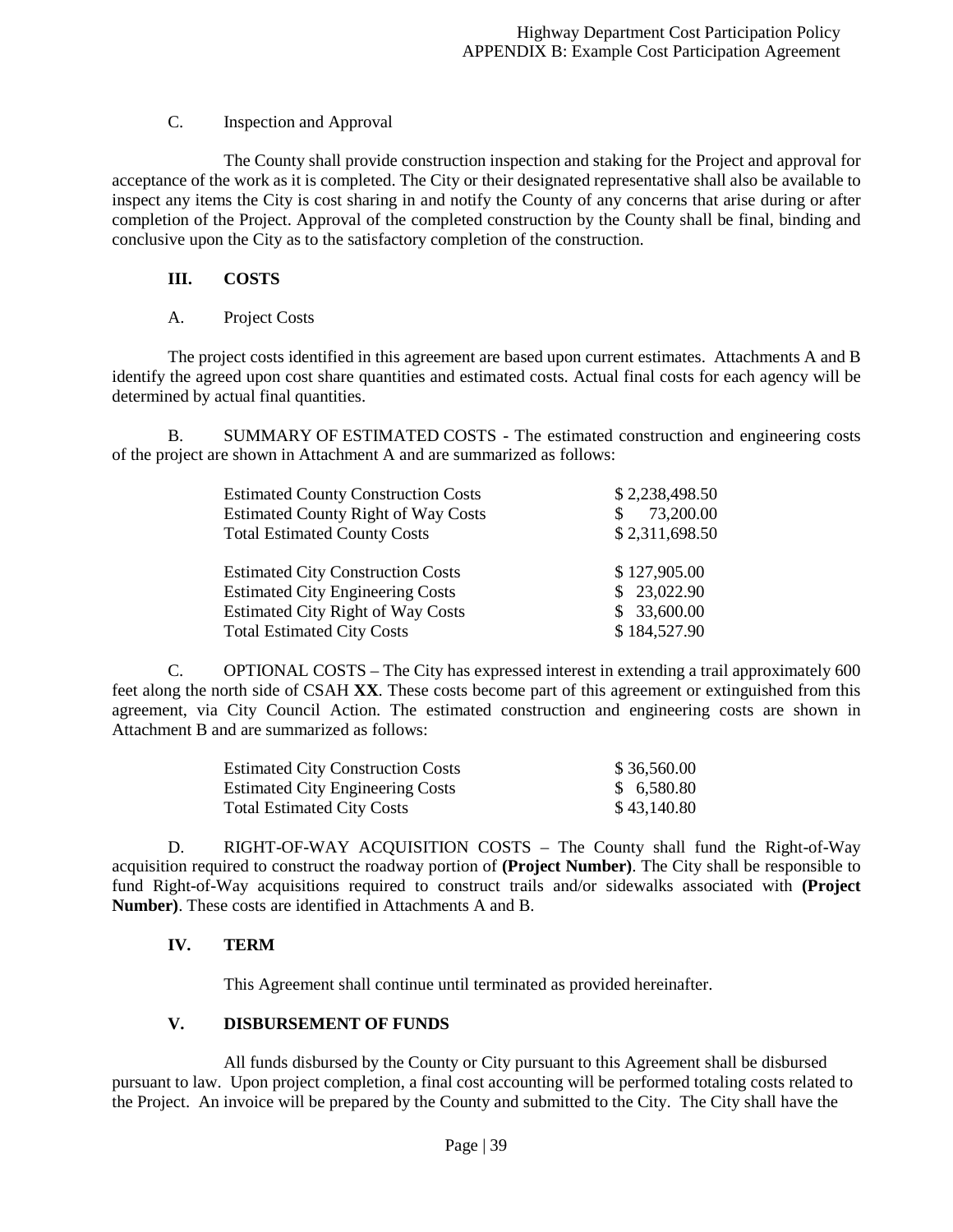option to reimburse the County 100% of the funds due within 30 days of receipt of invoice, or to reimburse the County 50% of the funds due within 30 days of receipt of invoice and the remaining 50% the following year from the date of the invoice.

## **VI. CONTRACTS AND PURCHASES**

All contracts let and purchases made pursuant to this Agreement shall be made by the County in conformity with State law.

#### **VII. ACCOUNTABILITY**

An accounting shall be made of all receipts and disbursements upon request by either party.

#### **VIII. TERMINATION**

This Agreement shall terminate upon completion of all obligations of the parties under this Agreement. This Agreement may be terminated prior to completion by either party only for breach of this Agreement or by mutual consent of the parties.

#### **IX. MAINTENANCE**

The City shall be solely responsible for all future maintenance of the City utility and trail systems. The County will be responsible for all routine maintenance and rehabilitation related to the completed storm sewer system including manholes, catch basins, catch basin leads, trunk lines, and detention basins (including ponds and their outlet structures) associated with **(Project Number)**. Maintenance of facilities being constructed off the County Right of Way and on existing City streets to complete the project (storm sewer, pavement, etc.) will be the responsibility of the City.

#### **X. NOTICE**

For purposes of deliver of any notices hereunder, the notice shall be effective if delivered to the Office of the Crow Wing County Highway Department, 16589 CR 142, Brainerd, MN 56401, on behalf of the County, and **(Local Agency Address)**, on behalf of the City.

#### **XI. INDEMNIFICATION**

To the extent allowed by law, the County and the City mutually agree to indemnify and hold harmless each other from any claims, losses, costs, expenses or damages resulting from the acts or omissions of the respective officers, agents, or employees relating to activities conducted by either party under this Agreement.

#### **XII. ENTIRE AGREEMENT**

It is understood and agreed that the entire agreement of the parties is contained herein and that this Agreement supersedes all oral agreements and all negotiations between the parties relating to the subject matter hereof, as well as any previous agreement presently in effect between the parties to the subject matter hereof. Any alterations, variations, or modifications of the provisions of this Agreement shall be valid only when they have been reduced to writing and duly signed by the parties.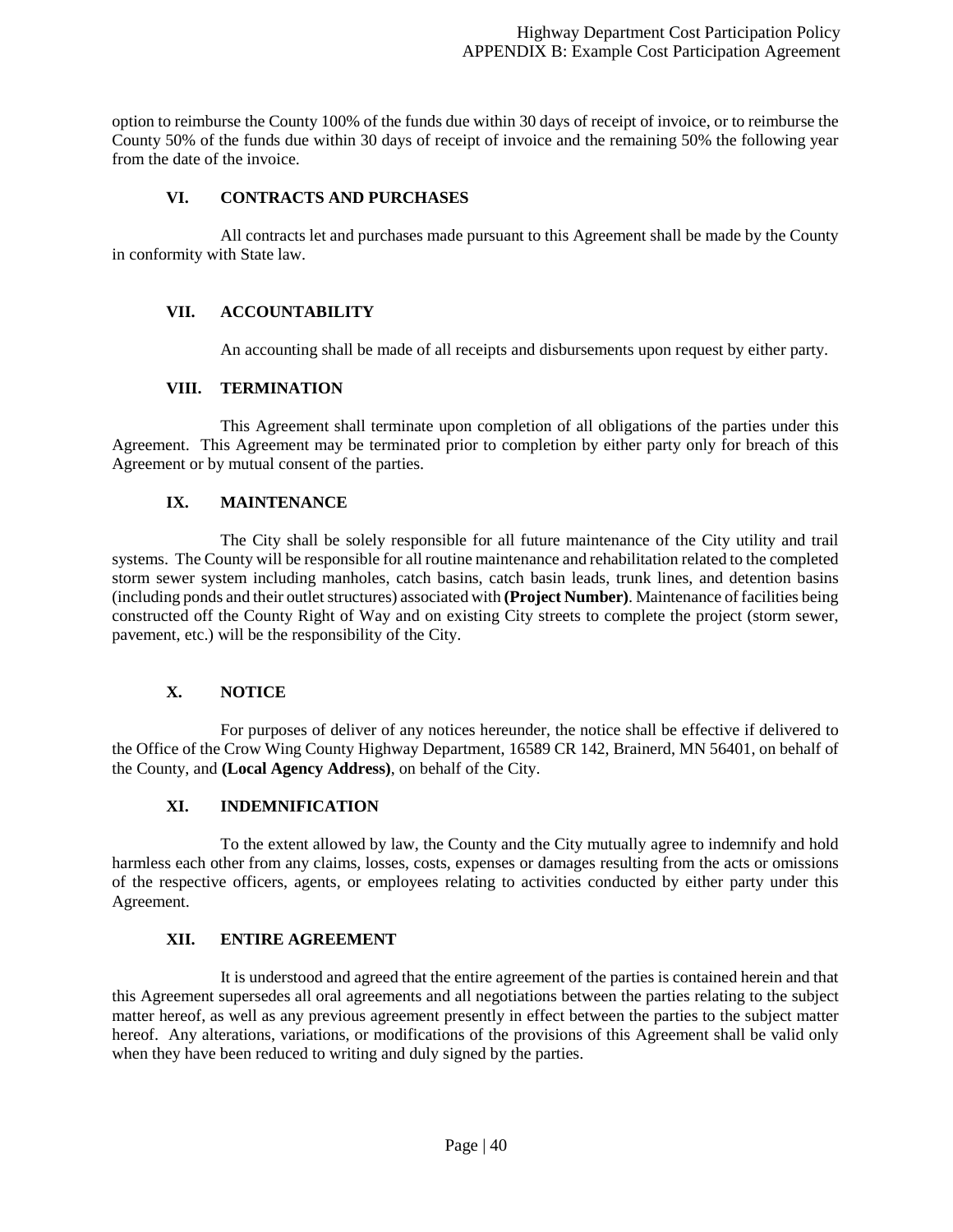IN WITNESS WHEREOF, the parties of this Agreement have hereunto set their hands on the dates written below:

## **COUNTY OF CROW WING (Local Agency)** By: By: By: Name Name Title Title Dated: Dated: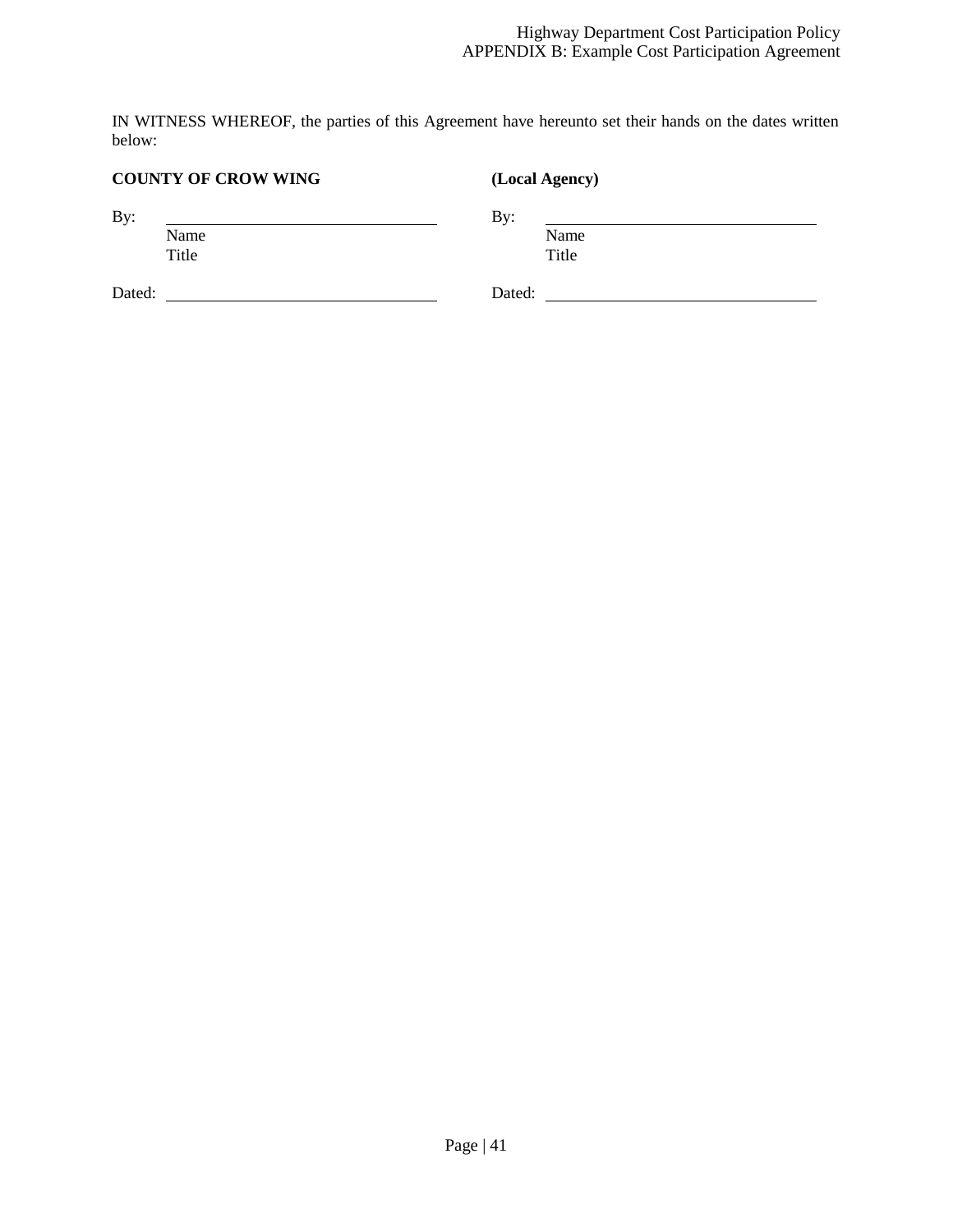## Highway Department Cost Participation Policy APPENDIX B: Example Cost Participation Agreement

Cost Share Attachment A

| Project:                 | <b>CSAH XX</b>       |
|--------------------------|----------------------|
| <b>Project Location:</b> | CROW WING COUNTY, MN |
| Project No:              | XXX-XXX-XXX          |

| Project No: | XXX-XX   |
|-------------|----------|
| Date:       | 1/1/2020 |

| <b>Item Number</b>   | <b>Description</b>                                                           | Unit                | Unit                  |                                     | PROJECT TOTAL              |                              | <b>COUNTY COST</b>        |                              | <b>LOCAL AGENCY COST</b> |
|----------------------|------------------------------------------------------------------------------|---------------------|-----------------------|-------------------------------------|----------------------------|------------------------------|---------------------------|------------------------------|--------------------------|
|                      |                                                                              |                     |                       | <b>Estimated</b><br><b>Quantity</b> | <b>Estimated</b><br>Cost   | Estimated<br><b>Quantity</b> | <b>Estimated</b><br>Cost  | <b>Estimated</b><br>Quantity | <b>Estimated</b><br>Cost |
| 2021.501             | MOBILIZATION                                                                 | <b>LUMP SUM</b>     | \$100,000.00          | -1                                  | \$100,000.00               | 0.95                         | \$95,000.00               | 0.05                         | \$5,000.00               |
| 2101.505             | <b>LEARING</b>                                                               | ACRE                | \$4,000.00            | 0.7                                 | \$2,800.00                 | 0.7                          | \$2,800.00                |                              | \$0.00                   |
| 2101.505             | <b>GRUBBING</b>                                                              | <b>ACRE</b>         | \$4,000.00            | 0.7                                 | \$2,800.00                 | 0.7                          | \$2,800.00                |                              | \$0.00                   |
| 2101.524             | CLEARING                                                                     | <b>TREE</b>         | \$200.00              | 11                                  | \$2,200.00                 | 11                           | \$2,200.00                |                              | \$0.00                   |
| 2101.524             | <b>GRUBBING</b>                                                              | <b>TREE</b>         | \$200.00              | 12                                  | \$2,400.00                 | 12                           | \$2,400.00                |                              | \$0.00                   |
| 2102.503             | PAVEMENT MARKING REMOVAL                                                     | LIN FT              | \$1.00                | 11044                               | \$11,044.00                | 11044                        | \$11,044.00               |                              | \$0.00                   |
| 2104.502             | REMOVE CONCRETE APRON                                                        | <b>EACH</b>         | \$300.00              | 5                                   | \$1,500.00                 | 5                            | \$1,500.00                |                              | \$0.00                   |
| 2104.502             | REMOVE METAL APRON                                                           | EACH                | \$150.00              | 14                                  | \$2,100.00                 | 14                           | \$2,100.00                |                              | \$0.00                   |
| 2104.502             | REMOVE SIGN TYPE C                                                           | <b>EACH</b>         | \$35.00               | 22                                  | \$770.00                   | 22                           | \$770.00                  |                              | \$0.00                   |
| 2104.502             | REMOVE SIGN TYPE D                                                           | EACH                | \$80.00               | $1\,$                               | \$80.00                    | $\mathbf{1}$                 | \$80.00                   |                              | \$0.00                   |
| 2104.502             | SALVAGE SIGN                                                                 | EACH                | \$35.00               | 11                                  | \$385.00                   | 11                           | \$385.00                  |                              | \$0.00                   |
| 2104.503             | SAWING CONCRETE PAVEMENT (FULL DEPTH)                                        | LIN FT              | \$5.00                | 15                                  | \$75.00                    | 15                           | \$75.00                   |                              | \$0.00                   |
| 2104.503             | SAWING BITUMINOUS PAVEMENT (FULL DEPTH)                                      | LIN FT              | \$3.00                | 1748                                | \$5,244.00                 | 1748                         | \$5,244.00                |                              | \$0.00                   |
| 2104.503             | REMOVE PIPE CULVERTS                                                         | LIN FT              | \$15.00               | 532                                 | \$7,980.00                 | 532                          | \$7,980.00                |                              | \$0.00                   |
| 2104.503             | REMOVE SEWER PIPE (STORM)                                                    | LIN FT              | \$20.00               | 31                                  | \$620.00                   | 31                           | \$620.00                  |                              | \$0.00                   |
| 2104.503             | REMOVE CURB & GUTTER                                                         | LIN FT              | \$6.00                | 471                                 | \$2,826.00                 | 471                          | \$2,826.00                |                              | \$0.00                   |
| 2104.503             | REMOVE WOOD FENCE                                                            | LIN FT              | \$10.00               | 254                                 | \$2,540.00                 | 254                          | \$2,540.00                |                              | \$0.00                   |
| 2104.504             | REMOVE CONCRETE WALK                                                         | SQ YD               | \$5.00                | 206                                 | \$1,030.00                 | 206                          | \$1,030.00                |                              | \$0.00                   |
| 2104.504             | REMOVE CONCRETE DRIVEWAY PAVEMENT                                            | SQ YD               | \$10.00               | 39                                  | \$390.00                   | 39                           | \$390.00                  |                              | \$0.00                   |
| 2104.504             | REMOVE BITUMINOUS DRIVEWAY PAVEMENT                                          | SQ YD               | \$6.00                | 1318                                | \$7,908.00                 | 1318                         | \$7,908.00                |                              | \$0.00                   |
| 2104.504             | REMOVE BITUMINOUS PAVEMENT                                                   | SQ YD               | \$5.00                | 17462                               | \$87,310.00                | 17462                        | \$87,310.00               |                              | \$0.00                   |
| 2105.604             | POLYETHYLENE SHEET                                                           | SQ YD               | \$6.00                | 192                                 | \$1,152.00                 | 192                          | \$1,152.00                |                              | \$0.00                   |
| 2106.507             | <b>EXCAVATION - COMMON</b>                                                   | CU YD               | \$7.00                | 7703<br>(P)                         | \$53,921.00                | 7703                         | \$53,921.00               |                              | \$0.00                   |
| 2106.507             | EXCAVATION - SUBGRADE                                                        | CU YD               | \$12.00               | 7006<br>(P)                         | \$84,072.00                | 7006                         | \$84,072.00               |                              | \$0.00                   |
| 2106.507             | EXCAVATION - CHANNEL AND POND                                                | CU YD               | \$10.00               | 225<br>(P)                          | \$2,250.00                 | 225                          | \$2,250.00                |                              | \$0.00                   |
| 2106.507             | SELECT GRANULAR EMBANKMENT (CV)                                              | CU YD               | \$15.00               | 7526<br>(P)                         | \$112,890.00               | 7526                         | \$112,890.00              |                              | \$0.00                   |
| 2106.507             | COMMON EMBANKMENT (CV)                                                       | CU YD               | \$5.00                | 3711<br>(P)                         | \$18,555.00                | 2832                         | \$14,160.00               | 879                          | \$4,395.00               |
| 2118.609             | AGGREGATE SURFACING SPECIAL                                                  | <b>TON</b>          | \$15.00               | 36                                  | \$540.00                   | 36                           | \$540.00                  |                              | \$0.00                   |
| 2123.610             | <b>SKID LOADER</b>                                                           | <b>HOUR</b>         | \$100.00              | 16                                  | \$1,600.00                 | 16                           | \$1,600.00                |                              | \$0.00                   |
| 2123.610             | <b>STREET SWEEPER (WITH PICKUP BROOM)</b>                                    | <b>HOUR</b>         | \$140.00              | 200                                 | \$28,000.00                | 200                          | \$28,000.00               |                              | \$0.00                   |
| 2130.523             | WATER                                                                        | M GALLON            | \$55.00               | 200                                 | \$11,000.00                | 200                          | \$11,000.00               |                              | \$0.00                   |
| 2131.506             | CALCIUM CHLORIDE SOLUTION                                                    | <b>GALLON</b>       | \$2.00                | 1000                                | \$2,000.00                 | 1000                         | \$2,000.00                |                              | \$0.00                   |
| 2211.507             | <b>AGGREGATE BASE (CV) CLASS 6</b>                                           | CU YD               | \$17.00               | 4220<br>(P)                         | \$71,740.00                | 4067                         | \$69,139.00               | 153                          | \$2,601.00               |
| 2357.506             | BITUMINOUS MATERIAL FOR TACK COAT                                            | <b>GALLON</b>       | \$3.00                | 2019                                | \$6,057.00                 | 2019                         | \$6,057.00                |                              | \$0.00                   |
| 2360.509             | TYPE SP 9.5 WEARING COURSE MIX (2;B)                                         | <b>TON</b>          | \$70.00               | 62                                  | \$4,340.00                 | 62                           | \$4,340.00                |                              | \$0.00                   |
| 2360.509             | TYPE SP 9.5 WEARING COURSE MIX (3;F)                                         | <b>TON</b>          | \$70.00               | 2552                                | \$178,640.00               | 2552                         | \$178,640.00              |                              | \$0.00                   |
| 2360.509             | TYPE SP 12.5 WEARING COURSE MIX (3;F)                                        | <b>TON</b>          | \$65.00               | 4693                                | \$305,045.00               | 4693                         | \$305,045.00              |                              | \$0.00                   |
| 2501.502             | 5" CS PIPE APRON                                                             | EACH                | \$200.00              | 6                                   | \$1,200.00                 | 6                            | \$1,200.00                |                              | \$0.00                   |
| 2501.502             | 12" RC PIPE APRON                                                            | EACH                | \$600.00              | $\mathbf{1}$                        | \$600.00                   | $\mathbf{1}$                 | \$600.00                  | $\boldsymbol{0}$             | \$0.00                   |
| 2501.502             | 5" RC PIPE APRON                                                             | EACH                | \$600.00              | 10                                  | \$6,000.00                 | 8                            | \$4,800.00                | $\overline{2}$               | \$1,200.00               |
| 2501.502             | 24" RC PIPE APRON                                                            | EACH                | \$800.00              | $\,2\,$                             | \$1,600.00                 | 2                            | \$1,600.00                | $\bf{0}$                     | \$0.00                   |
| 2501.503             | 5" CAS PIPE CULVERT                                                          | LIN FT              | \$35.00               | 116                                 | \$4,060.00                 | 116                          | \$4,060.00                |                              | \$0.00                   |
| 2503.503             | 5" PVC PIPE SEWER                                                            | LIN FT              | \$25.00               | 18                                  | \$450.00                   | 14                           | \$350.00                  | $\overline{4}$               | \$100.00                 |
| 2503.503             | 2" RC PIPE SEWER DES 3006                                                    | LIN FT              | \$40.00               | 611                                 | \$24,440.00                | 521                          | \$20,840.00               | 90                           | \$3,600.00               |
| 2503.503             | 5" RC PIPE SEWER DES 3006                                                    | LIN FT              | \$42.00               | 1125                                | \$47,250.00                | 989                          | \$41,538.00               | 136                          | \$5,712.00               |
| 2503.503             | 18" RC PIPE SEWER DES 3006                                                   | LIN FT              | \$45.00               | 673                                 | \$30,285.00<br>\$55,550.00 | 581                          | \$26,145.00               | 92                           | \$4,140.00               |
| 2503.503<br>2503.503 | 21" RC PIPE SEWER DES 3006                                                   | LIN FT              | \$50.00               | 1111                                |                            | 922                          | \$46,100.00               | 189                          | \$9,450.00               |
| 2503.602             | 24" RC PIPE SEWER DES 3006<br>CONNECT TO EXISTING STORM SEWER                | LIN FT<br>EACH      | \$55.00<br>\$1,000.00 | 58<br>$1\,$                         | \$3,190.00<br>\$1,000.00   | 50<br>$\mathbf{1}$           | \$2,750.00<br>\$1,000.00  | $\,$ 8 $\,$                  | \$440.00<br>\$0.00       |
| 2503.602             |                                                                              |                     | \$1,000.00            | $\mathbf{1}$                        | \$1,000.00                 |                              | \$1,000.00                | $\Omega$                     | \$0.00                   |
| 2506.502             | CONNECT INTO EXISTING DRAINAGE STRUCTURE                                     | <b>EACH</b><br>EACH | \$1,200.00            | 15                                  | \$18,000.00                | $\mathbf{1}$<br>13           | \$15,600.00               |                              | \$2,400.00               |
|                      | CONST DRAINAGE STRUCTURE DESIGN SPEC 1<br>CASTING ASSEMBLY                   |                     |                       |                                     |                            |                              | \$30,000.00               |                              |                          |
| 2506.502             |                                                                              | EACH                | \$750.00              | 46<br>$\sqrt{3}$                    | \$34,500.00                | 40<br>$\sqrt{3}$             | \$1,500.00                | 6<br>$\bf{0}$                | \$4,500.00               |
| 2506.503             | CONST DRAINAGE STRUCTURE DESIGN SD-48                                        | LIN FT              | \$500.00              |                                     | \$1,500.00<br>\$61,600.00  |                              |                           |                              | \$0.00                   |
| 2506.503<br>2506.503 | CONST DRAINAGE STRUCTURE DES 48-4020<br>CONST DRAINAGE STRUCTURE DES 54-4020 | LIN FT<br>LIN FT    | \$400.00<br>\$450.00  | 154<br>13                           | \$5,850.00                 | 134<br>$10\,$                | \$53,600.00<br>\$4,500.00 | 20<br>3                      | \$8,000.00<br>\$1,350.00 |
|                      | CONST DRAINAGE STRUCTURE DES 60-4020                                         |                     | \$500.00              | $22\,$                              |                            | 19                           |                           | $\mathbf{3}$                 |                          |
| 2506.503<br>2511.504 | <b>GEOTEXTILE FILTER TYPE 3</b>                                              | LIN FT<br>SQ YD     | \$4.00                | 96                                  | \$11,000.00<br>\$384.00    | 81                           | \$9,500.00<br>\$324.00    | 15                           | \$1,500.00<br>\$60.00    |
| 2511.504             | <b>GEOTEXTILE FILTER TYPE 4</b>                                              |                     | \$5.00                | 66                                  | \$330.00                   | 56                           | \$280.00                  | $10\,$                       | \$50.00                  |
| 2511.507             | RANDOM RIPRAP CLASS II                                                       | SQ YD<br>CU YD      | \$50.00               | 96                                  | \$4,800.00                 | $81\,$                       | \$4,050.00                | 15                           | \$750.00                 |
| 2511.507             | RANDOM RIPRAP CLASS III                                                      | CU YD               | \$75.00               | 18                                  | \$1,350.00                 | 15                           | \$1,125.00                | $\mathbf{3}$                 | \$225.00                 |
|                      |                                                                              |                     |                       |                                     |                            |                              |                           |                              |                          |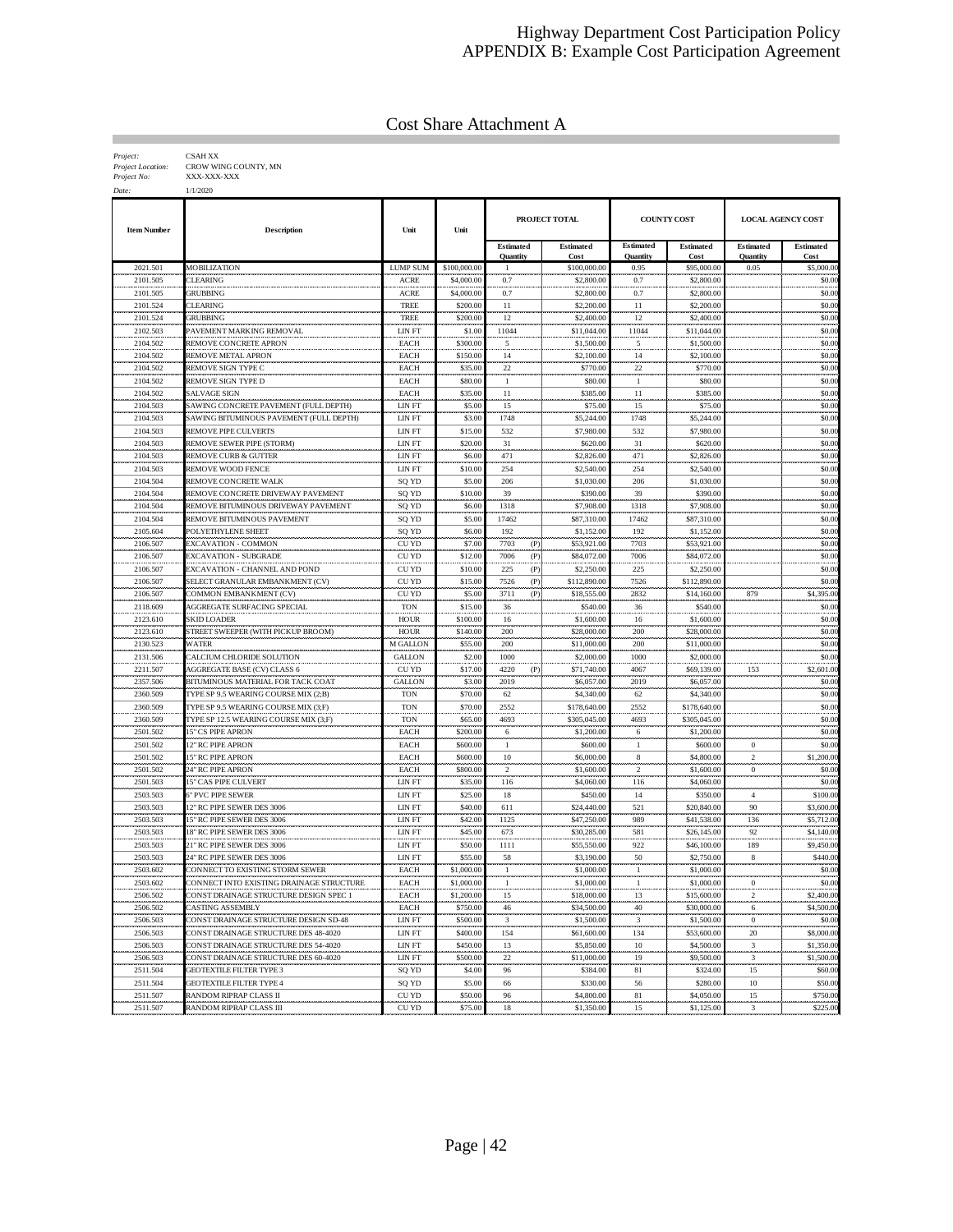#### Highway Department Cost Participation Policy APPENDIX B: Example Cost Participation Agreement

## Cost Share Attachment A (Continued)

| 2521.518             | 4" CONCRETE WALK                                          | SQ FT                       | \$6.00           | 2409           | \$14,454.00           | $\bf{0}$       | \$0.00                 | 2409           | \$14,454.00      |
|----------------------|-----------------------------------------------------------|-----------------------------|------------------|----------------|-----------------------|----------------|------------------------|----------------|------------------|
| 2521.518             | <sup>5"</sup> CONCRETE WALK                               | SO <sub>FT</sub>            | \$9.00           | 3155           | \$28,395.00           | 1578           | \$14,202.00            | 1577           | \$14,193.00      |
| 2521.518             | " BITUMINOUS WALK                                         | SQ FT                       | \$5.00           | 7206           | \$36,030.00           | $\mathbf{0}$   | \$0.00                 | 7206           | \$36,030.00      |
| 2531.503             | CONCRETE CURB & GUTTER DESIGN B418                        | LIN FT                      | \$25.00          | 5482           | \$137,050.00          | 5482           | \$137,050.00           | $\mathbf{0}$   | \$0.00           |
| 2531.503             | CONCRETE CURB & GUTTER DESIGN B424                        | LIN FT                      | \$20.00          | 330            | \$6,600.00            | 330            | \$6,600.00             | $\theta$       | \$0.00           |
| 2531.503             | CONCRETE CURB & GUTTER DESIGN D418                        | LIN FT                      | \$25.00          | 188            | \$4,700.00            | 188            | \$4,700.00             | $\bf{0}$       | \$0.00           |
| 2531.504             | " CONCRETE DRIVEWAY PAVEMENT                              | SQ YD                       | \$60,00          | 113            | \$6,780.00            | 113            | \$6,780.00             |                | \$0.00           |
| 2531.618             | <b>TRUNCATED DOMES</b>                                    | SQ FT                       | \$45.00          | 276            | \$12,420.00           | 138            | \$6,210.00             | 138            | \$6,210.00       |
| 2540.602             | TEMPORARY MAIL BOX SUPPORT                                | <b>EACH</b>                 | \$150.00         | 9              | \$1,350.00            | 9              | \$1,350.00             |                | \$0.00           |
| 2540.602             | <b>MAIL BOX SUPPORT</b>                                   | <b>EACH</b>                 | \$150.00         | $\overline{9}$ | \$1,350.00            | 9              | \$1,350.00             |                | \$0.00           |
| 2554.502             | <b>GUIDE POST TYPE B</b>                                  | <b>EACH</b>                 | \$45.00          | $\,$ 8 $\,$    | \$360.00              | $\overline{7}$ | \$315.00               | $\overline{1}$ | \$45.00          |
| 2563.601             | <b>TRAFFIC CONTROL</b>                                    | <b>LUMP SUM</b>             | \$30,000.00      | $\mathbf{1}$   | \$30,000.00           | 0.95           | \$28,500.00            | 0.05           | \$1,500.00       |
| 2564.502             | <b>OBJECT MARKER TYPE X4-2</b>                            | EACH                        | \$100.00         | $\overline{4}$ | \$400.00              | $\overline{4}$ | \$400.00               |                | \$0.00           |
| 2564.518             | SIGN PANELS TYPE C                                        | SQ FT                       | \$45.00          | 307            | \$13,815.00           | 307            | \$13,815.00            |                | \$0.00           |
| 2564.602             | <b>INSTALL SIGN</b>                                       | EACH                        | \$60.00          | $1\,1$         | \$660.00              | 11             | \$660.00               |                | \$0.00           |
| 2565.501             | EMERGENCY VEHICLE PREEMPTION SYSTEM                       | <b>LUMP SUM</b>             | \$75,000.00      | $\mathbf{1}$   | \$75,000.00           | $\mathbf{1}$   | \$75,000.00            |                | \$0.00           |
| 2565.516             | TRAFFIC CONTROL SIGNAL SYSTEM                             | <b>SYSTEM</b>               | \$300,000.00     | $\overline{1}$ | \$300,000,00          | $\mathbf{1}$   | \$300,000,00           |                | \$0.00           |
| 2565.616             | TEMPORARY SIGNAL SYSTEM                                   | <b>SYSTEM</b>               | \$100,000.00     | $\mathbf{1}$   | \$100,000.00          | $\mathbf{1}$   | \$100,000.00           |                | \$0.00           |
| 2573.501             | STABILIZED CONSTRUCTION EXIT                              | <b>LUMP SUM</b>             | \$5,000.00       | $\mathbf{1}$   | \$5,000.00            | $\mathbf{1}$   | \$5,000.00             |                | \$0.00           |
| 2573.501             | EROSION CONTROL SUPERVISOR                                | <b>LUMP SUM</b>             | \$11,000.00      | $\mathbf{1}$   | \$11,000.00           | $\mathbf{1}$   | \$11,000.00            |                | \$0.00           |
| 2573.502             | <b>STORM DRAIN INLET PROTECTION</b>                       | <b>EACH</b>                 | \$150.00         | 43             | \$6,450.00            | 43             | \$6,450.00             |                | \$0.00           |
| 2573.502             | <b>CULVERT END CONTROLS</b>                               | <b>EACH</b>                 | \$160.00         | 12             | \$1,920.00            | 12             | \$1,920.00             |                | \$0.00           |
| 2573.503             | <b>SILT FENCE; TYPE MS</b>                                | LIN FT                      | \$2.00           | 5706           | \$11,412.00           | 5706           | \$11,412.00            |                | \$0.00           |
| 2573.503             | SEDIMENT CONTROL LOG TYPE ROCK                            | LIN FT                      | \$7.00           | 51             | \$357.00              | 51             | \$357.00               |                | \$0.00           |
| 2573.510             | SEDIMENT REMOVAL BACKHOE                                  | <b>HOUR</b>                 | \$200.00         | 10             | \$2,000.00            | 10             | \$2,000.00             |                | \$0.00           |
| 2573.510             | SEDIMENT REMOVAL VAC TRUCK                                | <b>HOUR</b>                 | \$350.00         | 10             | \$3,500.00            | 10             | \$3,500.00             |                | \$0.00           |
| 2574.505             | <b>SOIL BED PREPARATION</b>                               | <b>ACRE</b>                 | \$150.00         | $\overline{7}$ | \$1,050.00            | $\overline{7}$ | \$1,050.00             |                | \$0.00           |
| 2574.507             | COMMON TOPSOIL BORROW                                     | CU YD                       | \$5.00           | 1454           | \$7,270.00            | 1454           | \$7,270.00             |                | \$0.00           |
| 2574.508             | <b>FERTILIZER TYPE 1</b>                                  | <b>POUND</b>                | \$1.00           | 653            | \$653.00              | 653            | \$653.00               |                | \$0.00<br>\$0.00 |
| 2574.508             | <b>FERTILIZER TYPE 3</b>                                  | POUND                       | \$1.00           | 994            | \$994.00              | 994            | \$994.00               |                |                  |
| 2574.508<br>2575.504 | FERTILIZER TYPE 4<br>EROSION CONTROL BLANKETS CATEGORY 3N | <b>POUND</b>                | \$1.00<br>\$2.00 | 48<br>3336     | \$48.00<br>\$6,672.00 | 48<br>3336     | \$48.00<br>\$6,672.00  |                | \$0.00<br>\$0.00 |
|                      | SEEDING                                                   | SQ YD                       | \$180.00         | $\tau$         | \$1,260.00            | $\overline{7}$ |                        |                | \$0.00           |
| 2575.505<br>2575.508 | SEED MIXTURE 21-111                                       | <b>ACRE</b><br><b>POUND</b> | \$1.00           | 327            | \$327.00              | 327            | \$1,260.00<br>\$327.00 |                | \$0.00           |
| 2575.508             | SEED MIXTURE 25-131                                       | <b>POUND</b>                | \$5.00           | 626            | \$3,130.00            | 626            | \$3,130.00             |                | \$0.00           |
| 2575.508             | SEED MIXTURE 36-711                                       | POUND                       | \$40.00          | 14             | \$560.00              | 14             | \$560.00               |                | \$0.00           |
| 2575.508             | HYDRAULIC MULCH MATRIX                                    | POUND                       | \$1.00           | 7809           | \$7,809.00            | 7809           | \$7,809.00             |                | \$0.00           |
| 2575.508             | HYDRAULIC STABILIZED FIBER MATRIX                         | <b>POUND</b>                | \$1.00           | 8090           | \$8,090.00            | 8090           | \$8,090.00             |                | \$0.00           |
| 2575.523             | RAPID STABILIZATION METHOD 3                              | <b>M GALLON</b>             | \$235.00         | $\mathbf{0}$   | \$0.00                | $\mathbf{0}$   | \$0.00                 |                | \$0.00           |
| 2580.503             | INTERIM PAVEMENT MARKING                                  | LIN FT                      | \$0.50           | 36013          | \$18,006.50           | 36013          | \$18,006.50            |                | \$0.00           |
| 2581.603             | REMOVABLE PREFORMED PLASTIC MASK (BLACK)                  | LIN FT                      | \$3.00           | 2247           | \$6,741.00            | 2247           | \$6,741.00             |                | \$0.00           |
| 2582.503             | <sup>4"</sup> SOLID LINE PAINT                            | LIN FT                      | \$0.25           | 16082          | \$4,020.50            | 16082          | \$4,020.50             |                | \$0.00           |
| 2582.503             | <b>BROKEN LINE PAINT</b>                                  | LIN FT                      | \$0.25           | 420            | \$105.00              | 420            | \$105.00               |                | \$0.00           |
| 2582.503             | " DBLE SOLID LINE PAINT                                   | LIN FT                      | \$0.25           | 10742          | \$2,685.50            | 10742          | \$2,685.50             |                | \$0.00           |
| 2582.503             | " SOLID LINE MULTI COMP                                   | LIN FT                      | \$1.00           | 7235           | \$7,235.00            | 7235           | \$7,235.00             |                | \$0.00           |
| 2582.503             | " SOLID LINE MULTI COMP                                   | LIN FT                      | \$1.00           | 433            | \$433.00              | 433            | \$433.00               |                | \$0.00           |
| 2582.503             | 24" SOLID LINE MULTI COMP                                 | LIN FT                      | \$9.00           | 317            | \$2,853.00            | 317            | \$2,853.00             |                | \$0.00           |
| 2582.503             | " BROKEN LINE MULTI COMP                                  | LIN FT                      | \$1.00           | 494            | \$494.00              | 494            | \$494.00               |                | \$0.00           |
| 2582.503             | " DOTTED LINE MULTI COMP                                  | LIN FT                      | \$1.00           | 498            | \$498.00              | 498            | \$498.00               |                | \$0.00           |
| 2582.503             | I" DBLE SOLID LINE MULTI COMP                             | LIN FT                      | \$1.00           | 3151           | \$3,151.00            | 3151           | \$3,151.00             |                | \$0.00           |
| 2582.518             | PAVT MSSG PREF THERMO GR IN                               | SQ FT                       | \$27.00          | 516            | \$13,932.00           | 516            | \$13,932.00            |                | \$0.00           |
| 2582.518             | CROSSWALK PREF THERMO GR IN                               | <b>SQ FT</b>                | \$15.00          | 1176           | \$17,640.00           | 1176           | \$17,640.00            |                | \$0.00           |
|                      |                                                           | CONSTRUCTION COST           |                  |                | \$2,366,403.50        |                | \$2,238,498.50         |                | \$127,905.00     |
|                      |                                                           | 18% ENGINEERING             |                  |                | \$425,952.63          |                | \$402,929.7            |                | \$23,022.90      |
|                      |                                                           | <b>RIGHT OF WAY</b>         |                  |                | \$106,800.0           |                | \$73,200.0             |                | \$33,600.00      |
|                      |                                                           | PROJECT TOTAL               |                  |                | \$2,483,435.90        |                | \$2,714,628.23         |                | \$184,527.90     |

|                          | <b>CITY COSTS</b> | <b>OPTIONAL CITY COSTS</b> |
|--------------------------|-------------------|----------------------------|
| <b>STORM SEWER</b>       | \$44,586.96       | \$0.00                     |
| <b>TRAIL</b>             | \$56,549.68       | \$36,560.00                |
| <b>CONCRETE WALK</b>     | \$26,768.36       | \$0.00                     |
| <b>CURB &amp; GUTTER</b> | \$0.00            | \$0.00                     |
| 18% ENGINEERING          | \$23,022.90       | \$6,580.80                 |
| <b>RIGHT OF WAY</b>      | \$33,600.00       | \$0.00                     |
| <b>TOTAL CITY</b>        | \$184,527.90      | \$43,140.80                |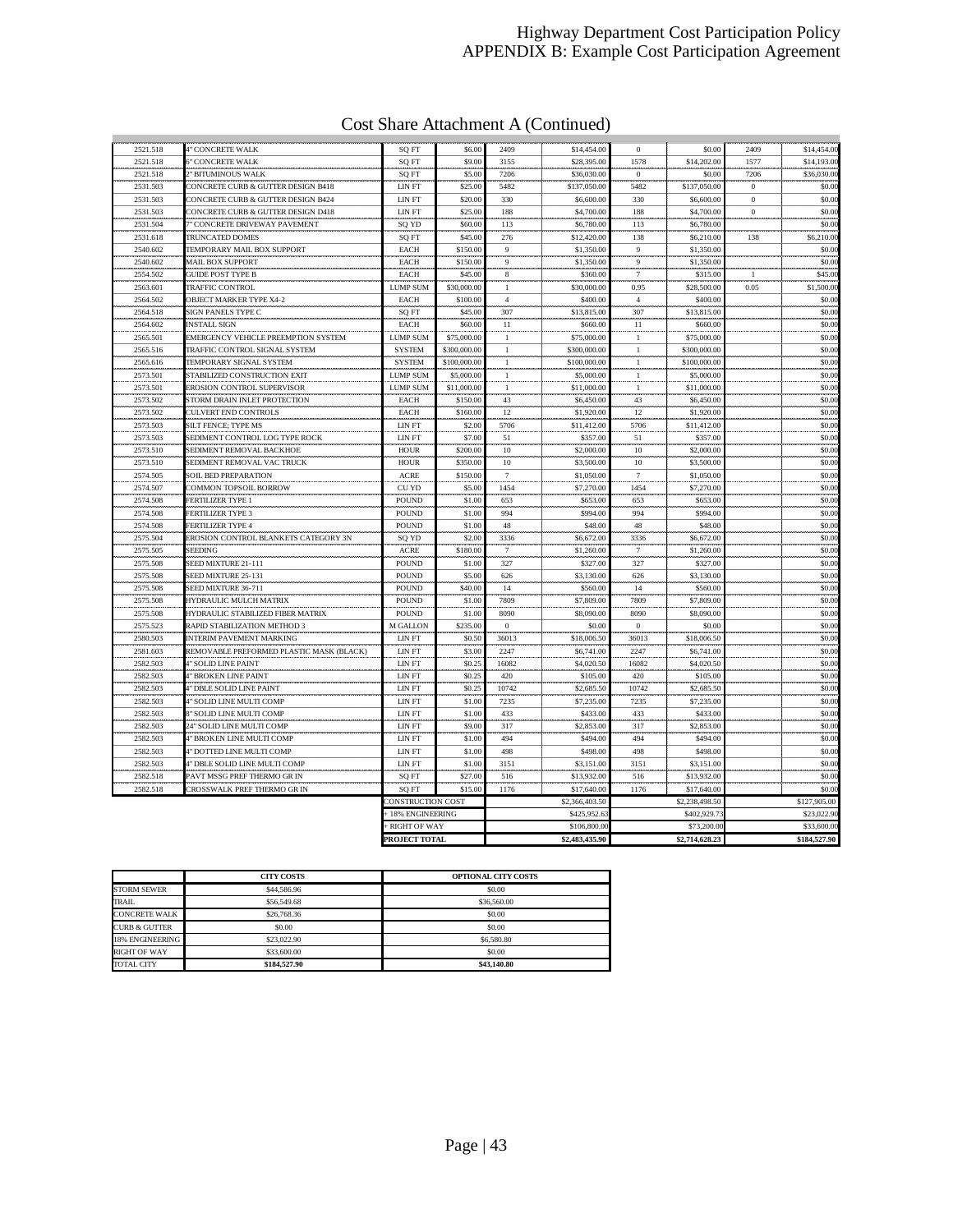GLOSSARY

**County**: Crow Wing County, acting through the elected Board of County Commissioners.

**Local Agency:** Cities, townships and unorganized townships acting through its board of elected officials.

**Third party Developers:** Entities other than the County or Local Agency proposing a land use project with the potential to affect the safety and operation of roadways under the jurisdiction of the County.

**Project Enhancement:** Project elements requested by the Local Agency that are in excess of what is required to meet project design standards established by Crow Wing County.

**Local Agency With Land Use Regulatory Authority:** Local agencies with formal planning and zoning authority to approve or deny land use requests including, but not limited to, plats, conditional use permits and building permits.

**Local Agency Without Land Use Regulatory Authority:** Local agencies that rely on the County's formal planning and zoning authority to approve or deny land use requests including, but not limited to, plats, conditional use permits and building permits.

**Crow Wing County Initiated Project:** Improvements primarily initiated and supported by Crow Wing County. These projects are adopted into the official Five-Year Highway Improvement Plan and promised to the public after extensive research, planning and budgeting.

**Local Agency Initiated Project:** Improvements initiated or necessitated by the actions of a Local Agency that may lack planning and coordination with the County. These projects often require reactionary improvements to ensure the county highway system maintains proper levels of safety and operation. These projects may impact the County's thoughtful planning effort and conflict with established funding and safety priorities.

**Jointly Planned Project:** Improvements initiated and prioritized through active communication between the County and Local Agency. Joint development of these projects may begin six to ten years in advance of construction. Jointly planned projects are less likely to impact the County's thoughtful planning effort or conflict with established funding and safety priorities.

**Development-Driven Project:** Improvements initiated or necessitated by the actions of a Third Party Developer. These projects often require reactionary improvements to ensure the county highway system maintains proper levels of safety and operation. These projects may impact the County's thoughtful planning effort and conflict with established funding and safety priorities.

**Delayed Cost Share Reimbursement:** A negotiated timeline for the final payment of cost share obligations established by this policy. The County or Local Agency may negotiate this type of payment deferral in the formal cost share agreement. Delayed payment requests may be associated with budgetary pressure created by projects with a short lead time, unplanned development or other factors.

**Americans With Disabilities Act (ADA):** Federal regulations requiring special design standards for pedestrian facilities to ensure safe use by those with disabilities.